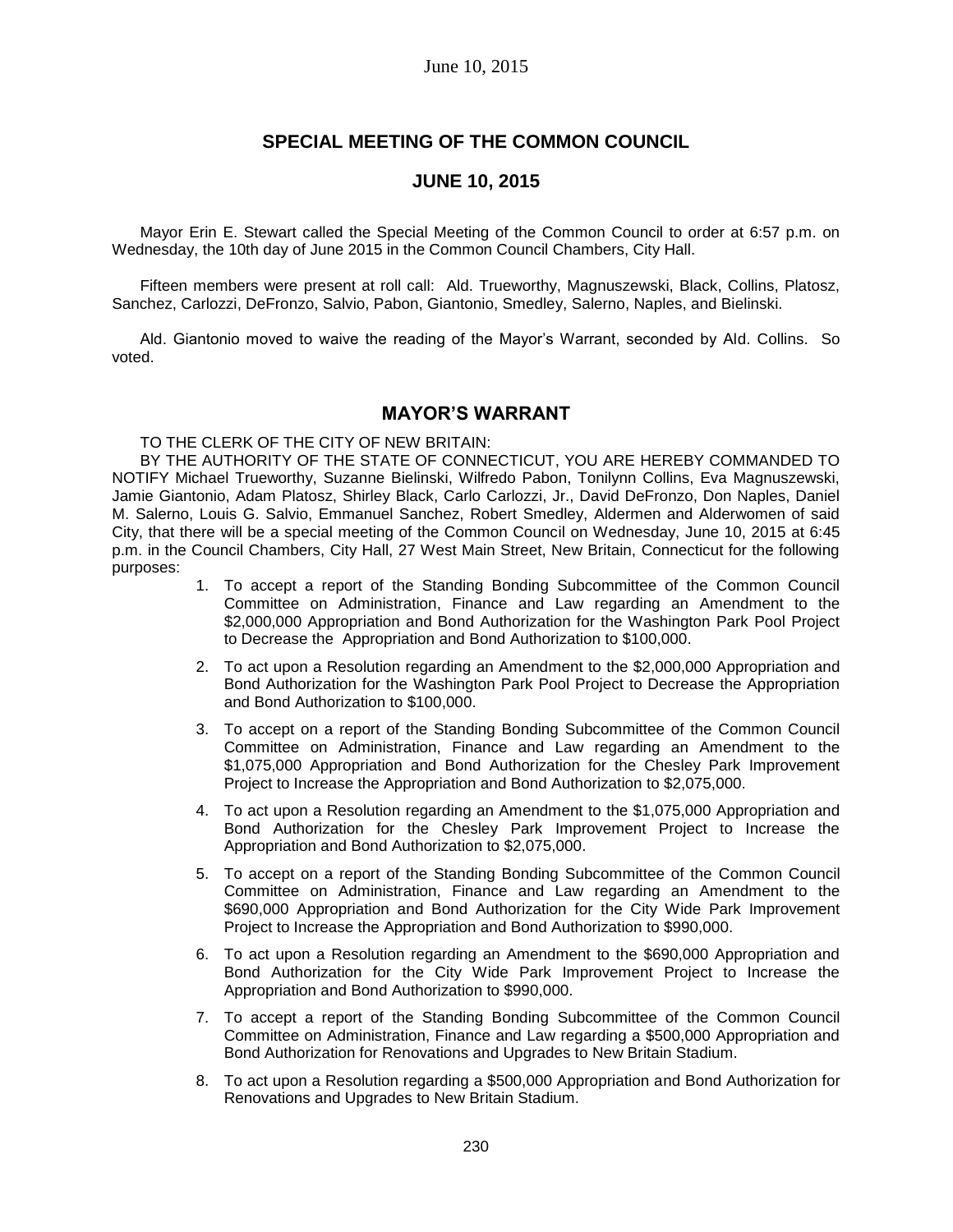- 9. To accept a report of the Standing Bonding Subcommittee of the Common Council Committee on Administration, Finance and Law regarding an Amendment to the \$500,000 Appropriation and Bond Authorization for the A.W. Stanley Park Pool Project to Increase the Appropriation and Bond Authorization to \$648,000 and to Expand the Project Scope to Include Design for a New Pool Facility.
- 10. To act upon a Resolution regarding an Amendment to the \$500,000 Appropriation and Bond Authorization for the A.W. Stanley Park Pool Project to Increase the Appropriation and Bond Authorization to \$648,000 and to Expand the Project Scope to Include Design for a New Pool Facility.
- 11. To accept a report of the Standing Bonding Subcommittee of the Common Council Committee on Administration, Finance and Law regarding an Amendment to the \$150,000 Appropriation and Bond Authorization for Chesley Park Pool Project to Decrease the Appropriation and Bond Authorization to \$102,000.
- 12. To act upon a Resolution regarding an Amendment to the \$150,000 Appropriation and Bond Authorization for Chesley Park Pool Project to Decrease the Appropriation and Bond Authorization to \$102,000.
- 13. To accept a report of the Standing Bonding Subcommittee of the Common Council Committee on Administration, Finance and Law regarding an Amendment to the \$5,000,000 Appropriation and Bond Authorization for the Broad Street Reconstruction Project to Decrease the Appropriation and Bond Authorization to \$4,350,000.
- 14. To act upon a Resolution regarding an Amendment to the \$5,000,000 Appropriation and Bond Authorization for the Broad Street Reconstruction Project to Decrease the Appropriation and Bond Authorization to \$4,350,000.
- 15. To accept a report of the Standing Bonding Subcommittee of the Common Council Committee on Administration, Finance and Law regarding an Amendment to the \$29,408,000 Appropriation and \$27,808,000 Bond Authorization for the Street Infrastructure Project to Increase the Appropriation to \$30,058,000 and Bond Authorization to \$28,458,000.
- 16. To act upon a Resolution regarding an Amendment to the \$29,408,000 Appropriation and \$27,808,000 Bond Authorization for the Street Infrastructure Project to Increase the Appropriation to \$30,058,000 and Bond Authorization to \$28,458,000.
- 17. To accept a report of the Standing Bonding Subcommittee of the Common Council Committee on Administration, Finance and Law regarding an Amendment to the \$10,000,000 Appropriation and Bond Authorization for an Addition to the DiLoreto Magnet School to Expand the Project Scope to Include the Construction of a Greenhouse.
- 18. To act upon a Resolution regarding an Amendment to the \$10,000,000 Appropriation and Bond Authorization for an Addition to the DiLoreto Magnet School to Expand the Project Scope to Include the Construction of a Greenhouse.
- 19. To accept a report of the Standing Bonding Subcommittee of the Common Council Committee on Administration, Finance and Law regarding an Amendment to the \$30,000,000 Appropriation and Bond Authorization for the Gaffney Elementary School Project to Expand the Project Scope to Include the Construction of a Storage Facility.
- 20. To act upon a Resolution regarding an Amendment to the \$30,000,000 Appropriation and Bond Authorization for the Gaffney Elementary School Project to Expand the Project Scope to Include the Construction of a Storage Facility.
- 21. To accept a report of the Standing Bonding Subcommittee of the Common Council Committee on Administration, Finance and Law regarding an Amendment to the \$995,000 Appropriation and \$495,000 Bond Authorization for the Beehive Stadium Improvement Project to Increase the Appropriation Only to \$1,495,000.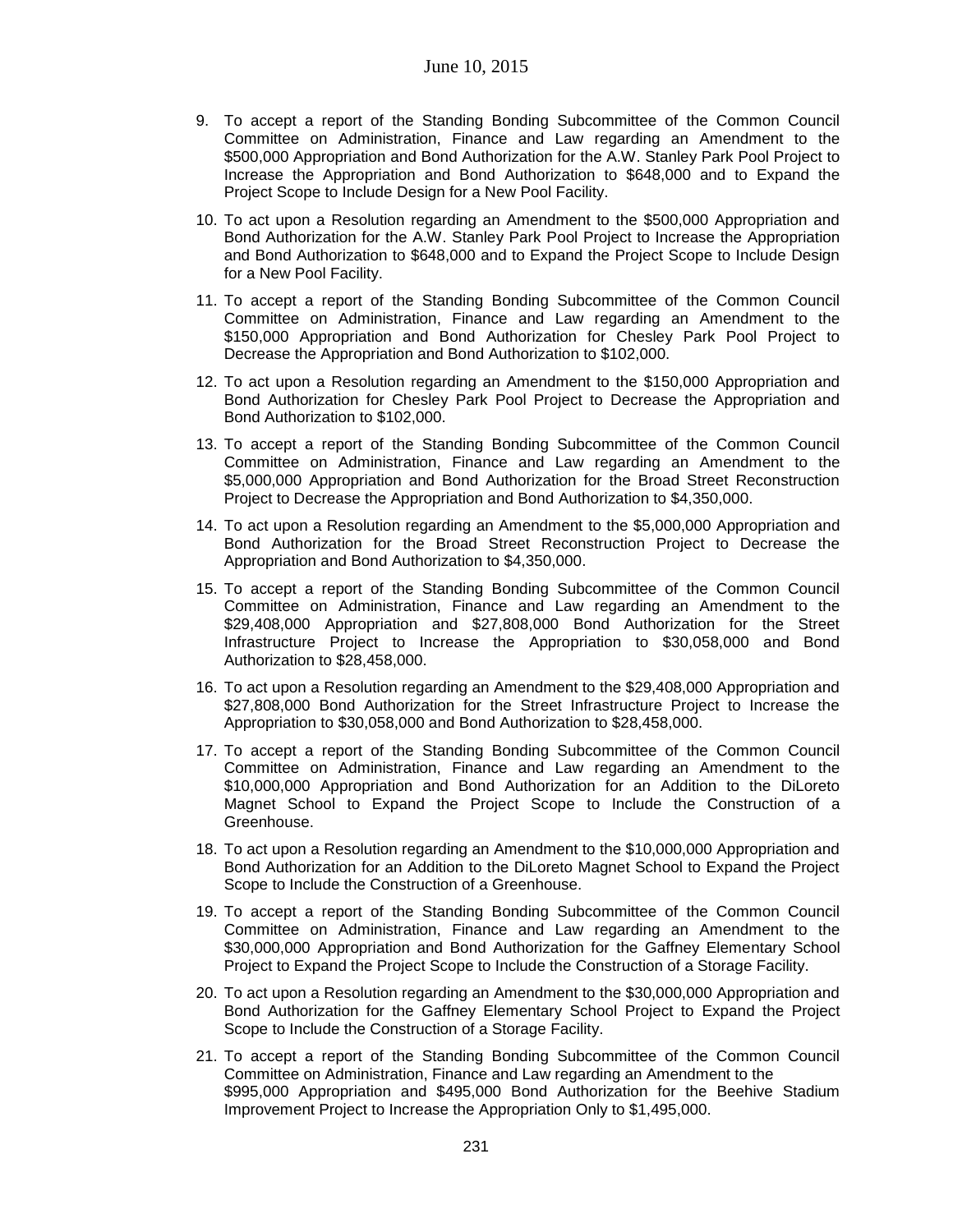22. To act upon a Resolution regarding an Amendment to the \$995,000 Appropriation and \$495,000 Bond Authorization for the Beehive Stadium Improvement Project to Increase the Appropriation Only to \$1,495,000.

HEREOF FAIL NOT, but due service and return make according to law. Dated at New Britain, Connecticut this 4th day of June, 2015.

### Erin E. Stewart, Mayor

Ald. Bielinski moved to adopt a Consent Agenda consisting of all Reports of the Bonding Committee, seconded by Ald. Trueworthy. Roll call vote – all members voted in favor. Approved June 12, 2015 by Mayor Erin E. Stewart.

# **CONSENT AGENDA**

# **BONDING COMMITTEE**

### **32381-4 RE: AMENDMENT TO THE \$2,000,000 APPROPRIATION AND BOND AUTHORIZATION FOR THE WASHINGTON PARK POOL PROJECT TO DECREASE THE APPROPRIATION AND BOND AUTHORIZATION TO \$100,000**

To Her Honor, the Mayor, and the Common Council of the City of New Britain: the undersigned beg leave to report the following:

At a meeting of the Standing Bonding Subcommittee of the Committee on Administration, Finance and Law (the "Bonding Subcommittee") held on June 10, 2015, on a motion by Bonding Subcommittee member Giantonio and seconded by Bonding Subcommittee member Trueworthy, the following resolution was adopted:

RESOLVED, that the Bonding Subcommittee recommends to the Common Council that the resolution entitled "\$2,000,000 Appropriation and Bond Authorization for the Washington Park Pool Project" adopted by the Common Council on June 27, 2013 under Item #32381-1, be amended to decrease the sum appropriated and bonds authorized to \$100,000, and to read as follows:

"RESOLVED, by the Common Council of the City of New Britain (the "City") on the recommendation of the Standing Bonding Subcommittee of the Committee on Administration, Finance and Law adopted at its meetings held on June 25, 2013 and June 10, 2015, that the sum of \$100,000 be appropriated for costs related to the replacement of the pool and bath houses to comply with ADA Standards at Washington Park (the "Project"). The Project includes planning, design, architectural and engineering services, construction, reconstruction and site work, materials, equipment and fixtures, temporary and permanent financing costs and other costs related to the Project. To meet said appropriation and in lieu of a tax therefor, bonds, notes or temporary notes of the City are authorized to be issued pursuant to Article XII of the City Charter and Chapter 109 of the Connecticut General Statutes, as amended, or any other provision of law thereto enabling, in an amount not to exceed \$100,000 or so much thereof as may be necessary after deducting grants or other sources of funds available for the Project.

BE IT FURTHER RESOLVED, that the bonds or notes may be sold in a single issue or may be consolidated with other authorized but unissued bonds or notes of the City. The bonds or notes shall be issued in fully registered form, be executed in the name and on behalf of the City by the facsimile or manual signatures of the Mayor and the Treasurer, bear the City seal or a facsimile thereof, be certified and payable at a bank or trust company designated by the Mayor and the Treasurer which bank or trust company may also be designated as the registrar and transfer agent, and be approved as to their legality by Bond Counsel to the City. The bonds or notes may be issued in one or more series, shall bear such rate or rates of interest, and be issued in book entry form. The bonds or notes shall be general obligations of the City and each of the bonds or notes shall recite that every requirement of law relating to its issue has been duly complied with, that such bonds or notes are within every debt and other limit prescribed by law, and that the full faith and credit of the City are pledged to the payment of the principal thereof and interest thereon. The aggregate principal amount of bonds or notes to be issued, the annual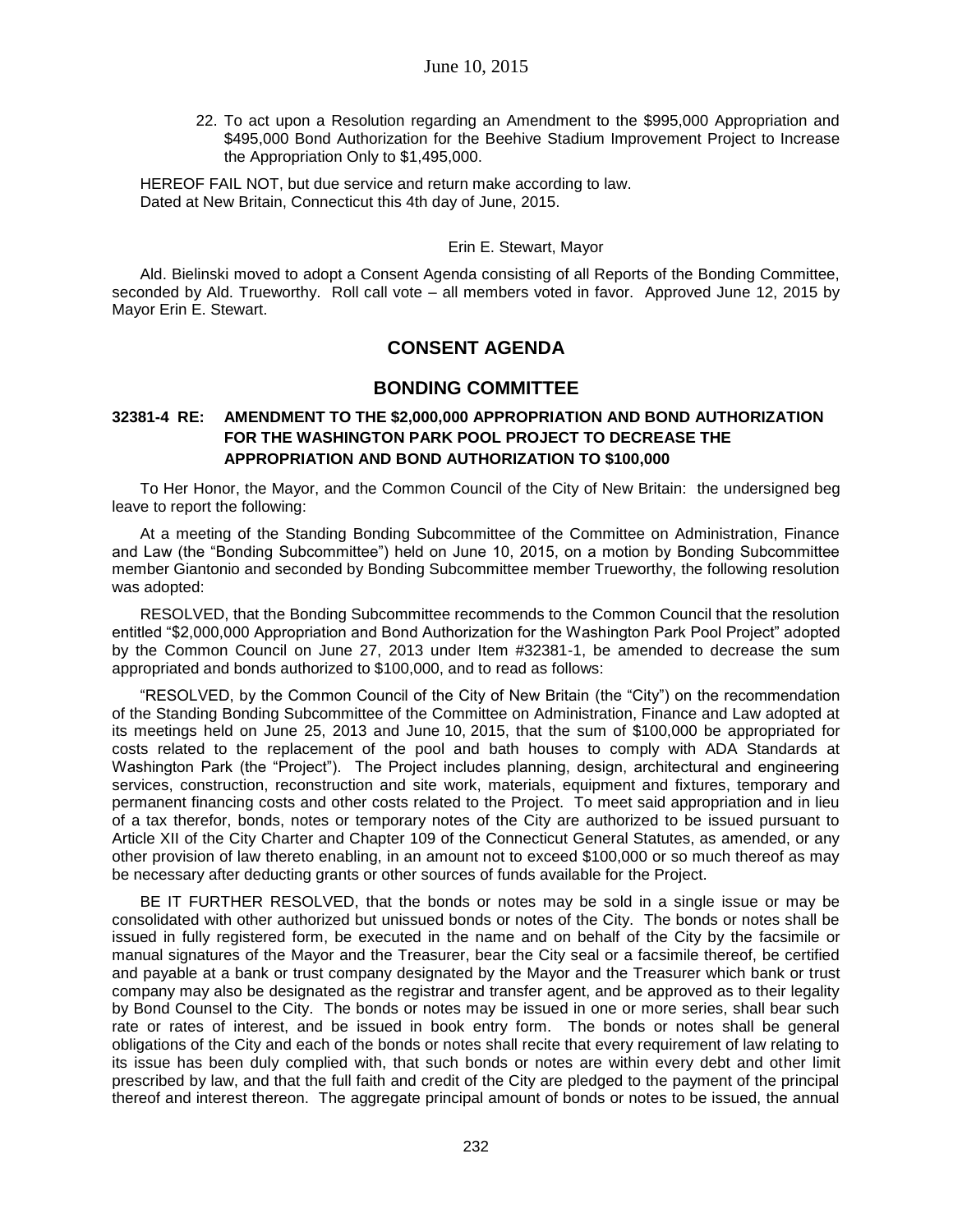installments of principal, redemption provisions, if any, the date, interest rate or rates, form and manner of sale, time of issuance and sale, designation, price, maturities, and other terms, details and particulars of such bonds or notes shall be determined by the Mayor and the Treasurer.

BE IT FURTHER RESOLVED, that the Mayor and Treasurer are authorized to issue temporary notes in anticipation of the receipt of the proceeds of said bonds or notes and the receipt of any federal, state or other grant-in-aid for the project. The notes shall be executed in the name and on behalf of the City by the facsimile or manual signatures of the Mayor and the Treasurer, bear the City seal or a facsimile thereof, be certified and payable at a bank or trust company designated by the Mayor and the Treasurer which bank or trust company may also be designated as the registrar and transfer agent, and be approved as to their legality by Bond Counsel to the City. The notes shall be issued with maturity dates in accordance with the Connecticut General Statutes, as amended. The notes shall be general obligations of the City and each of the bonds shall recite that every requirement of law relating to its issue has been duly complied with, that such notes are within every debt and other limit prescribed by law, and that the full faith and credit of the City are pledged to the payment of the principal thereof and interest thereon. The net interest cost on such notes, including renewals thereof, and the expense of preparing, issuing, and marketing such notes, to the extent paid from the proceeds from the issuance of bonds or notes, shall be included as a cost of the project.

BE IT FURTHER RESOLVED, that the bonds, notes or temporary notes may be sold by the Mayor and Treasurer in a public sale, sealed proposal or a negotiated underwriting and the Mayor and the Treasurer are authorized to select the underwriter or underwriters and to enter into, execute and deliver on behalf of the City a contract of purchase for such bonds, notes or temporary notes on such terms and conditions as they shall determine.

BE IT FURTHER RESOLVED, that the City hereby declares its official intent under Treasury Regulation Section 1.150-2 of the Internal Revenue Code of 1986, as amended, that project costs may be paid from temporary advances of available funds and that the City reasonably expects to reimburse any such advances from the proceeds of borrowings in an aggregate principal amount not in excess of the amount of borrowing authorized for the project; that the Mayor and Treasurer are authorized to bind the City pursuant to such representations and agreements as they deem necessary or advisable in order to ensure and maintain the continued exemption from Federal income taxation of interest on the bonds, notes or temporary notes authorized by this resolution, if issued on a tax-exempt basis, including covenants to pay rebates of investment earnings to the United States in future years. While it is anticipated that the bonds or notes will qualify as tax exempt bonds, the Mayor and the Treasurer are authorized, upon the advice of bond counsel, to issue all or any portion of the bonds or notes as bonds or notes the interest on which is includable in the gross income of the owners thereof for federal income tax purposes and it is hereby found and determined that the issuance of any such bonds or notes is in the public interest.

BE IT FURTHER RESOLVED, that the Mayor and the Treasurer are hereby authorized, on behalf of the City, to enter into agreements or otherwise covenant for the benefit of bondholders to provide information on an annual or other periodic basis to the Municipal Securities Rulemaking Board or any other municipal securities information repositories or state based information repositories (the "Repositories") and to provide notices to the Repositories of material events as enumerated in Securities and Exchange Commission Exchange Act Rule 15c2-12, as amended, as may be necessary, appropriate or desirable to effect the sale of the bonds, notes or temporary authorized by this resolution. Any agreements or representations to provide information to Repositories made prior hereto are hereby confirmed, ratified and approved.

BE IT FURTHER RESOLVED, that the Mayor and the Treasurer are further authorized to enter into, execute and deliver, on behalf of the City, any agreements they deem reasonable or necessary to provide credit enhancement to the bonds, notes or temporary notes. The Mayor and the Treasurer are further authorized to appoint a certifying agent, paying agent, transfer agent, registrar, interest rate advisor, trustee and such other advisers and consultants as they may deem necessary or desirable, and to execute and deliver on behalf of the City any and all tax regulatory, credit enhancement, continuing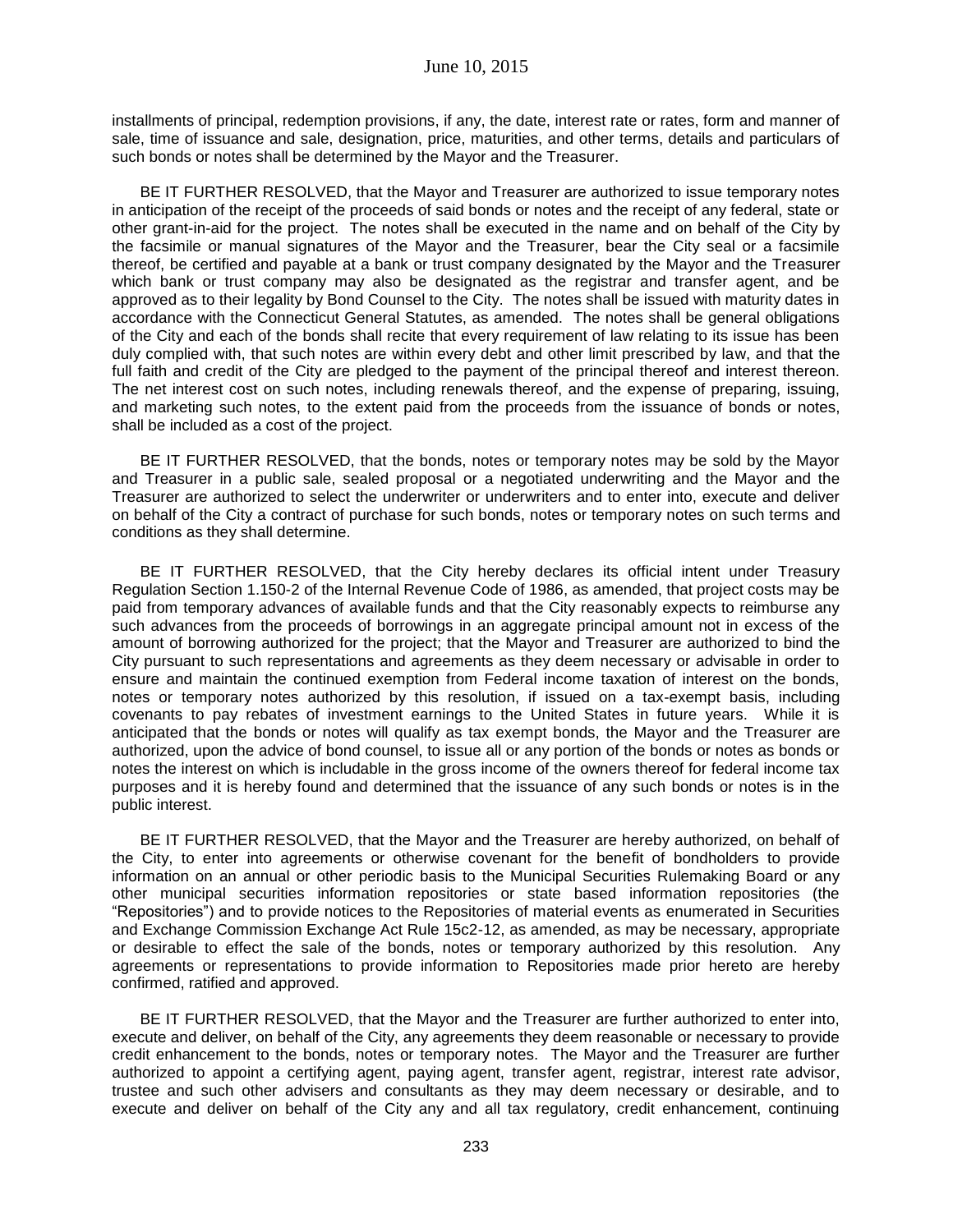disclosure, security, letter of representation or other agreements they deem necessary to provide for the issuance of such bonds, notes or temporary notes.

BE IT FURTHER RESOLVED, that the Mayor, Treasurer and other City officials and employees are authorized to apply for and accept or reject any federal, state or other grants-in-aid for the project, and to take all actions necessary and proper to carry out the project and to issue the bonds, notes or temporary notes to finance the appropriation."

> David DeFronzo Chairman, Bonding Subcommittee of the Committee on Administration, Finance and Law

## **32379-4 RE: AMENDMENT TO THE \$1,075,000 APPROPRIATION AND BOND AUTHORIZATION FOR THE CHESLEY PARK IMPROVEMENT PROJECT TO INCREASE THE APPROPRIATION AND BOND AUTHORIZATION TO \$2,075,000**

To Her Honor, the Mayor, and the Common Council of the City of New Britain: the undersigned beg leave to report the following:

At a meeting of the Standing Bonding Subcommittee of the Committee on Administration, Finance and Law (the "Bonding Subcommittee") held on June 10, 2015, on a motion by Bonding Subcommittee member Giantonio and seconded by Bonding Subcommittee member Bielinski, the following resolution was adopted:

RESOLVED, that the Bonding Subcommittee recommends to the Common Council that the resolution entitled "\$1,075,000 Appropriation and Bond Authorization for the Chesley Park Improvement Project" adopted by the Common Council on June 27, 2013 under Item #32379-1, be amended to increase the sum appropriated and bonds authorized to \$2,075,000, and to read as follows:

"RESOLVED, by the Common Council of the City of New Britain (the "City") on the recommendation of the Standing Bonding Subcommittee of the Committee on Administration, Finance and Law adopted at its meetings held on June 25, 2013 and June 10, 2015, that the sum of \$2,075,000 be appropriated for the improvements to Chesley Park, including, but not limited to, relamp field lights at the soft ball complex field 1, field restoration and installation of synthetic turf (the "Project"). The Project includes planning, design, architectural and engineering services, construction, reconstruction and site work, materials, equipment and fixtures, temporary and permanent financing costs and other costs related to the Project. To meet said appropriation and in lieu of a tax therefor, bonds, notes or temporary notes of the City are authorized to be issued pursuant to Article XII of the City Charter and Chapter 109 of the Connecticut General Statutes, as amended, or any other provision of law thereto enabling, in an amount not to exceed \$2,075,000 or so much thereof as may be necessary after deducting grants or other sources of funds available for the Project.

BE IT FURTHER RESOLVED, that the bonds or notes may be sold in a single issue or may be consolidated with other authorized but unissued bonds or notes of the City. The bonds or notes shall be issued in fully registered form, be executed in the name and on behalf of the City by the facsimile or manual signatures of the Mayor and the Treasurer, bear the City seal or a facsimile thereof, be certified and payable at a bank or trust company designated by the Mayor and the Treasurer which bank or trust company may also be designated as the registrar and transfer agent, and be approved as to their legality by Bond Counsel to the City. The bonds or notes may be issued in one or more series, shall bear such rate or rates of interest, and be issued in book entry form. The bonds or notes shall be general obligations of the City and each of the bonds or notes shall recite that every requirement of law relating to its issue has been duly complied with, that such bonds or notes are within every debt and other limit prescribed by law, and that the full faith and credit of the City are pledged to the payment of the principal thereof and interest thereon. The aggregate principal amount of bonds or notes to be issued, the annual installments of principal, redemption provisions, if any, the date, interest rate or rates, form and manner of sale, time of issuance and sale, designation, price, maturities, and other terms, details and particulars of such bonds or notes shall be determined by the Mayor and the Treasurer.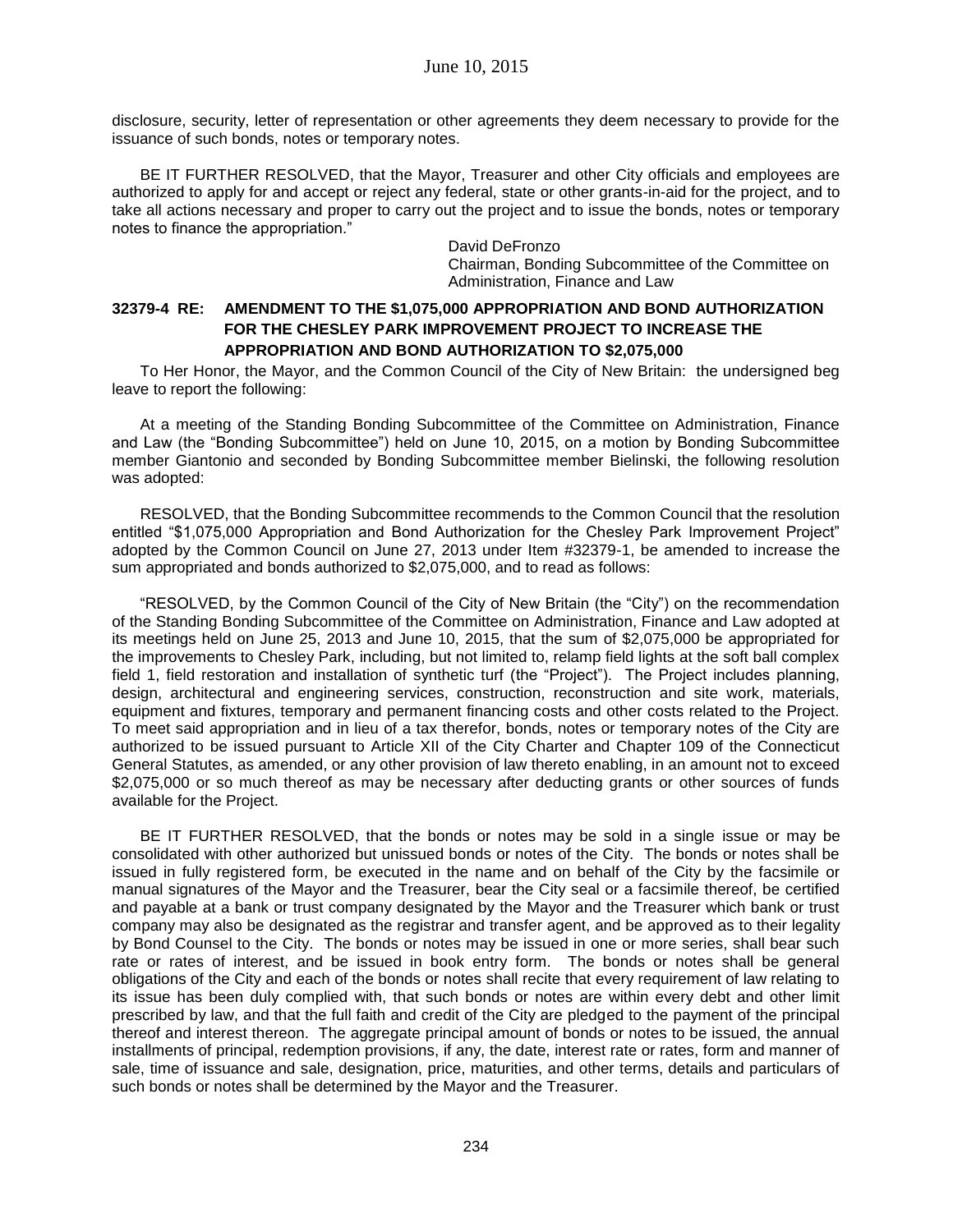BE IT FURTHER RESOLVED, that the Mayor and Treasurer are authorized to issue temporary notes in anticipation of the receipt of the proceeds of said bonds or notes and the receipt of any federal, state or other grant-in-aid for the project. The notes shall be executed in the name and on behalf of the City by the facsimile or manual signatures of the Mayor and the Treasurer, bear the City seal or a facsimile thereof, be certified and payable at a bank or trust company designated by the Mayor and the Treasurer which bank or trust company may also be designated as the registrar and transfer agent, and be approved as to their legality by Bond Counsel to the City. The notes shall be issued with maturity dates in accordance with the Connecticut General Statutes, as amended. The notes shall be general obligations of the City and each of the bonds shall recite that every requirement of law relating to its issue has been duly complied with, that such notes are within every debt and other limit prescribed by law, and that the full faith and credit of the City are pledged to the payment of the principal thereof and interest thereon. The net interest cost on such notes, including renewals thereof, and the expense of preparing, issuing, and marketing such notes, to the extent paid from the proceeds from the issuance of bonds or notes, shall be included as a cost of the project.

BE IT FURTHER RESOLVED, that the bonds, notes or temporary notes may be sold by the Mayor and Treasurer in a public sale, sealed proposal or a negotiated underwriting and the Mayor and the Treasurer are authorized to select the underwriter or underwriters and to enter into, execute and deliver on behalf of the City a contract of purchase for such bonds, notes or temporary notes on such terms and conditions as they shall determine.

BE IT FURTHER RESOLVED, that the City hereby declares its official intent under Treasury Regulation Section 1.150-2 of the Internal Revenue Code of 1986, as amended, that project costs may be paid from temporary advances of available funds and that the City reasonably expects to reimburse any such advances from the proceeds of borrowings in an aggregate principal amount not in excess of the amount of borrowing authorized for the project; that the Mayor and Treasurer are authorized to bind the City pursuant to such representations and agreements as they deem necessary or advisable in order to ensure and maintain the continued exemption from Federal income taxation of interest on the bonds, notes or temporary notes authorized by this resolution, if issued on a tax-exempt basis, including covenants to pay rebates of investment earnings to the United States in future years. While it is anticipated that the bonds or notes will qualify as tax exempt bonds, the Mayor and the Treasurer are authorized, upon the advice of bond counsel, to issue all or any portion of the bonds or notes as bonds or notes the interest on which is includable in the gross income of the owners thereof for federal income tax purposes and it is hereby found and determined that the issuance of any such bonds or notes is in the public interest.

BE IT FURTHER RESOLVED, that the Mayor and the Treasurer are hereby authorized, on behalf of the City, to enter into agreements or otherwise covenant for the benefit of bondholders to provide information on an annual or other periodic basis to the Municipal Securities Rulemaking Board or any other municipal securities information repositories or state based information repositories (the "Repositories") and to provide notices to the Repositories of material events as enumerated in Securities and Exchange Commission Exchange Act Rule 15c2-12, as amended, as may be necessary, appropriate or desirable to effect the sale of the bonds, notes or temporary authorized by this resolution. Any agreements or representations to provide information to Repositories made prior hereto are hereby confirmed, ratified and approved.

BE IT FURTHER RESOLVED, that the Mayor and the Treasurer are further authorized to enter into, execute and deliver, on behalf of the City, any agreements they deem reasonable or necessary to provide credit enhancement to the bonds, notes or temporary notes. The Mayor and the Treasurer are further authorized to appoint a certifying agent, paying agent, transfer agent, registrar, interest rate advisor, trustee and such other advisers and consultants as they may deem necessary or desirable, and to execute and deliver on behalf of the City any and all tax regulatory, credit enhancement, continuing disclosure, security, letter of representation or other agreements they deem necessary to provide for the issuance of such bonds, notes or temporary notes.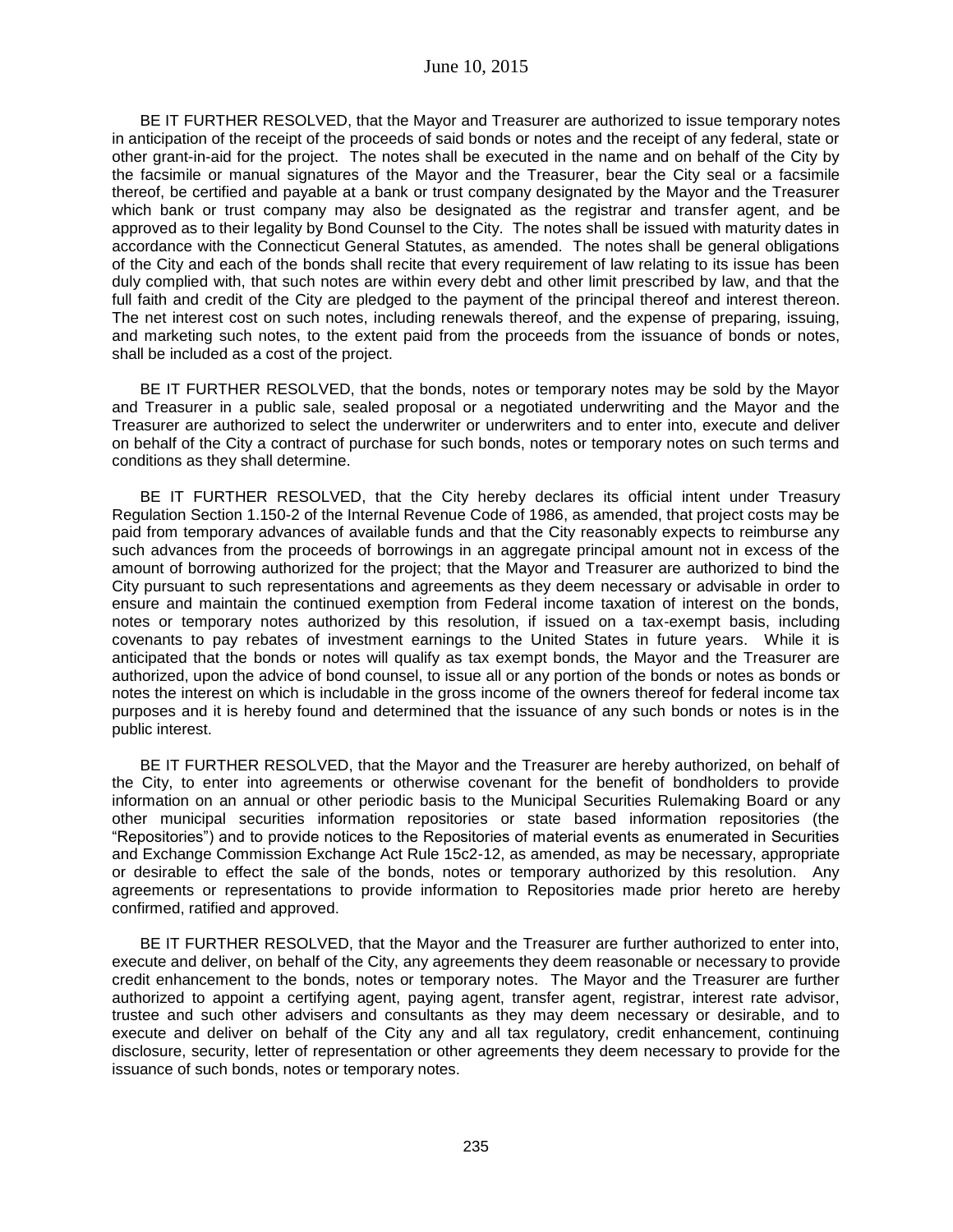June 10, 2015

BE IT FURTHER RESOLVED, that the Mayor, Treasurer and other City officials and employees are authorized to apply for and accept or reject any federal, state or other grants-in-aid for the project, and to take all actions necessary and proper to carry out the project and to issue the bonds, notes or temporary notes to finance the appropriation."

> David DeFronzo Chairman, Bonding Subcommittee of the Committee on Administration, Finance and Law

## **32376-4 RE: AMENDMENT TO THE \$690,000 APPROPRIATION AND BOND AUTHORIZATION FOR THE CITY-WIDE PARK IMPROVEMENT PROJECT TO INCREASE THE APPROPRIATION AND BOND AUTHORIZATION TO \$990,000**

To Her Honor, the Mayor, and the Common Council of the City of New Britain: the undersigned beg leave to report the following:

At a meeting of the Standing Bonding Subcommittee of the Committee on Administration, Finance and Law (the "Bonding Subcommittee") held on June 10, 2015, on a motion by Bonding Subcommittee member Giantonio and seconded by Bonding Subcommittee member Bielinski, the following resolution was adopted:

RESOLVED, that the Bonding Subcommittee recommends to the Common Council that the resolution entitled "\$825,000 Appropriation and Bond Authorization for the City-Wide Park Improvement Project" adopted by the Common Council on June 27, 2013 under Item #32376-1, as amended by the Common Council on March 12, 2014 to decrease the appropriation and bond authorization to \$690,000, be further amended to increase the sum appropriated and bonds authorized to \$990,000, and to read as follows:

"RESOLVED, by the Common Council of the City of New Britain (the "City") on the recommendation of the Standing Bonding Subcommittee of the Committee on Administration, Finance and Law adopted at its meetings held on June 25, 2013, March 12, 2014, and June 10, 2015, that the sum of \$990,000 be appropriated for the improvements to New Britain Stadium and Stanley Quarter Park (the "Project"). The Project includes planning, design, architectural and engineering services, construction, reconstruction, site work, materials, furniture, equipment and fixtures, temporary and permanent financing costs and other costs related to the Project. To meet said appropriation and in lieu of a tax therefor, bonds, notes or temporary notes of the City are authorized to be issued pursuant to Article XII of the City Charter and Chapter 109 of the Connecticut General Statutes, as amended, or any other provision of law thereto enabling, in an amount not to exceed \$990,000 or so much thereof as may be necessary after deducting grants or other sources of funds available for the Project.

BE IT FURTHER RESOLVED, that the bonds or notes may be sold in a single issue or may be consolidated with other authorized but unissued bonds or notes of the City. The bonds or notes shall be issued in fully registered form, be executed in the name and on behalf of the City by the facsimile or manual signatures of the Mayor and the Treasurer, bear the City seal or a facsimile thereof, be certified and payable at a bank or trust company designated by the Mayor and the Treasurer which bank or trust company may also be designated as the registrar and transfer agent, and be approved as to their legality by Bond Counsel to the City. The bonds or notes may be issued in one or more series, shall bear such rate or rates of interest, and be issued in book entry form. The bonds or notes shall be general obligations of the City and each of the bonds or notes shall recite that every requirement of law relating to its issue has been duly complied with, that such bonds or notes are within every debt and other limit prescribed by law, and that the full faith and credit of the City are pledged to the payment of the principal thereof and interest thereon. The aggregate principal amount of bonds or notes to be issued, the annual installments of principal, redemption provisions, if any, the date, interest rate or rates, form and manner of sale, time of issuance and sale, designation, price, maturities, and other terms, details and particulars of such bonds or notes shall be determined by the Mayor and the Treasurer.

BE IT FURTHER RESOLVED, that the Mayor and Treasurer are authorized to issue temporary notes in anticipation of the receipt of the proceeds of said bonds or notes and the receipt of any federal, state or other grant-in-aid for the project. The notes shall be executed in the name and on behalf of the City by the facsimile or manual signatures of the Mayor and the Treasurer, bear the City seal or a facsimile thereof, be certified and payable at a bank or trust company designated by the Mayor and the Treasurer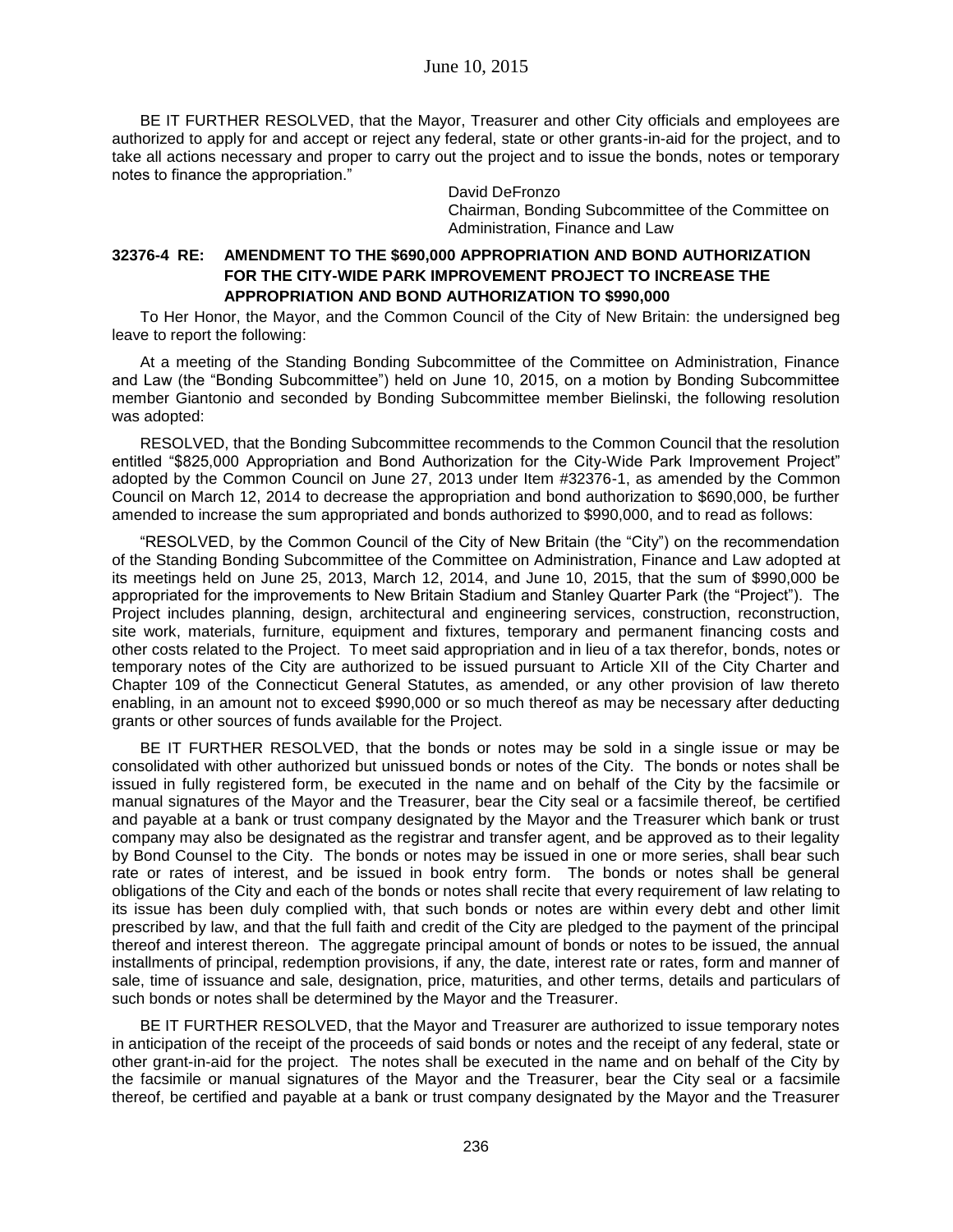which bank or trust company may also be designated as the registrar and transfer agent, and be approved as to their legality by Bond Counsel to the City. The notes shall be issued with maturity dates in accordance with the Connecticut General Statutes, as amended. The notes shall be general obligations of the City and each of the bonds shall recite that every requirement of law relating to its issue has been duly complied with, that such notes are within every debt and other limit prescribed by law, and that the full faith and credit of the City are pledged to the payment of the principal thereof and interest thereon. The net interest cost on such notes, including renewals thereof, and the expense of preparing, issuing, and marketing such notes, to the extent paid from the proceeds from the issuance of bonds or notes, shall be included as a cost of the project.

BE IT FURTHER RESOLVED, that the bonds, notes or temporary notes may be sold by the Mayor and Treasurer in a public sale, sealed proposal or a negotiated underwriting and the Mayor and the Treasurer are authorized to select the underwriter or underwriters and to enter into, execute and deliver on behalf of the City a contract of purchase for such bonds, notes or temporary notes on such terms and conditions as they shall determine.

BE IT FURTHER RESOLVED, that the City hereby declares its official intent under Treasury Regulation Section 1.150-2 of the Internal Revenue Code of 1986, as amended, that project costs may be paid from temporary advances of available funds and that the City reasonably expects to reimburse any such advances from the proceeds of borrowings in an aggregate principal amount not in excess of the amount of borrowing authorized for the project; that the Mayor and Treasurer are authorized to bind the City pursuant to such representations and agreements as they deem necessary or advisable in order to ensure and maintain the continued exemption from Federal income taxation of interest on the bonds, notes or temporary notes authorized by this resolution, if issued on a tax-exempt basis, including covenants to pay rebates of investment earnings to the United States in future years. While it is anticipated that the bonds or notes will qualify as tax exempt bonds, the Mayor and the Treasurer are authorized, upon the advice of bond counsel, to issue all or any portion of the bonds or notes as bonds or notes the interest on which is includable in the gross income of the owners thereof for federal income tax purposes and it is hereby found and determined that the issuance of any such bonds or notes is in the public interest.

BE IT FURTHER RESOLVED, that the Mayor and the Treasurer are hereby authorized, on behalf of the City, to enter into agreements or otherwise covenant for the benefit of bondholders to provide information on an annual or other periodic basis to the Municipal Securities Rulemaking Board or any other municipal securities information repositories or state based information repositories (the "Repositories") and to provide notices to the Repositories of material events as enumerated in Securities and Exchange Commission Exchange Act Rule 15c2-12, as amended, as may be necessary, appropriate or desirable to effect the sale of the bonds, notes or temporary authorized by this resolution. Any agreements or representations to provide information to Repositories made prior hereto are hereby confirmed, ratified and approved.

BE IT FURTHER RESOLVED, that the Mayor and the Treasurer are further authorized to enter into, execute and deliver, on behalf of the City, any agreements they deem reasonable or necessary to provide credit enhancement to the bonds, notes or temporary notes. The Mayor and the Treasurer are further authorized to appoint a certifying agent, paying agent, transfer agent, registrar, interest rate advisor, trustee and such other advisers and consultants as they may deem necessary or desirable, and to execute and deliver on behalf of the City any and all tax regulatory, credit enhancement, continuing disclosure, security, letter of representation or other agreements they deem necessary to provide for the issuance of such bonds, notes or temporary notes.

BE IT FURTHER RESOLVED, that the Mayor, Treasurer and other City officials and employees are authorized to apply for and accept or reject any federal, state or other grants-in-aid for the project, and to take all actions necessary and proper to carry out the project and to issue the bonds, notes or temporary notes to finance the appropriation."

> David DeFronzo Chairman, Bonding Subcommittee of the Committee on Administration, Finance and Law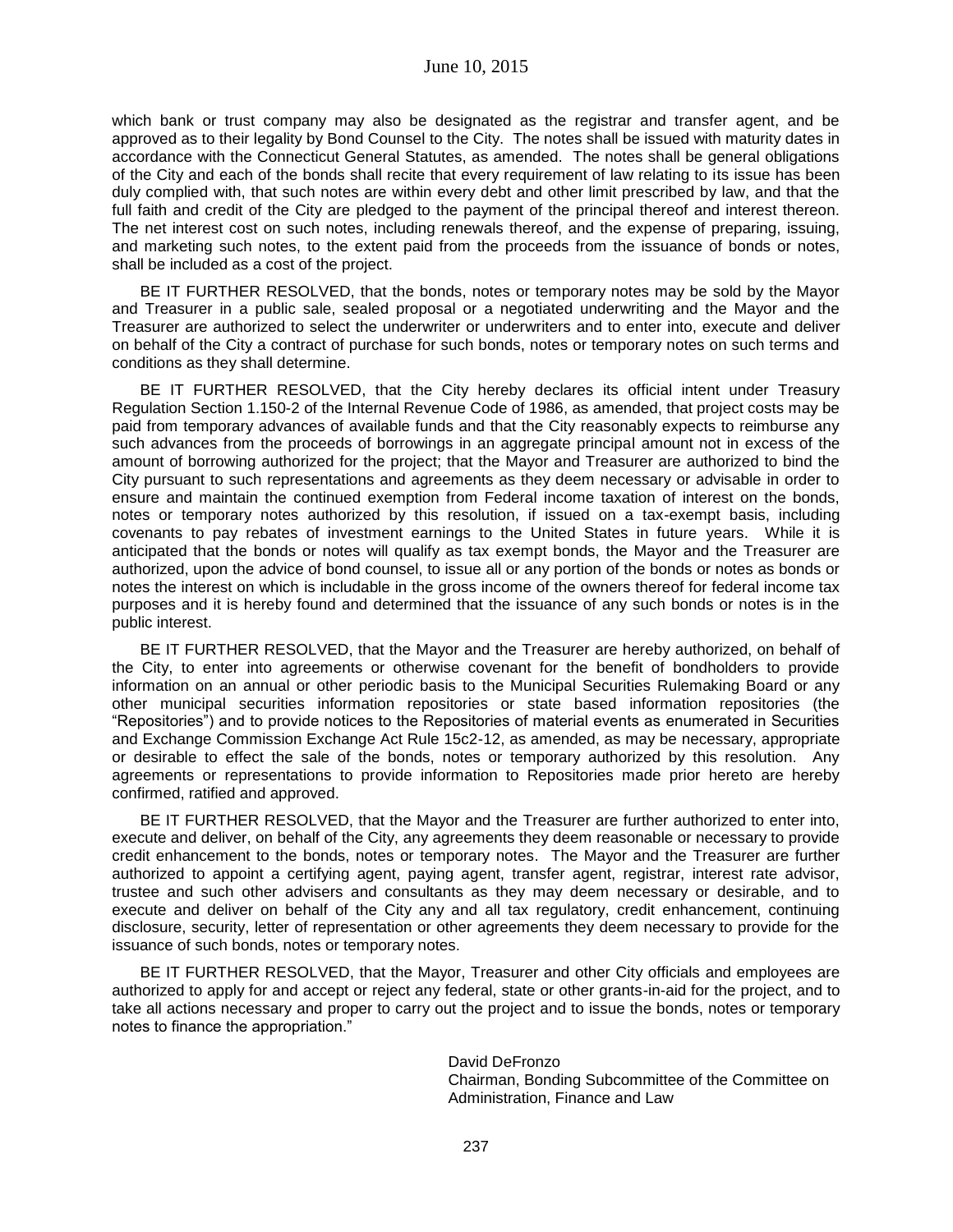### **33146 RE: \$500,000 APPROPRIATION AND BOND AUTHORIZATION PER RENOVATIONS AND UPGRADES TO NEW BRITAIN STADIUM**

To Her Honor, the Mayor, and the Common Council of the City of New Britain: the undersigned beg leave to report the following:

At a meeting of the Standing Bonding Subcommittee of the Committee on Administration, Finance and Law (the "Bonding Subcommittee") held on June 10, 2015 on a motion by Bonding Subcommittee member Giantonio and seconded by Bonding Subcommittee member Bielinski, the following resolution was adopted:

RESOLVED, by the Common Council of the City of New Britain (the "City") on the recommendation of the Standing Bonding Subcommittee of the Committee on Administration, Finance and Law adopted at its meeting held on June 10, 2015, that the sum of \$500,000 be appropriated for renovations, upgrades and improvements to New Britain Stadium, including, but not limited to, locker room improvements and repairs, field improvements, ADA renovations, paving of exterior areas, replacement of electrical systems and lighting, and building repairs (the "Project"). The Project includes planning, design, architectural and engineering services, construction, reconstruction, site work, materials, furniture, concession and office equipment and fixtures, temporary and permanent financing costs and other costs related to the Project. To meet said appropriation and in lieu of a tax therefor, bonds, notes or temporary notes of the City are authorized to be issued pursuant to Article XII of the City Charter and Chapter 109 of the Connecticut General Statutes, as amended, or any other provision of law thereto enabling, in an amount not to exceed \$500,000 or so much thereof as may be necessary after deducting grants or other sources of funds available for the Project.

BE IT FURTHER RESOLVED, that the bonds or notes may be sold in a single issue or may be consolidated with other authorized but unissued bonds or notes of the City. The bonds or notes shall be issued in fully registered form, be executed in the name and on behalf of the City by the facsimile or manual signatures of the Mayor and the Treasurer, bear the City seal or a facsimile thereof, be certified and payable at a bank or trust company designated by the Mayor and the Treasurer which bank or trust company may also be designated as the registrar and transfer agent, and be approved as to their legality by Bond Counsel to the City. The bonds or notes may be issued in one or more series, shall bear such rate or rates of interest, and be issued in book entry form. The bonds or notes shall be general obligations of the City and each of the bonds or notes shall recite that every requirement of law relating to its issue has been duly complied with, that such bonds or notes are within every debt and other limit prescribed by law, and that the full faith and credit of the City are pledged to the payment of the principal thereof and interest thereon. The aggregate principal amount of bonds or notes to be issued, the annual installments of principal, redemption provisions, if any, the date, interest rate or rates, form and manner of sale, time of issuance and sale, designation, price, maturities, and other terms, details and particulars of such bonds or notes shall be determined by the Mayor and the Treasurer.

BE IT FURTHER RESOLVED, that the Mayor and Treasurer are authorized to issue temporary notes in anticipation of the receipt of the proceeds of said bonds or notes and the receipt of any federal, state or other grant-in-aid for the project. The notes shall be executed in the name and on behalf of the City by the facsimile or manual signatures of the Mayor and the Treasurer, bear the City seal or a facsimile thereof, be certified and payable at a bank or trust company designated by the Mayor and the Treasurer which bank or trust company may also be designated as the registrar and transfer agent, and be approved as to their legality by Bond Counsel to the City. The notes shall be issued with maturity dates in accordance with the Connecticut General Statutes, as amended. The notes shall be general obligations of the City and each of the bonds shall recite that every requirement of law relating to its issue has been duly complied with, that such notes are within every debt and other limit prescribed by law, and that the full faith and credit of the City are pledged to the payment of the principal thereof and interest thereon. The net interest cost on such notes, including renewals thereof, and the expense of preparing, issuing, and marketing such notes, to the extent paid from the proceeds from the issuance of bonds or notes, shall be included as a cost of the project.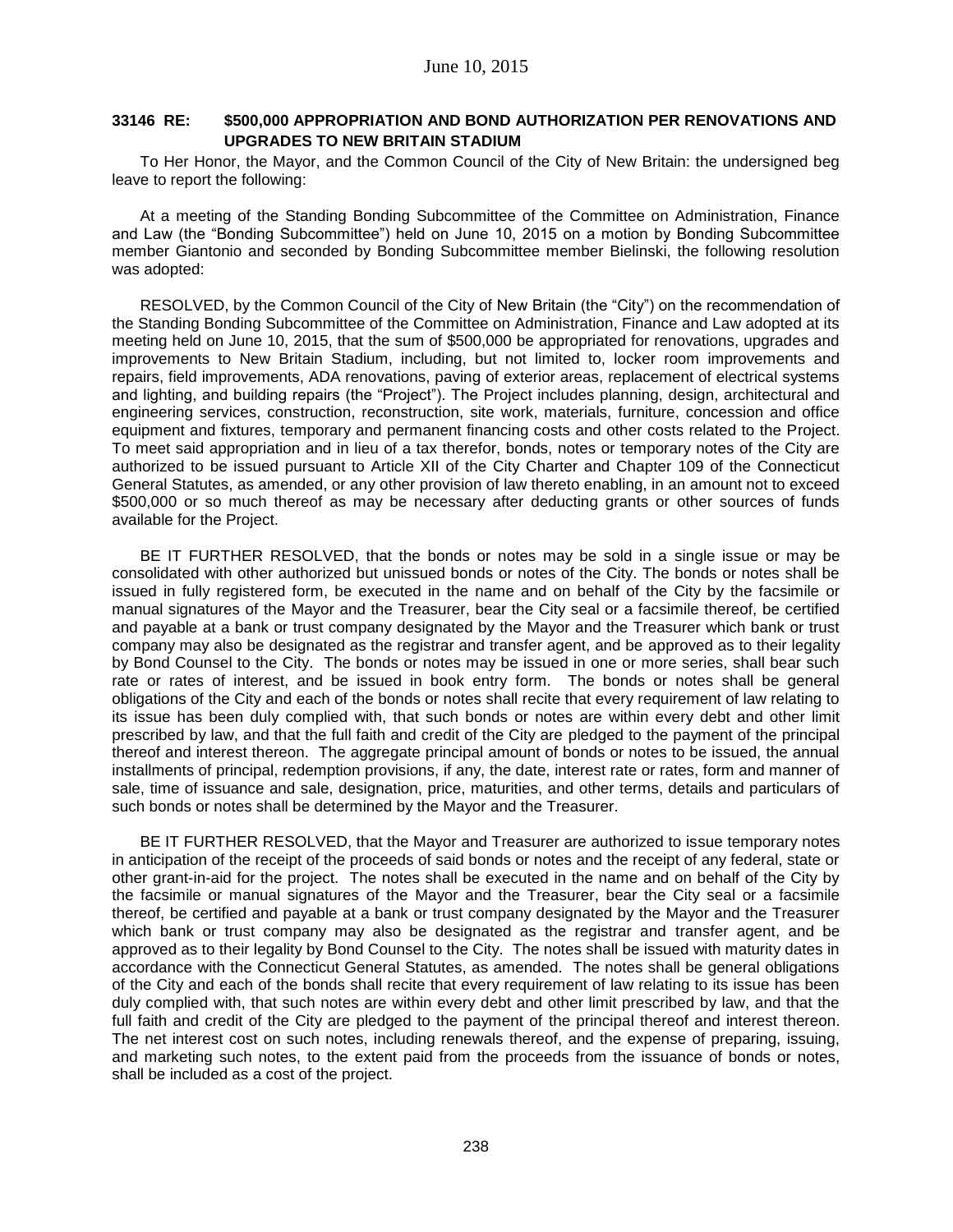BE IT FURTHER RESOLVED, that the bonds, notes or temporary notes may be sold by the Mayor and Treasurer in a public sale, sealed proposal or a negotiated underwriting and the Mayor and the Treasurer are authorized to select the underwriter or underwriters and to enter into, execute and deliver on behalf of the City a contract of purchase for such bonds, notes or temporary notes on such terms and conditions as they shall determine.

BE IT FURTHER RESOLVED, that the City hereby declares its official intent under Treasury Regulation Section 1.150-2 of the Internal Revenue Code of 1986, as amended, that project costs may be paid from temporary advances of available funds and that the City reasonably expects to reimburse any such advances from the proceeds of borrowings in an aggregate principal amount not in excess of the amount of borrowing authorized for the project; that the Mayor and Treasurer are authorized to bind the City pursuant to such representations and agreements as they deem necessary or advisable in order to ensure and maintain the continued exemption from Federal income taxation of interest on the bonds, notes or temporary notes authorized by this resolution, if issued on a tax-exempt basis, including covenants to pay rebates of investment earnings to the United States in future years. While it is anticipated that the bonds or notes will qualify as tax exempt bonds, the Mayor and the Treasurer are authorized, upon the advice of bond counsel, to issue all or any portion of the bonds or notes as bonds or notes the interest on which is includable in the gross income of the owners thereof for federal income tax purposes and it is hereby found and determined that the issuance of any such bonds or notes is in the public interest.

BE IT FURTHER RESOLVED, that the Mayor and the Treasurer are hereby authorized, on behalf of the City, to enter into agreements or otherwise covenant for the benefit of bondholders to provide information on an annual or other periodic basis to the Municipal Securities Rulemaking Board or any other municipal securities information repositories or state based information repositories (the "Repositories") and to provide notices to the Repositories of material events as enumerated in Securities and Exchange Commission Exchange Act Rule 15c2-12, as amended, as may be necessary, appropriate or desirable to effect the sale of the bonds, notes or temporary authorized by this resolution. Any agreements or representations to provide information to Repositories made prior hereto are hereby confirmed, ratified and approved.

BE IT FURTHER RESOLVED, that the Mayor and the Treasurer are further authorized to enter into, execute and deliver, on behalf of the City, any agreements they deem reasonable or necessary to provide credit enhancement to the bonds, notes or temporary notes. The Mayor and the Treasurer are further authorized to appoint a certifying agent, paying agent, transfer agent, registrar, interest rate advisor, trustee and such other advisers and consultants as they may deem necessary or desirable, and to execute and deliver on behalf of the City any and all tax regulatory, credit enhancement, continuing disclosure, security, letter of representation or other agreements they deem necessary to provide for the issuance of such bonds, notes or temporary notes.

BE IT FURTHER RESOLVED, that the Mayor, Treasurer and other City officials and employees are authorized to apply for and accept or reject any federal, state or other grants-in-aid for the project, and to take all actions necessary and proper to carry out the project and to issue the bonds, notes or temporary notes to finance the appropriation.

> David DeFronzo Chairman, Bonding Subcommittee of the Committee on Administration, Finance and Law

# **32053-2 RE: AMENDMENT TO THE \$500,000 APPROPRIATION AND BOND AUTHORIZATION FOR THE A.W. STANLEY PARK POOL PROJECT TO INCREASE THE APPROPRIATION AND BOND AUTHORIZATION TO \$648,000 AND TO EXPAND THE PROJECT SCOPE TO INCLUDE DESIGN FOR A NEW POOL FACILITY**

To Her Honor, the Mayor, and the Common Council of the City of New Britain: the undersigned beg leave to report the following:

At a meeting of the Standing Bonding Subcommittee of the Committee on Administration, Finance and Law (the "Bonding Subcommittee") held on June 10, 2015, on a motion by Bonding Subcommittee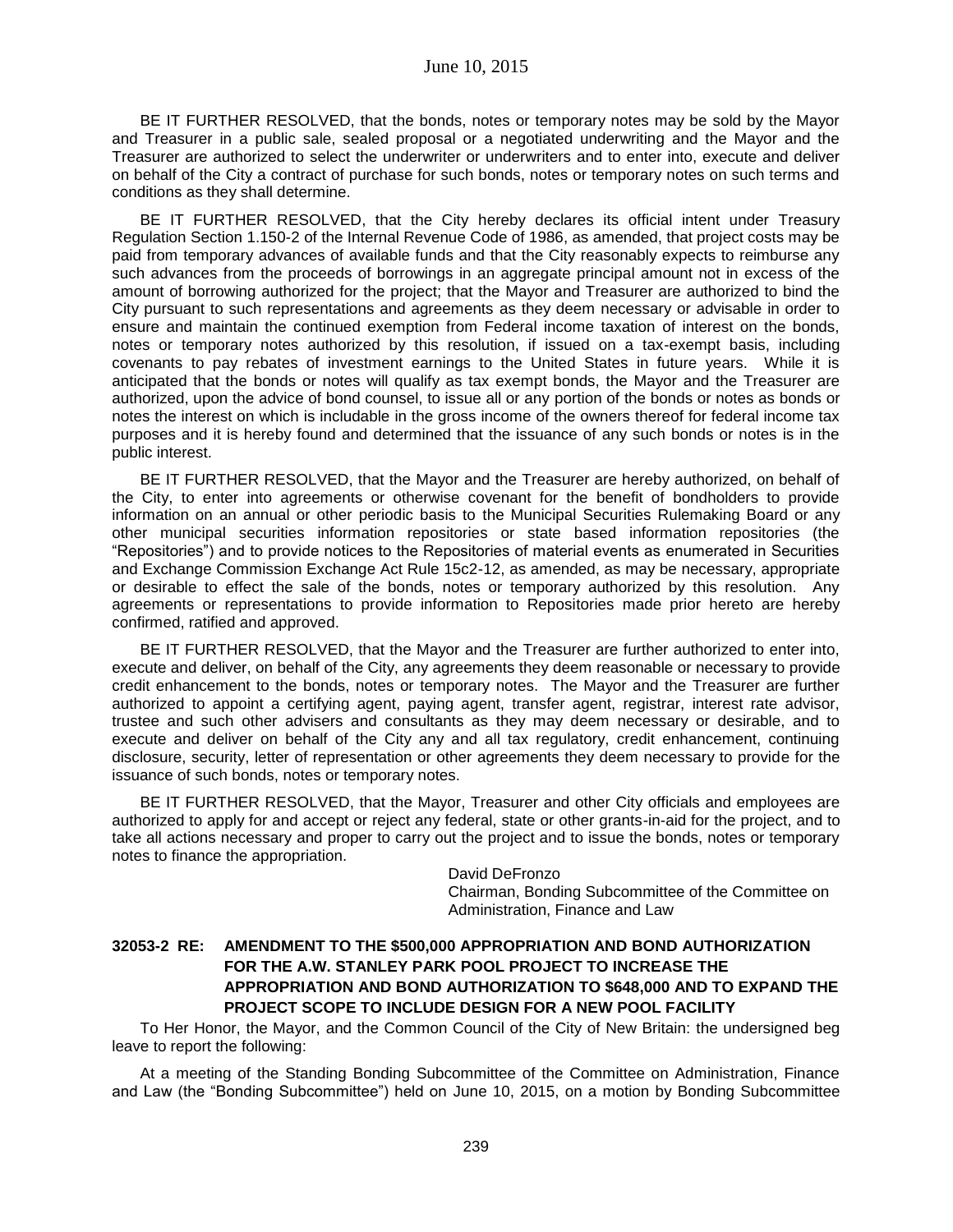member Giantonio and seconded by Bonding Subcommittee member Bielinski, the following resolution was adopted:

RESOLVED, that the Bonding Subcommittee recommends to the Common Council that the resolution entitled "\$500,000 Appropriation and Bond Authorization for the A.W. Stanley Park Pool Project" adopted by the Common Council on October 10, 2012 under Item #32053-1, be amended to increase the sum appropriated and bonds authorized to \$648,000 and to expand the project scope to include the design of a new pool facility, and to read as follows:

"RESOLVED, by the Common Council of the City of New Britain (the "City") on the recommendation of the Standing Bonding Subcommittee of the Committee on Administration, Finance and Law adopted at its meetings held on October 10, 2012 and June 10, 2015, that the sum of \$648,000 be appropriated for the replacement of the wading and large pools' two filtration systems as well as repair of the large pool's concrete walls and floor, and for design and architectural services for the design of a new pool facility, including a bath house, at A.W. Stanley Park (the "Project"). The Project includes planning, design, architectural and engineering services, construction costs, materials, equipment and fixtures, temporary and permanent financing costs and other costs related to the Project. To meet said appropriation and in lieu of a tax therefor, bonds, notes or temporary notes of the City are authorized to be issued pursuant to Article XII of the City Charter and Chapter 109 of the Connecticut General Statutes, as amended, or any other provision of law thereto enabling, in an amount not to exceed \$648,000 or so much thereof as may be necessary after deducting grants or other sources of funds available for the project.

BE IT FURTHER RESOLVED, that the bonds or notes may be sold in a single issue or may be consolidated with other authorized but unissued bonds or notes of the City. The bonds or notes shall be issued in fully registered form, be executed in the name and on behalf of the City by the facsimile or manual signatures of the Mayor and the Treasurer, bear the City seal or a facsimile thereof, be certified and payable at a bank or trust company designated by the Mayor and the Treasurer which bank or trust company may also be designated as the registrar and transfer agent, and be approved as to their legality by Bond Counsel to the City. The bonds or notes may be issued in one or more series, shall bear such rate or rates of interest, and be issued in book entry form. The bonds or notes shall be general obligations of the City and each of the bonds or notes shall recite that every requirement of law relating to its issue has been duly complied with, that such bonds or notes are within every debt and other limit prescribed by law, and that the full faith and credit of the City are pledged to the payment of the principal thereof and interest thereon. The aggregate principal amount of bonds or notes to be issued, the annual installments of principal, redemption provisions, if any, the date, interest rate or rates, form and manner of sale, time of issuance and sale, designation, price, maturities, and other terms, details and particulars of such bonds or notes shall be determined by the Mayor and the Treasurer.

BE IT FURTHER RESOLVED, that the Mayor and Treasurer are authorized to issue temporary notes in anticipation of the receipt of the proceeds of said bonds or notes and the receipt of any federal, state or other grant-in-aid for the project. The notes shall be executed in the name and on behalf of the City by the facsimile or manual signatures of the Mayor and the Treasurer, bear the City seal or a facsimile thereof, be certified and payable at a bank or trust company designated by the Mayor and the Treasurer which bank or trust company may also be designated as the registrar and transfer agent, and be approved as to their legality by Bond Counsel to the City. The notes shall be issued with maturity dates in accordance with the Connecticut General Statutes, as amended. The notes shall be general obligations of the City and each of the bonds shall recite that every requirement of law relating to its issue has been duly complied with, that such notes are within every debt and other limit prescribed by law, and that the full faith and credit of the City are pledged to the payment of the principal thereof and interest thereon. The net interest cost on such notes, including renewals thereof, and the expense of preparing, issuing, and marketing such notes, to the extent paid from the proceeds from the issuance of bonds or notes, shall be included as a cost of the project.

BE IT FURTHER RESOLVED, that the bonds, notes or temporary notes may be sold by the Mayor and Treasurer in a public sale, sealed proposal or a negotiated underwriting and the Mayor and the Treasurer are authorized to select the underwriter or underwriters and to enter into, execute and deliver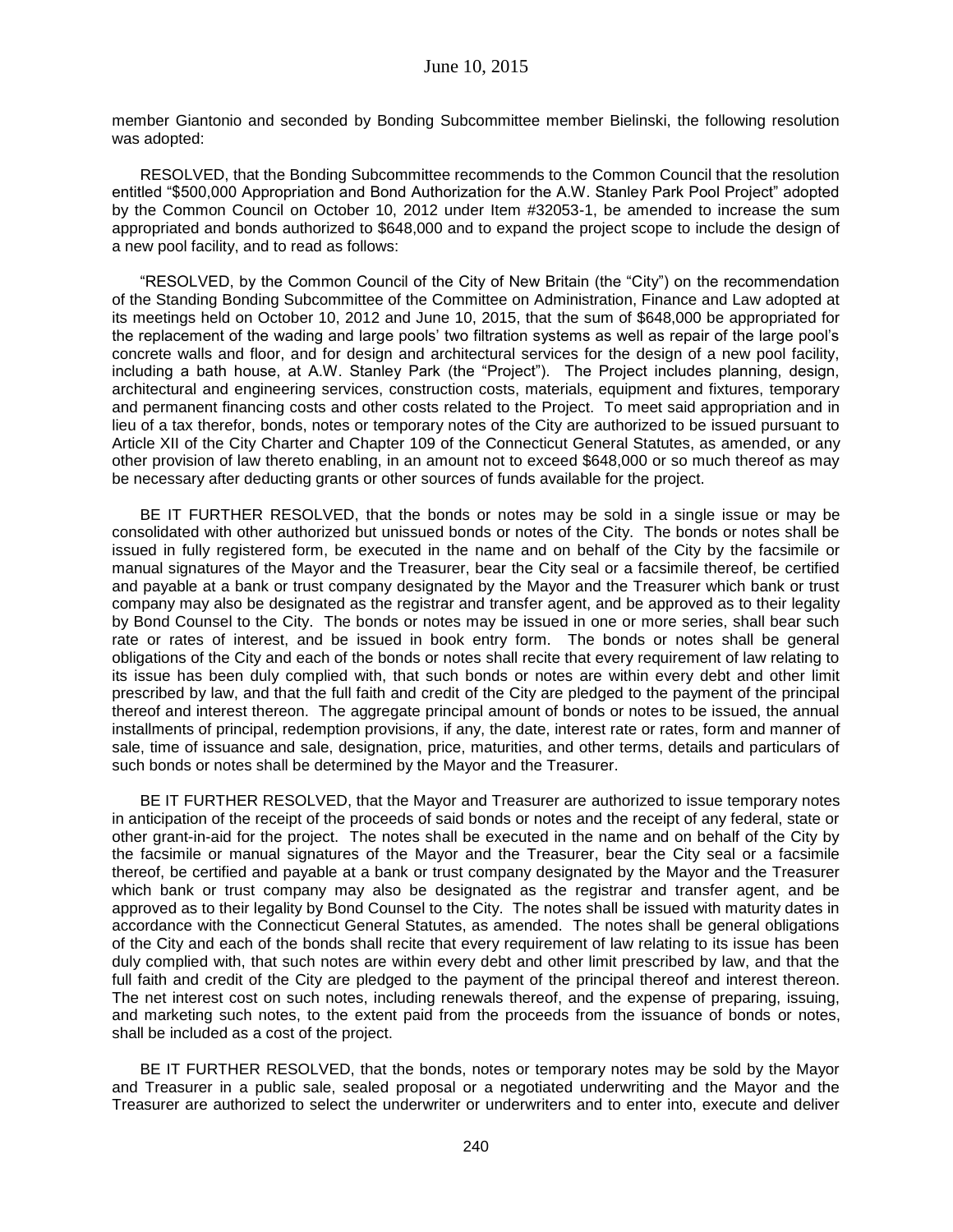on behalf of the City a contract of purchase for such bonds, notes or temporary notes on such terms and conditions as they shall determine.

BE IT FURTHER RESOLVED, that the City hereby declares its official intent under Treasury Regulation Section 1.150-2 of the Internal Revenue Code of 1986, as amended, that project costs may be paid from temporary advances of available funds and that the City reasonably expects to reimburse any such advances from the proceeds of borrowings in an aggregate principal amount not in excess of the amount of borrowing authorized for the project; that the Mayor and Treasurer are authorized to bind the City pursuant to such representations and agreements as they deem necessary or advisable in order to ensure and maintain the continued exemption from Federal income taxation of interest on the bonds, notes or temporary notes authorized by this resolution, if issued on a tax-exempt basis, including covenants to pay rebates of investment earnings to the United States in future years. While it is anticipated that the bonds or notes will qualify as tax exempt bonds, the Mayor and the Treasurer are authorized, upon the advice of bond counsel, to issue all or any portion of the bonds or notes as bonds or notes the interest on which is includable in the gross income of the owners thereof for federal income tax purposes and it is hereby found and determined that the issuance of any such bonds or notes is in the public interest.

BE IT FURTHER RESOLVED, that the Mayor and the Treasurer are hereby authorized, on behalf of the City, to enter into agreements or otherwise covenant for the benefit of bondholders to provide information on an annual or other periodic basis to the Municipal Securities Rulemaking Board or any other municipal securities information repositories or state based information repositories (the "Repositories") and to provide notices to the Repositories of material events as enumerated in Securities and Exchange Commission Exchange Act Rule15c2-12, as amended, as may be necessary, appropriate or desirable to effect the sale of the bonds, notes or temporary authorized by the resolution. Any agreements or representations to provide information to Repositories made prior hereto are hereby confirmed, ratified and approved.

BE IT FURTHER RESOLVED, that the Mayor and the Treasurer are further authorized to enter into, execute and deliver, on behalf of the City, any agreements they deem reasonable or necessary to provide credit enhancement to the bonds, notes or temporary notes. The Mayor and the Treasurer are further authorized to appoint a certifying agent, paying agent, transfer, agent, registrar, interest rate advisor, trustee and such other advisers and consultants as they may deem necessary or desirable, and to execute and deliver on behalf of the City any and all tax regulatory, credit enhancement, continuing disclosure, security, letter of representation or other agreements they deem necessary to provide for the issuance of such bonds, notes or temporary notes.

BE IT FURTHER RESOLVED, that the Mayor, Treasurer and other City officials and employees are authorized to apply for and accept and federal, state or other grants-in-aid for the project, and to take all actions necessary and proper to carry out the project and to issue the bonds, notes or temporary notes to finance the appropriation."

> David DeFronzo Chairman, Bonding Subcommittee of the Committee on Administration, Finance and Law

# **32380-4 RE: AMENDMENT TO THE \$150,000 APPROPRIATION AND BOND AUTHORIZATION FOR THE CHESLEY PARK POOL PROJECT TO DECREASE THE APPROPRIATION AND BOND AUTHORIZATION TO \$102,000**

To Her Honor, the Mayor, and the Common Council of the City of New Britain: the undersigned beg leave to report the following:

At the meeting of the Standing Bonding Subcommittee of the Committee on Administration, Finance and Law (the "Bonding Subcommittee") held on June 10, 2015, on a motion by Bonding Subcommittee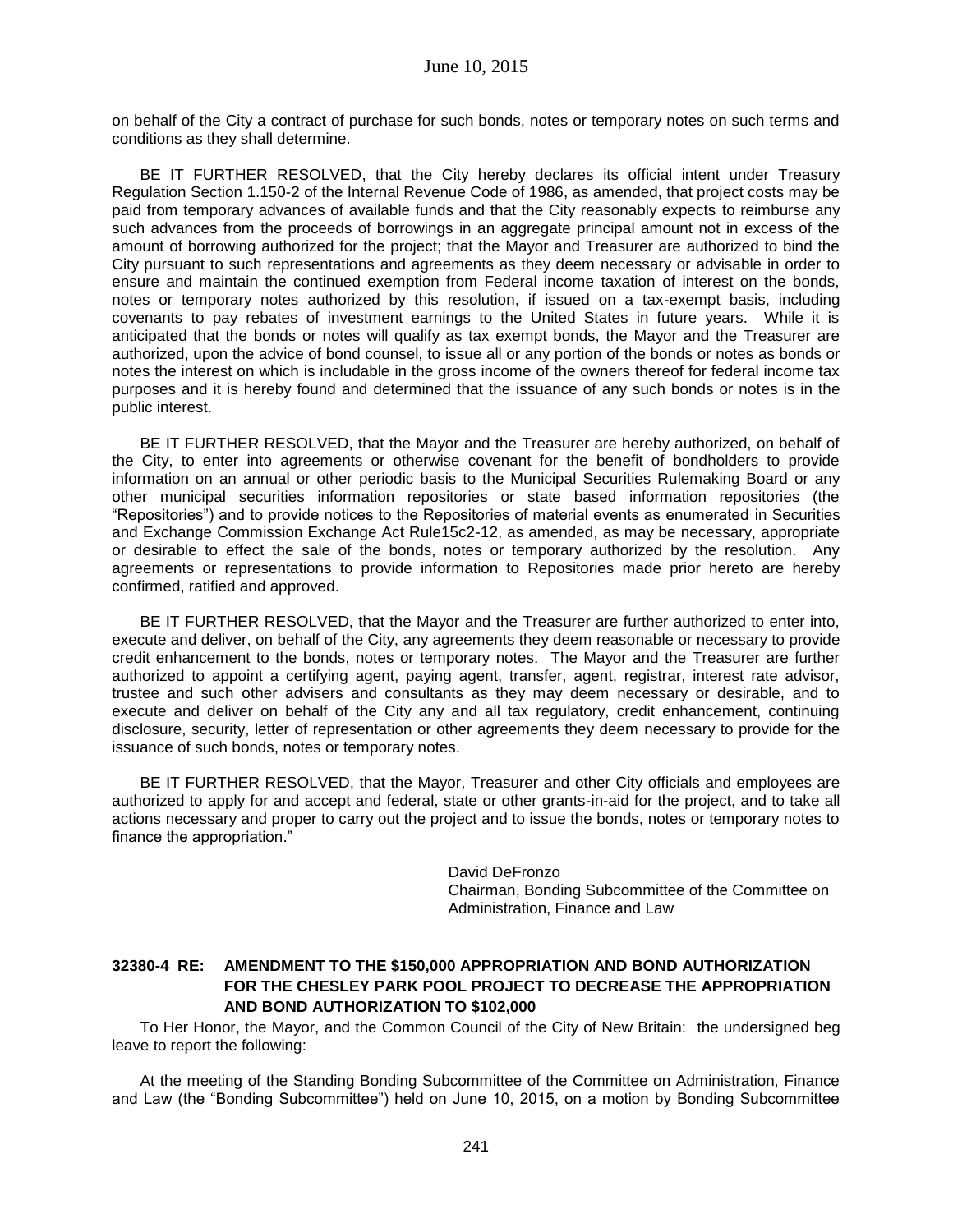member Giantonio and seconded by Bonding Subcommittee member Bielinski, the following resolution was adopted:

RESOLVED, that the Bonding Subcommittee recommends to the Common Council that the resolution entitled "\$2,000,000 Appropriation and Bond Authorization for the Chesley Park Pool Project" adopted by the Common Council on June 27, 2013 under Item #32380-1, as amended by the Common Council on March 12, 2014 under Item #32380-3 to decrease the appropriation and bond authorization to \$150,000, be further amended to decrease the sum appropriated and bonds authorized to \$102,000, and to read as follows:

"RESOLVED, by the Common Council of the City of New Britain (the "City") on the recommendation of the Standing Bonding Subcommittee of the Committee on Administration, Finance and Law adopted at its meetings held on June 25, 2013, March 12, 2014 and June 10, 2015, that the sum of \$102,000 be appropriated for the replacement of the pool and bath houses to comply with ADA Standards at Chesley Park (the "Project"). The Project includes planning, design, architectural and engineering services, construction, reconstruction and site work, materials, equipment and fixtures, temporary and permanent financing costs and other costs related to the Project. To meet said appropriation and in lieu of a tax therefor, bonds, notes or temporary notes of the City are authorized to be issued pursuant to Article XII of the City Charter and Chapter 109 of the Connecticut General Statutes, as amended, or any other provision of law thereto enabling, in an amount not to exceed \$102,000 or so much thereof as may be necessary after deducting grants or other sources of funds available for the Project.

BE IT FURTHER RESOLVED, that the bonds or notes may be sold in a single issue or may be consolidated with other authorized but unissued bonds or notes of the City. The bonds or notes shall be issued in fully registered form, be executed in the name and on behalf of the City by the facsimile or manual signatures of the Mayor and the Treasurer, bear the City seal or a facsimile thereof, be certified and payable at a bank or trust company designated by the Mayor and the Treasurer which bank or trust company may also be designated as the registrar and transfer agent, and be approved as to their legality by Bond Counsel to the City. The bonds or notes may be issued in one or more series, shall bear such rate or rates of interest, and be issued in book entry form. The bonds or notes shall be general obligations of the City and each of the bonds or notes shall recite that every requirement of law relating to its issue has been duly complied with, that such bonds or notes are within every debt and other limit prescribed by law, and that the full faith and credit of the City are pledged to the payment of the principal thereof and interest thereon. The aggregate principal amount of bonds or notes to be issued, the annual installments of principal, redemption provisions, if any, the date, interest rate or rates, form and manner of sale, time of issuance and sale, designation, price, maturities, and other terms, details and particulars of such bonds or notes shall be determined by the Mayor and the Treasurer.

BE IT FURTHER RESOLVED, that the Mayor and Treasurer are authorized to issue temporary notes in anticipation of the receipt of the proceeds of said bonds or notes and the receipt of any federal, state or other grant-in-aid for the project. The notes shall be executed in the name and on behalf of the City by the facsimile or manual signatures of the Mayor and the Treasurer, bear the City seal or a facsimile thereof, be certified and payable at a bank or trust company designated by the Mayor and the Treasurer which bank or trust company may also be designated as the registrar and transfer agent, and be approved as to their legality by Bond Counsel to the City. The notes shall be issued with maturity dates in accordance with the Connecticut General Statutes, as amended. The notes shall be general obligations of the City and each of the bonds shall recite that every requirement of law relating to its issue has been duly complied with, that such notes are within every debt and other limit prescribed by law, and that the full faith and credit of the City are pledged to the payment of the principal thereof and interest thereon. The net interest cost on such notes, including renewals thereof, and the expense of preparing, issuing, and marketing such notes, to the extent paid from the proceeds from the issuance of bonds or notes, shall be included as a cost of the project.

BE IT FURTHER RESOLVED, that the bonds, notes or temporary notes may be sold by the Mayor and Treasurer in a public sale, sealed proposal or a negotiated underwriting and the Mayor and the Treasurer are authorized to select the underwriter or underwriters and to enter into, execute and deliver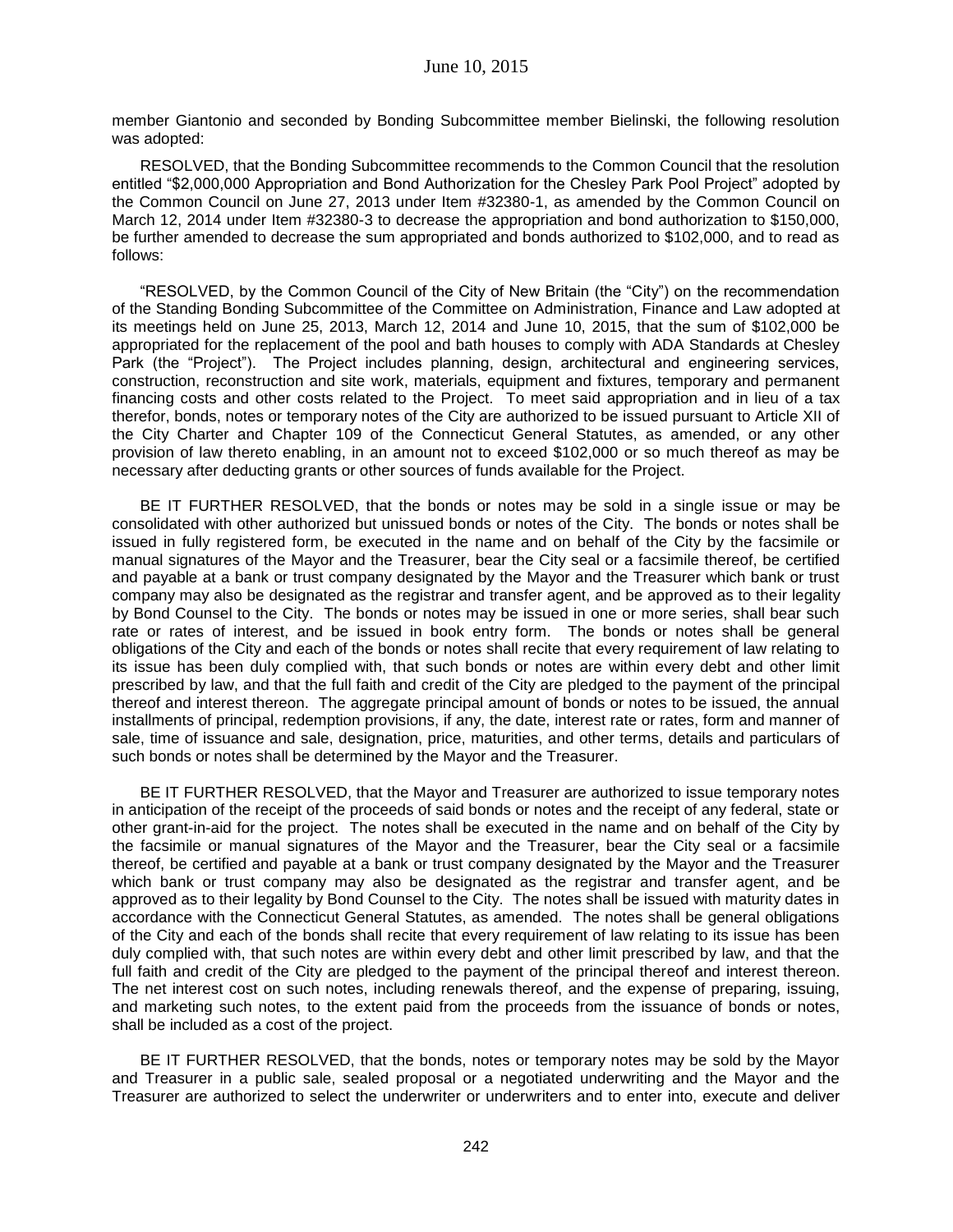on behalf of the City a contract of purchase for such bonds, notes or temporary notes on such terms and conditions as they shall determine.

BE IT FURTHER RESOLVED, that the City hereby declares its official intent under Treasury Regulation Section 1.150-2 of the Internal Revenue Code of 1986, as amended, that project costs may be paid from temporary advances of available funds and that the City reasonably expects to reimburse any such advances from the proceeds of borrowings in an aggregate principal amount not in excess of the amount of borrowing authorized for the project; that the Mayor and Treasurer are authorized to bind the City pursuant to such representations and agreements as they deem necessary or advisable in order to ensure and maintain the continued exemption from Federal income taxation of interest on the bonds, notes or temporary notes authorized by this resolution, if issued on a tax-exempt basis, including covenants to pay rebates of investment earnings to the United States in future years. While it is anticipated that the bonds or notes will qualify as tax exempt bonds, the Mayor and the Treasurer are authorized, upon the advice of bond counsel, to issue all or any portion of the bonds or notes as bonds or notes the interest on which is includable in the gross income of the owners thereof for federal income tax purposes and it is hereby found and determined that the issuance of any such bonds or notes is in the public interest.

BE IT FURTHER RESOLVED, that the Mayor and the Treasurer are hereby authorized, on behalf of the City, to enter into agreements or otherwise covenant for the benefit of bondholders to provide information on an annual or other periodic basis to the Municipal Securities Rulemaking Board or any other municipal securities information repositories or state based information repositories (the "Repositories") and to provide notices to the Repositories of material events as enumerated in Securities and Exchange Commission Exchange Act Rule 15c2-12, as amended, as may be necessary, appropriate or desirable to effect the sale of the bonds, notes or temporary authorized by this resolution. Any agreements or representations to provide information to Repositories made prior hereto are hereby confirmed, ratified and approved.

BE IT FURTHER RESOLVED, that the Mayor and the Treasurer are further authorized to enter into, execute and deliver, on behalf of the City, any agreements they deem reasonable or necessary to provide credit enhancement to the bonds, notes or temporary notes. The Mayor and the Treasurer are further authorized to appoint a certifying agent, paying agent, transfer agent, registrar, interest rate advisor, trustee and such other advisers and consultants as they may deem necessary or desirable, and to execute and deliver on behalf of the City any and all tax regulatory, credit enhancement, continuing disclosure, security, letter of representation or other agreements they deem necessary to provide for the issuance of such bonds, notes or temporary notes.

BE IT FURTHER RESOLVED, that the Mayor, Treasurer and other City officials and employees are authorized to apply for and accept or reject any federal, state or other grants-in-aid for the project, and to take all actions necessary and proper to carry out the project and to issue the bonds, notes or temporary notes to finance the appropriation."

> David DeFronzo Chairman, Bonding Subcommittee of the Committee on Administration, Finance and Law

## **32403-4 RE: AMENDMENT TO THE \$5,000,000 APPROPRIATION AND BOND AUTHORIZATION FOR THE BROAD STREET RECONSTRUCTION PROJECT TO DECREASE THE APPROPRIATION AND BOND AUTHORIZATION TO \$4,350,000**

To Her Honor, the Mayor, and the Common Council of the City of New Britain: the undersigned beg leave to report the following:

At a meeting of the Standing Bonding Subcommittee of the Committee on Administration, Finance and Law (the "Bonding Subcommittee") held on June 10, 2015, on a motion by Bonding Subcommittee member Giantonio and seconded by Bonding Subcommittee member Bielinski, the following resolution was adopted: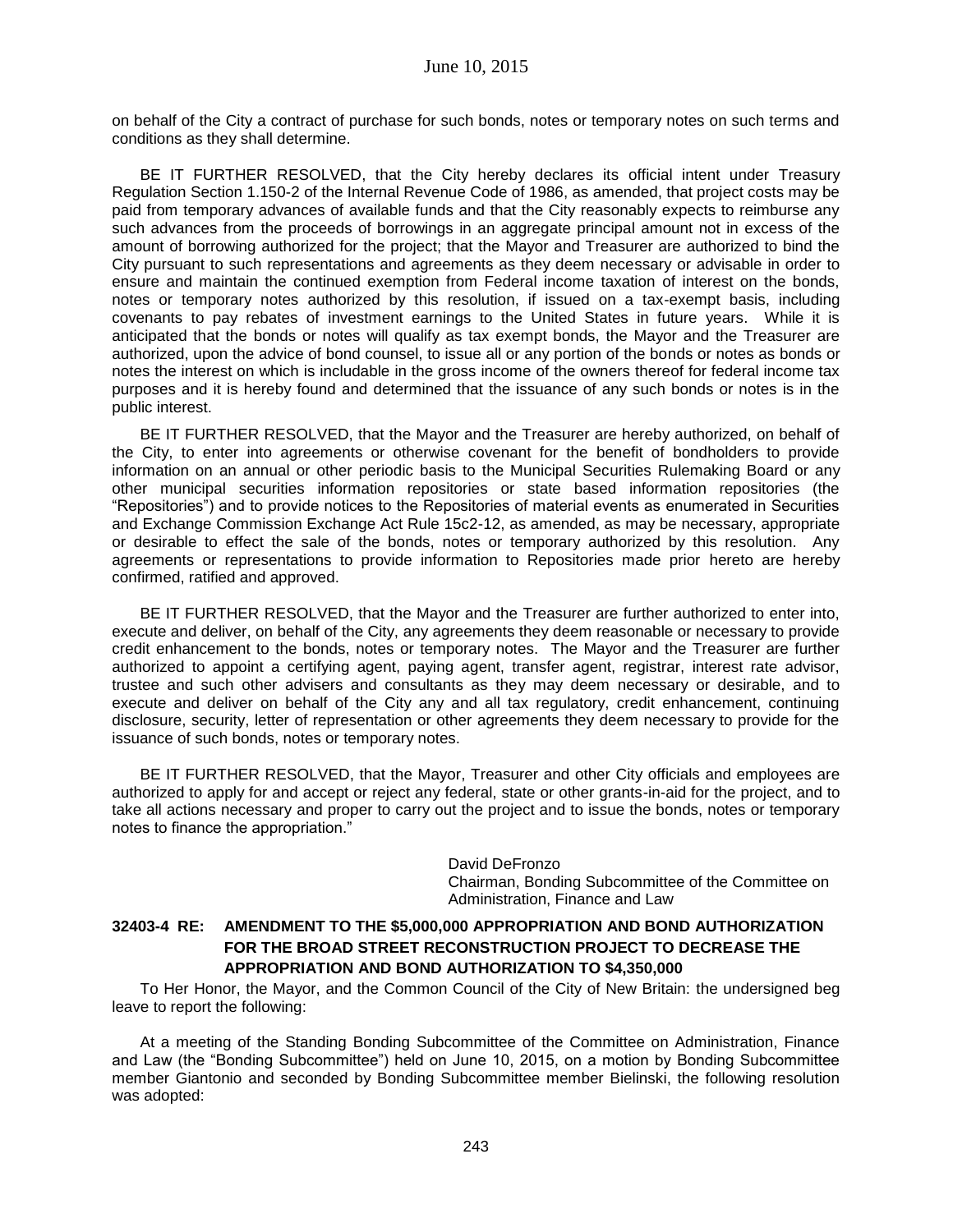RESOLVED, that the Bonding Subcommittee recommends to the Common Council that the resolution entitled "\$5,000,000 Appropriation and Bond Authorization for the Broad Street Reconstruction Project" adopted by the Common Council on July 10, 2013 under Item #32403-1, as amended by the Common Council on March 12, 2014 under Item #32403-3 to include water main upgrades and replacements, be further amended to decrease the sum appropriated and bonds authorized to \$4,350,000, and to read as follows:

"RESOLVED, by the Common Council of the City of New Britain (the "City") on the recommendation of the Standing Bonding Subcommittee of the Committee on Administration, Finance and Law adopted at its meetings held on July 10, 2013, March 12, 2014 and June 10, 2015, that the sum of \$4,350,000 be appropriated for the reconstruction of approximately 2200 feet of Broad Street from Horace Street westerly to and including and its intersection with Burritt Street including, but not limited to, new paving, curbing, sidewalks, pedestrian ramps, storm sewer upgrade and replacement, traffic signal replacement, streetscape improvements, and water main upgrades and replacements (the "Project"). The Project includes inspection, planning, design, architectural and engineering services, construction, reconstruction, excavation, site work, materials, furniture, equipment and fixtures, grant applications, temporary and permanent financing costs and other costs related to the Project. To meet said appropriation and in lieu of a tax therefor, bonds, notes or temporary notes of the City are authorized to be issued pursuant to Article XII of the City Charter and Chapter 109 of the Connecticut General Statutes, as amended, or any other provision of law thereto enabling, in an amount not to exceed \$4,350,000 or so much thereof as may be necessary after deducting grants or other sources of funds available for the Project.

BE IT FURTHER RESOLVED, that the bonds or notes may be sold in a single issue or may be consolidated with other authorized but unissued bonds or notes of the City. The bonds or notes shall be issued in fully registered form, be executed in the name and on behalf of the City by the facsimile or manual signatures of the Mayor and the Treasurer, bear the City seal or a facsimile thereof, be certified and payable at a bank or trust company designated by the Mayor and the Treasurer which bank or trust company may also be designated as the registrar and transfer agent, and be approved as to their legality by Bond Counsel to the City. The bonds or notes may be issued in one or more series, shall bear such rate or rates of interest, and be issued in book entry form. The bonds or notes shall be general obligations of the City and each of the bonds or notes shall recite that every requirement of law relating to its issue has been duly complied with, that such bonds or notes are within every debt and other limit prescribed by law, and that the full faith and credit of the City are pledged to the payment of the principal thereof and interest thereon. The aggregate principal amount of bonds or notes to be issued, the annual installments of principal, redemption provisions, if any, the date, interest rate or rates, form and manner of sale, time of issuance and sale, designation, price, maturities, and other terms, details and particulars of such bonds or notes shall be determined by the Mayor and the Treasurer.

BE IT FURTHER RESOLVED, that the Mayor and Treasurer are authorized to issue temporary notes in anticipation of the receipt of the proceeds of said bonds or notes and the receipt of any federal, state or other grant-in-aid for the project. The notes shall be executed in the name and on behalf of the City by the facsimile or manual signatures of the Mayor and the Treasurer, bear the City seal or a facsimile thereof, be certified and payable at a bank or trust company designated by the Mayor and the Treasurer which bank or trust company may also be designated as the registrar and transfer agent, and be approved as to their legality by Bond Counsel to the City. The notes shall be issued with maturity dates in accordance with the Connecticut General Statutes, as amended. The notes shall be general obligations of the City and each of the bonds shall recite that every requirement of law relating to its issue has been duly complied with, that such notes are within every debt and other limit prescribed by law, and that the full faith and credit of the City are pledged to the payment of the principal thereof and interest thereon. The net interest cost on such notes, including renewals thereof, and the expense of preparing, issuing, and marketing such notes, to the extent paid from the proceeds from the issuance of bonds or notes, shall be included as a cost of the project.

BE IT FURTHER RESOLVED, that the bonds, notes or temporary notes may be sold by the Mayor and Treasurer in a public sale, sealed proposal or a negotiated underwriting and the Mayor and the Treasurer are authorized to select the underwriter or underwriters and to enter into, execute and deliver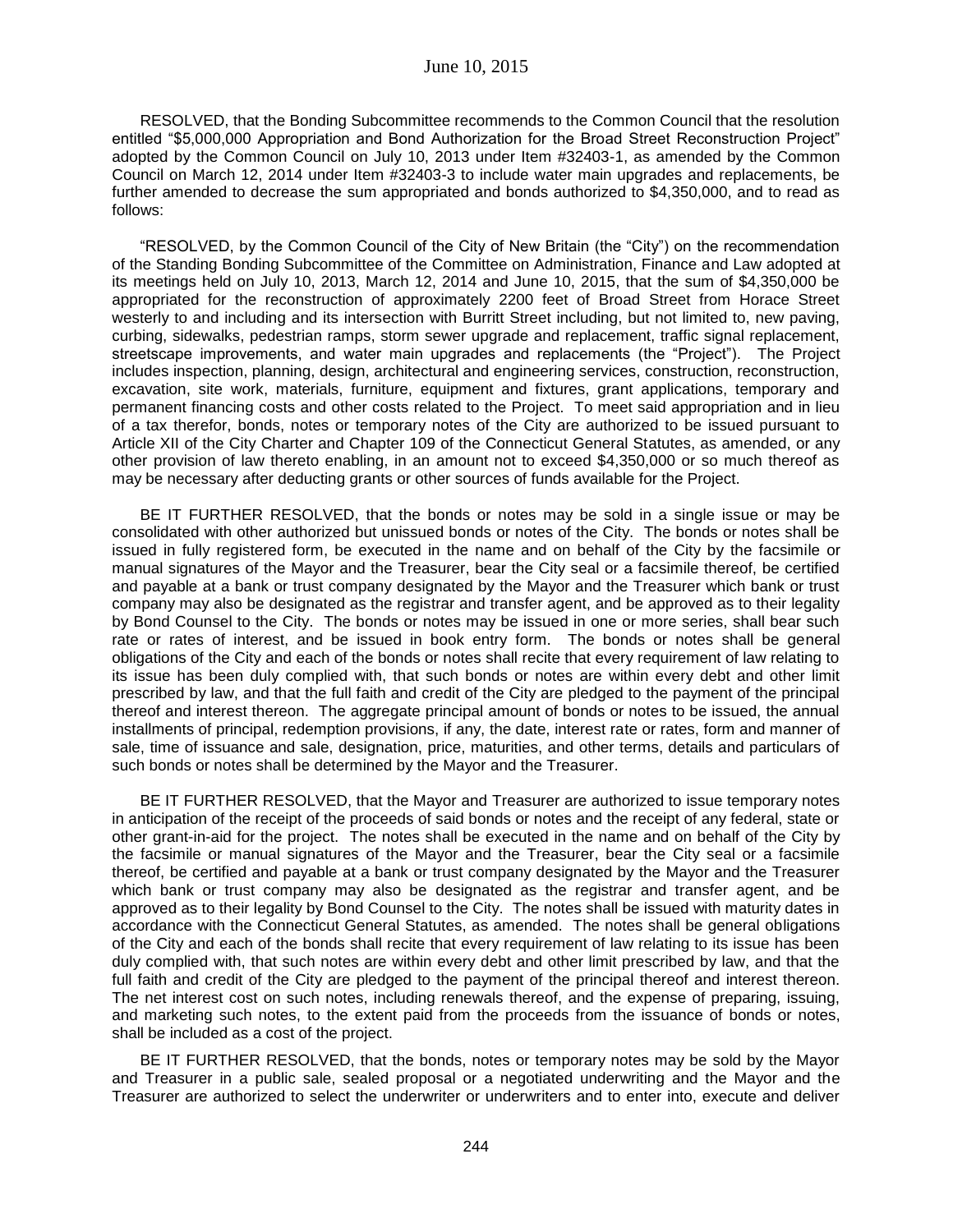on behalf of the City a contract of purchase for such bonds, notes or temporary notes on such terms and conditions as they shall determine.

BE IT FURTHER RESOLVED, that the City hereby declares its official intent under Treasury Regulation Section 1.150-2 of the Internal Revenue Code of 1986, as amended, that project costs may be paid from temporary advances of available funds and that the City reasonably expects to reimburse any such advances from the proceeds of borrowings in an aggregate principal amount not in excess of the amount of borrowing authorized for the project; that the Mayor and Treasurer are authorized to bind the City pursuant to such representations and agreements as they deem necessary or advisable in order to ensure and maintain the continued exemption from Federal income taxation of interest on the bonds, notes or temporary notes authorized by this resolution, if issued on a tax-exempt basis, including covenants to pay rebates of investment earnings to the United States in future years. While it is anticipated that the bonds or notes will qualify as tax exempt bonds, the Mayor and the Treasurer are authorized, upon the advice of bond counsel, to issue all or any portion of the bonds or notes as bonds or notes the interest on which is includable in the gross income of the owners thereof for federal income tax purposes and it is hereby found and determined that the issuance of any such bonds or notes is in the public interest.

BE IT FURTHER RESOLVED, that the Mayor and the Treasurer are hereby authorized, on behalf of the City, to enter into agreements or otherwise covenant for the benefit of bondholders to provide information on an annual or other periodic basis to the Municipal Securities Rulemaking Board or any other municipal securities information repositories or state based information repositories (the "Repositories") and to provide notices to the Repositories of material events as enumerated in Securities and Exchange Commission Exchange Act Rule 15c2-12, as amended, as may be necessary, appropriate or desirable to effect the sale of the bonds, notes or temporary authorized by this resolution. Any agreements or representations to provide information to Repositories made prior hereto are hereby confirmed, ratified and approved.

BE IT FURTHER RESOLVED, that the Mayor and the Treasurer are further authorized to enter into, execute and deliver, on behalf of the City, any agreements they deem reasonable or necessary to provide credit enhancement to the bonds, notes or temporary notes. The Mayor and the Treasurer are further authorized to appoint a certifying agent, paying agent, transfer agent, registrar, interest rate advisor, trustee and such other advisers and consultants as they may deem necessary or desirable, and to execute and deliver on behalf of the City any and all tax regulatory, credit enhancement, continuing disclosure, security, letter of representation or other agreements they deem necessary to provide for the issuance of such bonds, notes or temporary notes.

BE IT FURTHER RESOLVED, that the Mayor, Treasurer and other City officials and employees are authorized to apply for and accept or reject any federal, state or other grants-in-aid for the project, and to take all actions necessary and proper to carry out the project and to issue the bonds, notes or temporary notes to finance the appropriation."

David DeFronzo Chairman, Bonding Subcommittee of the Committee on Administration, Finance and Law

### **29503-8 RE: AMENDMENT TO THE \$29,408,000 APPROPRIATION AND \$27,808,000 BOND AUTHORIZATION FOR STREET INFRASTRUCTURE PROJECT TO INCREASE THE APPROPRIATION TO \$30,058,000 AND THE BOND AUTHORIZATION TO \$28,458,000**

To Her Honor, the Mayor, and the Common Council of the City of New Britain: the undersigned beg leave to report the following:

At a meeting of the Standing Bonding Subcommittee of the Committee on Administration, Finance and Law ("Standing Bonding Subcommittee") held on June 10, 2015 on a motion by Committee member Giantonio and seconded by Committee member Bielinski, the following resolution was adopted: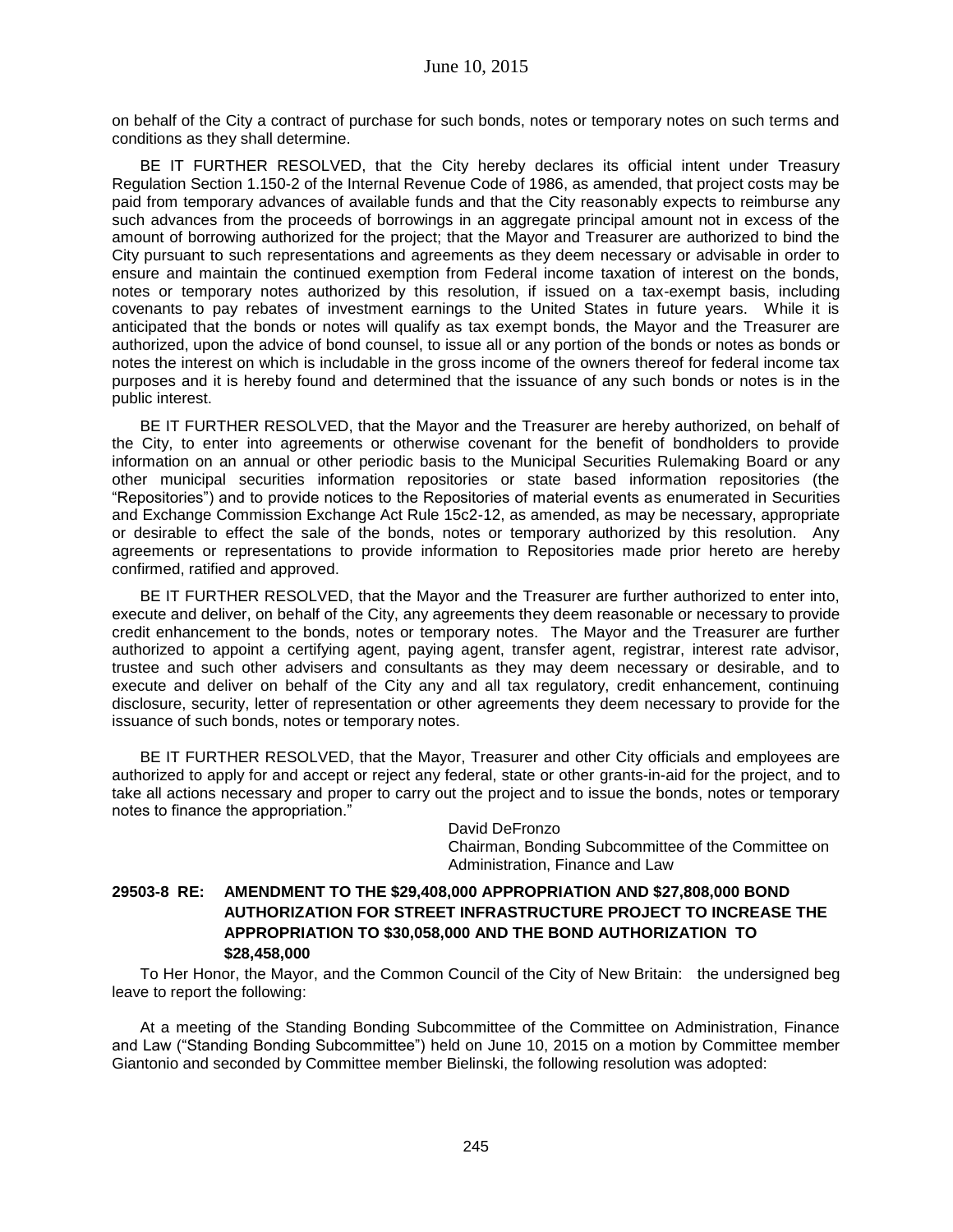RESOLVED, that the Bonding Subcommittee recommends to the Common Council that the resolution entitled "Amendment to Increase the \$22,058,000 Appropriation and Bond Authorization for Street Infrastructure Rehabilitation to \$27,808,000" last revised by the Common Council on April 23, 2013 under Item #29503-7, which appropriation was increased by \$1,600,000 to \$29,408,000 by the Common Council on May 13, 2015 under Item #33112, be further amended to increase the sum appropriated to \$30,058,000 and bonds authorized to \$28,458,000, and to read as follows:

"RESOLVED, by the Common Council of the City of New Britain (the "City") on the recommendations of the Standing Bonding Subcommittee of the Committee on Administration, Finance and Law adopted at its meetings held on February 21, 2007, April 4, 2007, January 28, 2009, April 24, 2013 and June 10, 2015, that the sum of \$30,058,000 be appropriated for costs related to street infrastructure rehabilitation, including without limitation, assessment and evaluation of the City's street infrastructure, design of a comprehensive program for maintenance and rehabilitation of the City's street infrastructure, implementation of mapping, data and technological resources, rehabilitation of the City's street infrastructure, design and reconstruction of street infrastructure locations where typical rehabilitation is not sufficient, signage, signalization on City intersections and sidewalk repairs, water main installation and rebuilding at Shuttle Meadow Avenue, temporary and permanent financing costs and other costs related to the project. To meet said appropriation and in lieu of a tax therefor, bonds, notes or temporary notes of the City are authorized to be issued pursuant to Article XII of the City Charter and Chapter 109 of the Connecticut General Statutes, as amended, or any other provision of law thereto enabling, in an amount not to exceed \$28,458,000 or so much thereof as may be necessary after deducting grants or other sources of funds available for the project.

BE IT FURTHER RESOLVED, that the bonds or notes may be sold in a single issue or may be consolidated with other authorized but unissued bonds or notes of the City. The bonds or notes shall be issued in fully registered form, be executed in the name and on behalf of the City by the facsimile or manual signatures of the Mayor and the Treasurer, bear the City seal or a facsimile thereof, be certified and payable at a bank or trust company designated by the Mayor and the Treasurer which bank or trust company may also be designated as the registrar and transfer agent, and be approved as to their legality by Bond Counsel to the City. The bonds or notes may be issued in one or more series, shall bear such rate or rates of interest, and be issued in book entry form. The bonds or notes shall be general obligations of the City and each of the bonds or notes shall recite that every requirement of law relating to its issue has been duly complied with, that such bonds or notes are within every debt and other limit prescribed by law, and that the full faith and credit of the City are pledged to the payment of the principal thereof and interest thereon. The aggregate principal amount of bonds or notes to be issued, the annual installments of principal, redemption provisions, if any, the date, interest rate or rates, form and manner of sale, time of issuance and sale, designation, price, maturities, and other terms, details and particulars of such bonds or notes shall be determined by the Mayor and the Treasurer.

BE IT FURTHER RESOLVED, that the Mayor and Treasurer are authorized to issue temporary notes in anticipation of the receipt of the proceeds of said bonds or notes and the receipt of any federal, state or other grant-in-aid for the project. The notes shall be executed in the name and on behalf of the City by the facsimile or manual signatures of the Mayor and the Treasurer, bear the City seal or a facsimile thereof, be certified and payable at a bank or trust company designated by the Mayor and the Treasurer which bank or trust company may also be designated as the registrar and transfer agent, and be approved as to their legality by Bond Counsel to the City. The notes shall be issued with maturity dates in accordance with the Connecticut General Statutes, as amended. The notes shall be general obligations of the City and each of the bonds shall recite that every requirement of law relating to its issue has been duly complied with, that such notes are within every debt and other limit prescribed by law, and that the full faith and credit of the City are pledged to the payment of the principal thereof and interest thereon. The net interest cost on such notes, including renewals thereof, and the expense of preparing, issuing, and marketing such notes, to the extent paid from the proceeds from the issuance of bonds or notes, shall be included as a cost of the project.

BE IT FURTHER RESOLVED, that the bonds, notes or temporary notes may be sold by the Mayor and Treasurer in a public sale, sealed proposal or a negotiated underwriting and the Mayor and the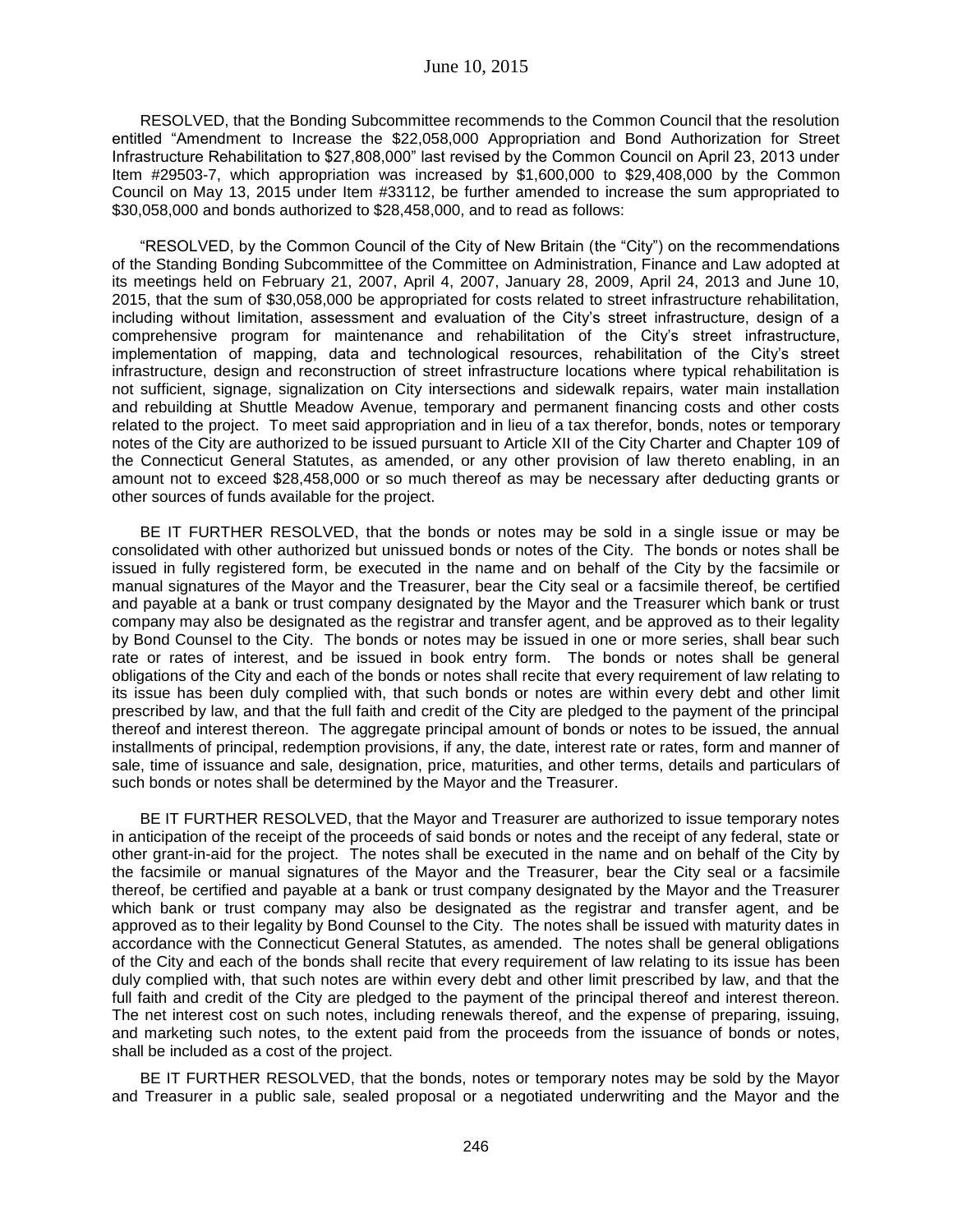Treasurer are authorized to select the underwriter or underwriters and to enter into, execute and deliver on behalf of the City a contract of purchase for such bonds, notes or temporary notes on such terms and conditions as they shall determine.

BE IT FURTHER RESOLVED, that the City hereby declares its official intent under Treasury Regulation Section 1.150-2 of the Internal Revenue Code of 1986, as amended, that project costs may be paid from temporary advances of available funds and that the City reasonably expects to reimburse any such advances from the proceeds of borrowings in an aggregate principal amount not in excess of the amount of borrowing authorized for the project; that the Mayor and Treasurer are authorized to bind the City pursuant to such representations and agreements as they deem necessary or advisable in order to ensure and maintain the continued exemption from Federal income taxation of interest on the bonds, notes or temporary notes authorized by this resolution, if issued on a tax-exempt basis, including covenants to pay rebates of investment earnings to the United States in future years. While it is anticipated that the bonds or notes will qualify as tax exempt bonds, the Mayor and the Treasurer are authorized, upon the advice of bond counsel, to issue all or any portion of the bonds or notes as bonds or notes the interest on which is includable in the gross income of the owners thereof for federal income tax purposes and it is hereby found and determined that the issuance of any such bonds or notes is in the public interest.

BE IT FURTHER RESOLVED, that the Mayor and the Treasurer are hereby authorized, on behalf of the City, to enter into agreements or otherwise covenant for the benefit of bondholders to provide information on an annual or other periodic basis to the Municipal Securities Rulemaking Board or any other municipal securities information repositories or state based information repositories (the "Repositories") and to provide notices to the Repositories of material events as enumerated in Securities and Exchange Commission Exchange Act Rule15c2-12, as amended, as may be necessary, appropriate or desirable to effect the sale of the bonds, notes or temporary authorized by the resolution. Any agreements or representations to provide information to Repositories made prior hereto are hereby confirmed, ratified and approved.

BE IT FURTHER RESOLVED, that the Mayor and the Treasurer are further authorized to enter into, execute and deliver, on behalf of the City, any agreements they deem reasonable or necessary to provide credit enhancement to the bonds, notes or temporary notes. The Mayor and the Treasurer are further authorized to appoint a certifying agent, paying agent, transfer, agent, registrar, interest rate advisor, trustee and such other advisers and consultants as they may deem necessary or desirable, and to execute and deliver on behalf of the City any and all tax regulatory, credit enhancement, continuing disclosure, security, letter of representation or other agreements they deem necessary to provide for the issuance of such bonds, notes or temporary notes.

BE IT FURTHER RESOLVED, that the Mayor, Treasurer and other City officials and employees are authorized to apply for and accept and federal, state or other grants-in-aid for the project, and to take all actions necessary and proper to carry out the project and to issue the bonds, notes or temporary notes to finance the appropriation."

> David DeFronzo Chairman, Bonding Subcommittee of the Committee on Administration, Finance and Law

## **30944-2 RE: AMENDMENT TO THE \$10,000,000 APPROPRIATION AND BOND AUTHORIZATION AND FOR AN ADDITION TO THE DILORETO MAGNET SCHOOL TO EXPAND THE PROJECT SCOPE TO INCLUDE THE CONSTRUCTION OF A GREENHOUSE**

To Her Honor, the Mayor, and the Common Council of the City of New Britain: the undersigned beg leave to report the following:

At a meeting of the Standing Bonding Subcommittee of the Committee on Administration, Finance and Law ("Standing Bonding Subcommittee") held on June 10, 2015, on a motion by Committee member Giantonio and seconded by Committee member Smedley, the following resolution was adopted:

RESOLVED, that the Bonding Subcommittee recommends to the Common Council that the resolution entitled "\$10,000,000 Appropriation and Bond Authorization for an Addition at the DiLoreto Magnet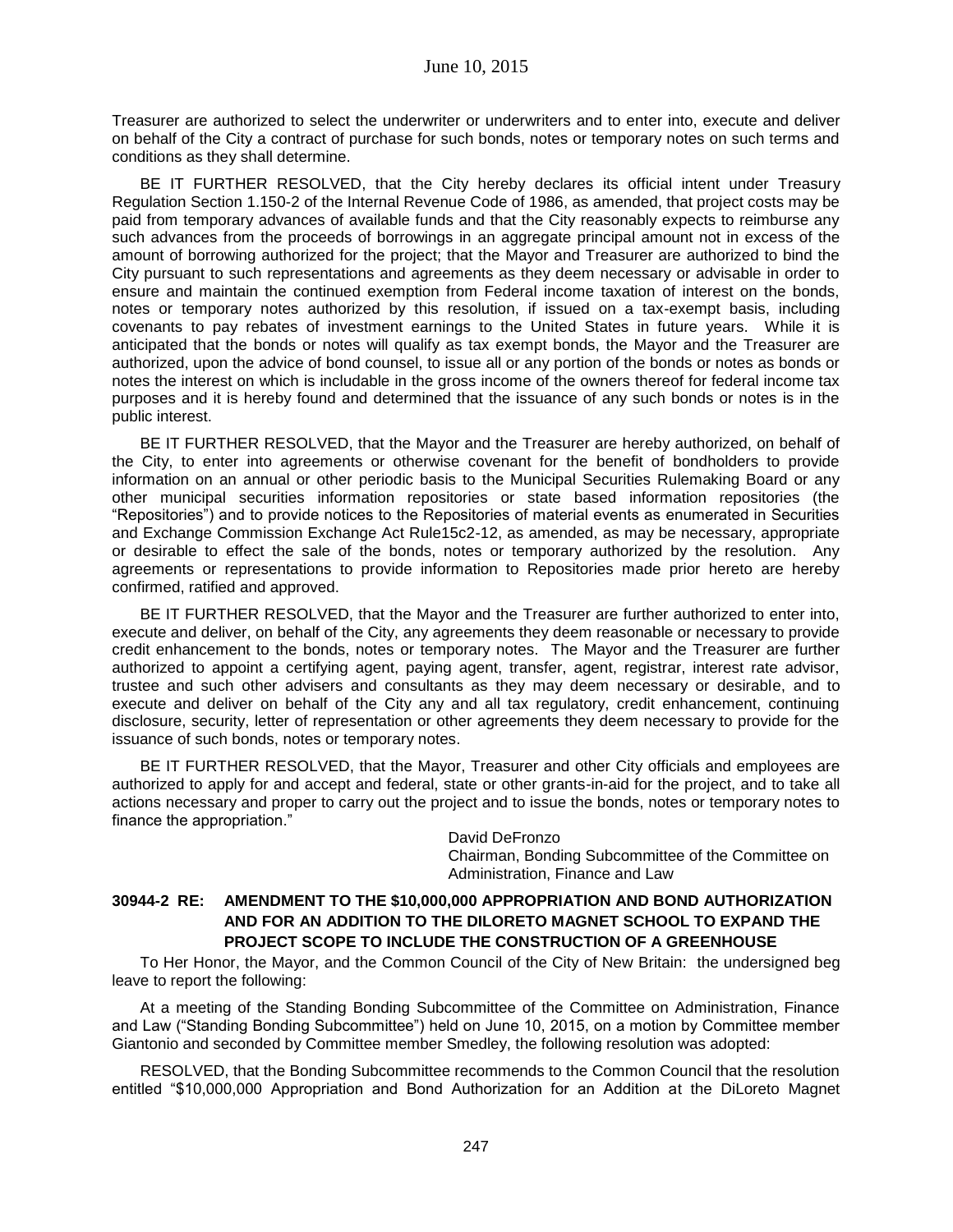School" adopted by the Common Council on April 14, 2010 under Item #30944-1, be amended to expand the scope of the project to include the construction of a greenhouse, and to read as follows:

"RESOLVED, by the Common Council of the City of New Britain (the "City") on the recommendation of the Standing Bonding Subcommittee of the Committee on Administration, Finance and Law adopted at its meetings held on April 7, 2010 and June 10, 2015, that the sum of \$10,000,000 be appropriated for the planning, design, construction and equipping of an addition to the DiLoreto Magnet School, consisting of six general classrooms, rooms for art, music, physical science, technology/computer lab, gymnasium/multipurpose room, a greenhouse, cafeteria expansion, support services/administrative space, and building services support space, and including without limitation equipment, consulting, architectural and engineering services, temporary and permanent financing costs and other costs related to the project. To meet said appropriation and in lieu of a tax therefor, bonds, notes or temporary notes of the City are authorized to be issued pursuant to Article XII of the City Charter and Chapter 109 of the Connecticut General Statutes, as amended, or any other provision of law thereto enabling, in an amount not to exceed \$10,000,000 or so much thereof as may be necessary after deducting grants or other sources of funds available for the project.

BE IT FURTHER RESOLVED, that the bonds or notes may be sold in a single issue or may be consolidated with other authorized but unissued bonds or notes of the City. The bonds or notes shall be issued in fully registered form, be executed in the name and on behalf of the City by the facsimile or manual signatures of the Mayor and the Treasurer, bear the City seal or a facsimile thereof, be certified and payable at a bank or trust company designated by the Mayor and the Treasurer which bank or trust company may also be designated as the registrar and transfer agent, and be approved as to their legality by Bond Counsel to the City. The bonds or notes may be issued in one or more series, shall bear such rate or rates of interest, and be issued in book entry form. The bonds or notes shall be general obligations of the City and each of the bonds or notes shall recite that every requirement of law relating to its issue has been duly complied with, that such bonds or notes are within every debt and other limit prescribed by law, and that the full faith and credit of the City are pledged to the payment of the principal thereof and interest thereon. The aggregate principal amount of bonds or notes to be issued, the annual installments of principal, redemption provisions, if any, the date, interest rate or rates, form and manner of sale, time of issuance and sale, designation, price, maturities, and other terms, details and particulars of such bonds or notes shall be determined by the Mayor and the Treasurer.

BE IT FURTHER RESOLVED, that the Mayor and Treasurer are authorized to issue temporary notes in anticipation of the receipt of the proceeds of said bonds or notes and the receipt of any federal, state or other grant-in-aid for the project. The notes shall be executed in the name and on behalf of the City by the facsimile or manual signatures of the Mayor and the Treasurer, bear the City seal or a facsimile thereof, be certified and payable at a bank or trust company designated by the Mayor and the Treasurer which bank or trust company may also be designated as the registrar and transfer agent, and be approved as to their legality by Bond Counsel to the City. The notes shall be issued with maturity dates in accordance with the Connecticut General Statutes, as amended. The notes shall be general obligations of the City and each of the bonds shall recite that every requirement of law relating to its issue has been duly complied with, that such notes are within every debt and other limit prescribed by law, and that the full faith and credit of the City are pledged to the payment of the principal thereof and interest thereon. The net interest cost on such notes, including renewals thereof, and the expense of preparing, issuing, and marketing such notes, to the extent paid from the proceeds from the issuance of bonds or notes, shall be included as a cost of the project.

BE IT FURTHER RESOLVED, that the bonds, notes or temporary notes may be sold by the Mayor and Treasurer in a public sale, sealed proposal or a negotiated underwriting and the Mayor and the Treasurer are authorized to select the underwriter or underwriters and to enter into, execute and deliver on behalf of the City a contract of purchase for such bonds, notes or temporary notes on such terms and conditions as they shall determine.

BE IT FURTHER RESOLVED, that the City hereby declares its official intent under Treasury Regulation Section 1.150-2 of the Internal Revenue Code of 1986, as amended, that project costs may be paid from temporary advances of available funds and that the City reasonably expects to reimburse any such advances from the proceeds of borrowings in an aggregate principal amount not in excess of the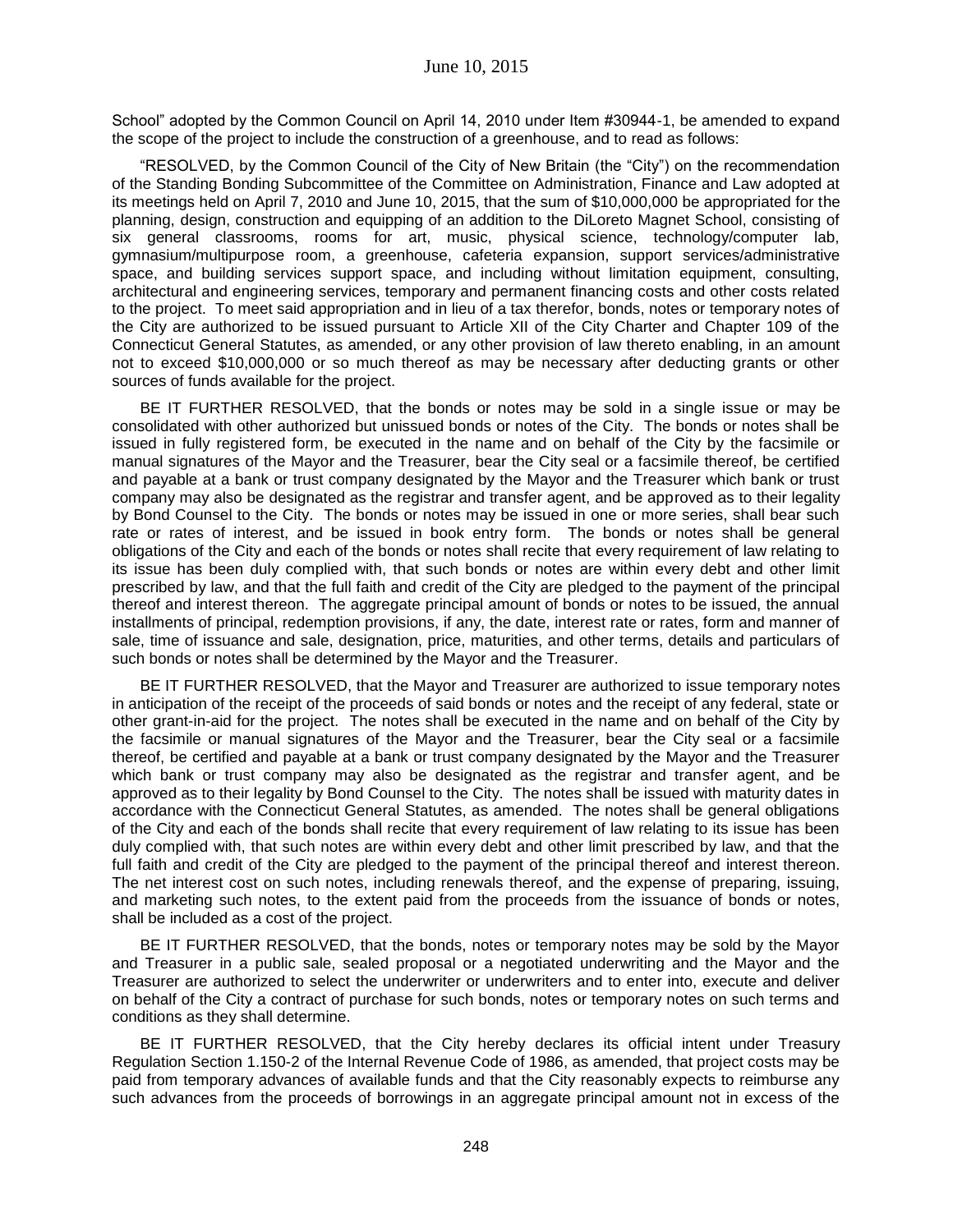amount of borrowing authorized for the project; that the Mayor and Treasurer are authorized to bind the City pursuant to such representations and agreements as they deem necessary or advisable in order to ensure and maintain the continued exemption from Federal income taxation of interest on the bonds, notes or temporary notes authorized by this resolution, if issued on a tax-exempt basis, including covenants to pay rebates of investment earnings to the United States in future years. While it is anticipated that the bonds or notes will qualify as tax exempt bonds, the Mayor and the Treasurer are authorized, upon the advice of bond counsel, to issue all or any portion of the bonds or notes as bonds or notes the interest on which is includable in the gross income of the owners thereof for federal income tax purposes and it is hereby found and determined that the issuance of any such bonds or notes is in the public interest.

BE IT FURTHER RESOLVED, that the Mayor and the Treasurer are hereby authorized, on behalf of the City, to enter into agreements or otherwise covenant for the benefit of bondholders to provide information on an annual or other periodic basis to nationally recognized municipal securities information repositories or state based information repositories (the "Repositories") and to provide notices to the Repositories of material events as enumerated in Securities and Exchange Commission Exchange Act Rule 15c2-12, as amended, as may be necessary, appropriate or desirable to effect the sale of the bonds, notes or temporary authorized by this resolution. Any agreements or representations to provide information to Repositories made prior hereto are hereby confirmed, ratified and approved.

BE IT FURTHER RESOLVED, that the Mayor and the Treasurer are further authorized to enter into, execute and deliver, on behalf of the City, any agreements they deem reasonable or necessary to provide credit enhancement to the bonds, notes or temporary notes. The Mayor and the Treasurer are further authorized to appoint a certifying agent, paying agent, transfer agent, registrar, interest rate advisor, trustee and such other advisers and consultants as they may deem necessary or desirable, and to execute and deliver on behalf of the City any and all tax regulatory, credit enhancement, continuing disclosure, security, letter of representation or other agreements they deem necessary to provide for the issuance of such bonds, notes or temporary notes.

BE IT FURTHER RESOLVED, that the Board of Education is authorized to apply for and to accept or reject state grants for the project, and to file applications with the State Board of Education, to execute grant agreements for the project and to file such documents as may be required by the State Board of Education to obtain grants for the costs of financing the project.

BE IT FURTHER RESOLVED, that that the School Building Committee is authorized to act as a school building committee for the project, to approve design and construction expenditures for the project, including the preparation of schematic drawings and outline specifications for the project, the filing of the notice of proposed school building project, and to exercise such other powers as are necessary or appropriate to complete the project.

BE IT FURTHER RESOLVED, that the Mayor, Treasurer, the Board of Education, the School Building Committee and other City officials and employees are authorized to apply for and accept and federal, state or other grants-in-aid for the project, and to take all actions necessary and proper to carry out the project and to issue the bonds, notes or temporary notes to finance the appropriation."

> David DeFronzo Chairman, Bonding Subcommittee of the Committee on Administration, Finance and Law

## **32372-2 RE: AMENDMENT TO THE \$30,000,000 APPROPRIATION AND BOND AUTHORIZATION FOR THE GAFFNEY ELEMENTARY SCHOOL PROJECT TO EXPAND THE PROJECT SCOPE TO INCLUDE THE CONSTRUCTION OF A STORAGE FACILITY**

To Her Honor, the Mayor, and the Common Council of the City of New Britain: the undersigned beg leave to report the following:

At a meeting of the Standing Bonding Subcommittee of the Committee on Administration, Finance and Law ("Standing Bonding Subcommittee") held on June 10, 2015 on a motion by Committee member Giantonio and seconded by Committee member Bielinski, the following resolution was adopted: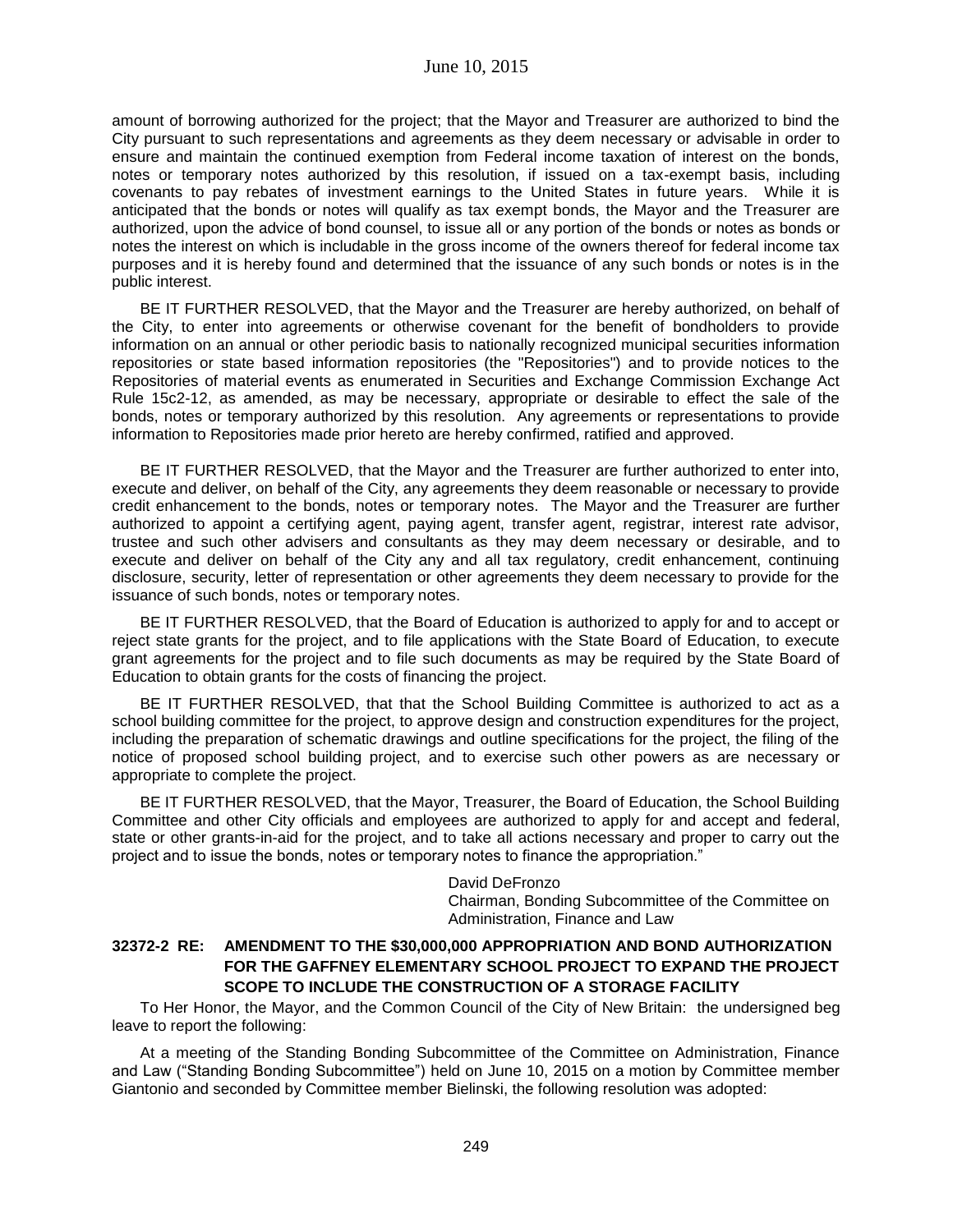RESOLVED, that the Bonding Subcommittee recommends to the Common Council that the resolution entitled "\$30,000,000 Appropriation and Bond Authorization for the Gaffney Elementary School Project" adopted by the Common Council on June 27, 2013 under Item #32372-1, be amended to expand the scope of the project to include the construction of a storage facility, and to read as follows:

"RESOLVED, by the Common Council of the City of New Britain on the recommendation of the Standing Bonding Subcommittee of the Committee on Administration, Finance and Law adopted at its meetings held on June 25, 2013 and June 10, 2015, that the sum of \$30,000,000 be appropriated for the major renovation of Gaffney Elementary School to bring it to the status of a new school, including the construction of a storage facility and an addition to service special needs students, such project to include, but not be limited to, site improvements, building construction, reconstruction and demolition, the purchase and installation of information technology and furnishings and all alterations, repairs and improvements in connection therewith, as well as planning, design, architectural and engineering services, construction costs, materials, equipment and fixtures, and temporary and permanent financing costs and other costs related to the project (the "Project"). To meet said appropriation and in lieu of a tax therefor, bonds, notes or temporary notes of the City are authorized to be issued pursuant to Article XII of the City Charter and Chapter 109 of the Connecticut General Statutes, as amended, or any other provision of law thereto enabling, in an amount not to exceed \$30,000,000 or so much thereof as may be necessary after deducting grants or other sources of funds available for the Project.

BE IT FURTHER RESOLVED, that the bonds or notes may be sold in a single issue or may be consolidated with other authorized but unissued bonds or notes of the City. The bonds or notes shall be issued in fully registered form, be executed in the name and on behalf of the City by the facsimile or manual signatures of the Mayor and the Treasurer, bear the City seal or a facsimile thereof, be certified and payable at a bank or trust company designated by the Mayor and the Treasurer which bank or trust company may also be designated as the registrar and transfer agent, and be approved as to their legality by Bond Counsel to the City. The bonds or notes may be issued in one or more series, shall bear such rate or rates of interest, and be issued in book entry form. The bonds or notes shall be general obligations of the City and each of the bonds or notes shall recite that every requirement of law relating to its issue has been duly complied with, that such bonds or notes are within every debt and other limit prescribed by law, and that the full faith and credit of the City are pledged to the payment of the principal thereof and interest thereon. The aggregate principal amount of bonds or notes to be issued, the annual installments of principal, redemption provisions, if any, the date, interest rate or rates, form and manner of sale, time of issuance and sale, designation, price, maturities, and other terms, details and particulars of such bonds or notes shall be determined by the Mayor and the Treasurer.

BE IT FURTHER RESOLVED, that the Mayor and Treasurer are authorized to issue temporary notes in anticipation of the receipt of the proceeds of said bonds or notes and the receipt of any federal, state or other grant-in-aid for the project. The notes shall be executed in the name and on behalf of the City by the facsimile or manual signatures of the Mayor and the Treasurer, bear the City seal or a facsimile thereof, be certified and payable at a bank or trust company designated by the Mayor and the Treasurer which bank or trust company may also be designated as the registrar and transfer agent, and be approved as to their legality by Bond Counsel to the City. The notes shall be issued with maturity dates in accordance with the Connecticut General Statutes, as amended. The notes shall be general obligations of the City and each of the bonds shall recite that every requirement of law relating to its issue has been duly complied with, that such notes are within every debt and other limit prescribed by law, and that the full faith and credit of the City are pledged to the payment of the principal thereof and interest thereon. The net interest cost on such notes, including renewals thereof, and the expense of preparing, issuing, and marketing such notes, to the extent paid from the proceeds from the issuance of bonds or notes, shall be included as a cost of the project.

BE IT FURTHER RESOLVED, that the bonds, notes or temporary notes may be sold by the Mayor and Treasurer in a public sale, sealed proposal or a negotiated underwriting and the Mayor and the Treasurer are authorized to select the underwriter or underwriters and to enter into, execute and deliver on behalf of the City a contract of purchase for such bonds, notes or temporary notes on such terms and conditions as they shall determine.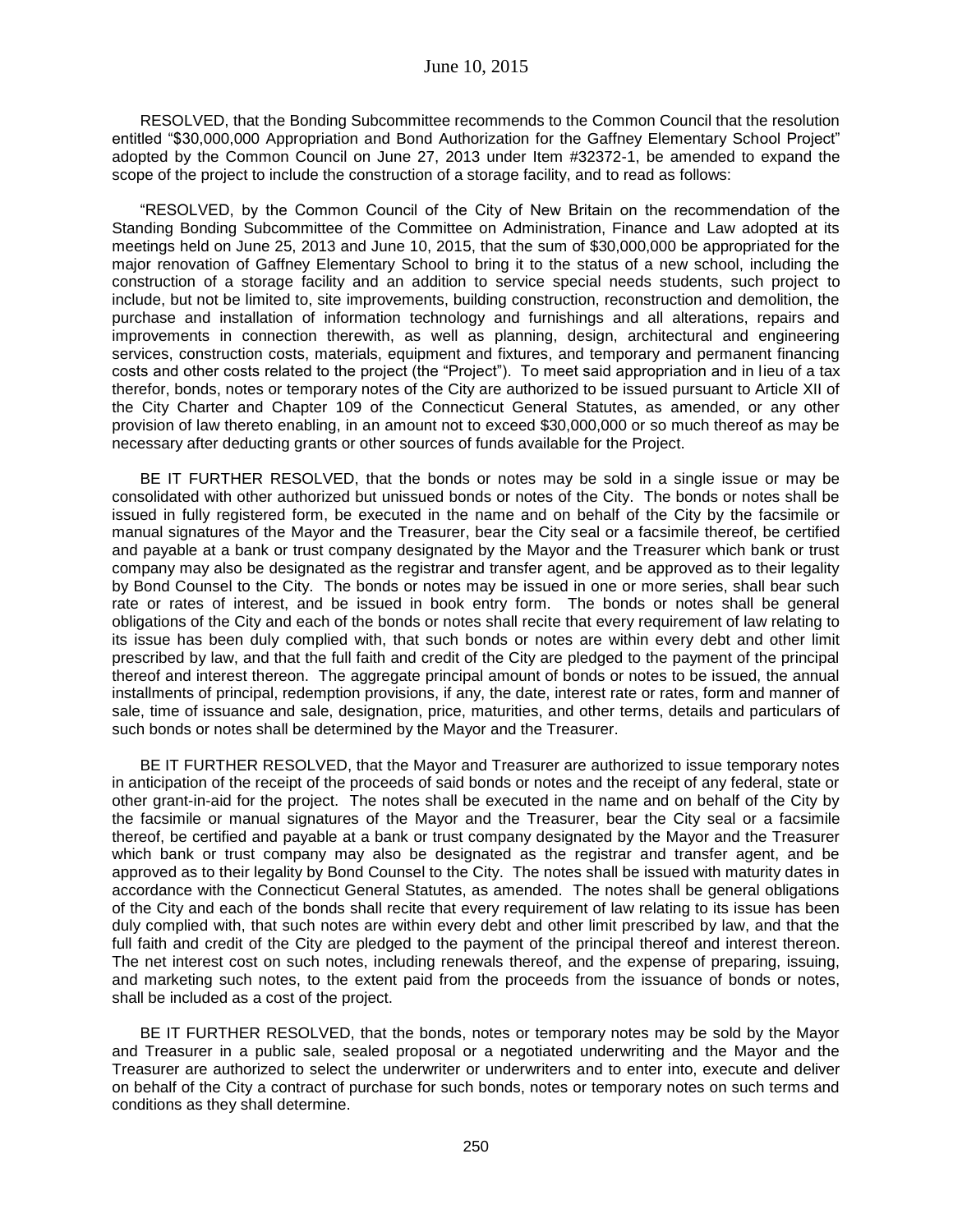June 10, 2015

BE IT FURTHER RESOLVED, that the City hereby declares its official intent under Treasury Regulation Section 1.150-2 of the Internal Revenue Code of 1986, as amended, that project costs may be paid from temporary advances of available funds and that the City reasonably expects to reimburse any such advances from the proceeds of borrowings in an aggregate principal amount not in excess of the amount of borrowing authorized for the project; that the Mayor and Treasurer are authorized to bind the City pursuant to such representations and agreements as they deem necessary or advisable in order to ensure and maintain the continued exemption from federal income taxation of interest on the bonds, notes or temporary notes authorized by this resolution, if issued on a tax-exempt basis, including covenants to pay rebate of investment earnings to the United States in future years. While it is anticipated that the bonds or notes will qualify as tax exempt bonds, the Mayor and the Treasurer are authorized, upon the advice of bond counsel, to issue all or any portion of the bonds or notes as bonds or notes the interest on which is includable in the gross income of the owners thereof for federal income tax purposes and it is hereby found and determined that the issuance of any such bonds or notes is in the public interest.

BE IT FURTHER RESOLVED, that the Mayor and the Treasurer are hereby authorized, on behalf of the City, to enter into agreements or otherwise covenant for the benefit of bondholders to provide information on an annual or other periodic basis to the Municipal Securities Rulemaking Board or any other municipal securities information repositories or state based information repositories (the "Repositories") and to provide notices to the Repositories of material events as enumerated in Securities and Exchange Commission Exchange Act Rule15c2-12, as amended, as may be necessary, appropriate or desirable to effect the sale of the bonds, notes or temporary authorized by the resolution. Any agreements or representations to provide information to Repositories made prior hereto are hereby confirmed, ratified and approved.

BE IT FURTHER RESOLVED, that the Mayor and the Treasurer are further authorized to enter into, execute and deliver, on behalf of the City, any agreements they deem reasonable or necessary to provide credit enhancement to the bonds, notes or temporary notes. The Mayor and the Treasurer are further authorized to appoint a certifying agent, paying agent, transfer, agent, registrar, interest rate advisor, trustee and such other advisers and consultants as they may deem necessary or desirable, and to execute and deliver on behalf of the City any and all tax regulatory, credit enhancement, continuing disclosure, security, letter of representation or other agreements they deem necessary to provide for the issuance of such bonds, notes or temporary notes.

BE IT FURTHER RESOLVED, that the Mayor, Treasurer and other city officials and employees are authorized to apply for and accept and federal, state or other grants-in-aid for the project, and to take all actions necessary and proper to carry out the project and to issue the bonds, notes or temporary notes to finance the appropriation.

BE IT FURTHER RESOLVED that the Board of Education is authorized to apply for and to accept or reject state grants for the project, and to file applications with the State Board of Education, to execute grant agreements for the project and to file such documents as may be required by the State Board of Education to obtain grants for the costs of financing for the project.

BE IT FURTHER RESOLVED, that the School Building Committee is authorized to act as a school building committee for the project, to approve design and construction expenditures for the project, including the preparation of schematic drawings and outline specifications for the project, the filing of the notice of proposed school building project, and to exercise such other powers as are necessary or appropriate to complete the project.

BE IT FURTHER RESOLVED, that the Mayor, Treasurer, the Board of Education, the School Building Committee and other City officials and employees are authorized to apply for and accept and any federal, state or other grants-in-aid for the project, and to take all actions necessary and proper to carry out the project and to issue bonds, notes or temporary notes to finance the appropriation."

> David DeFronzo Chairman, Bonding Subcommittee of the Committee on Administration, Finance and Law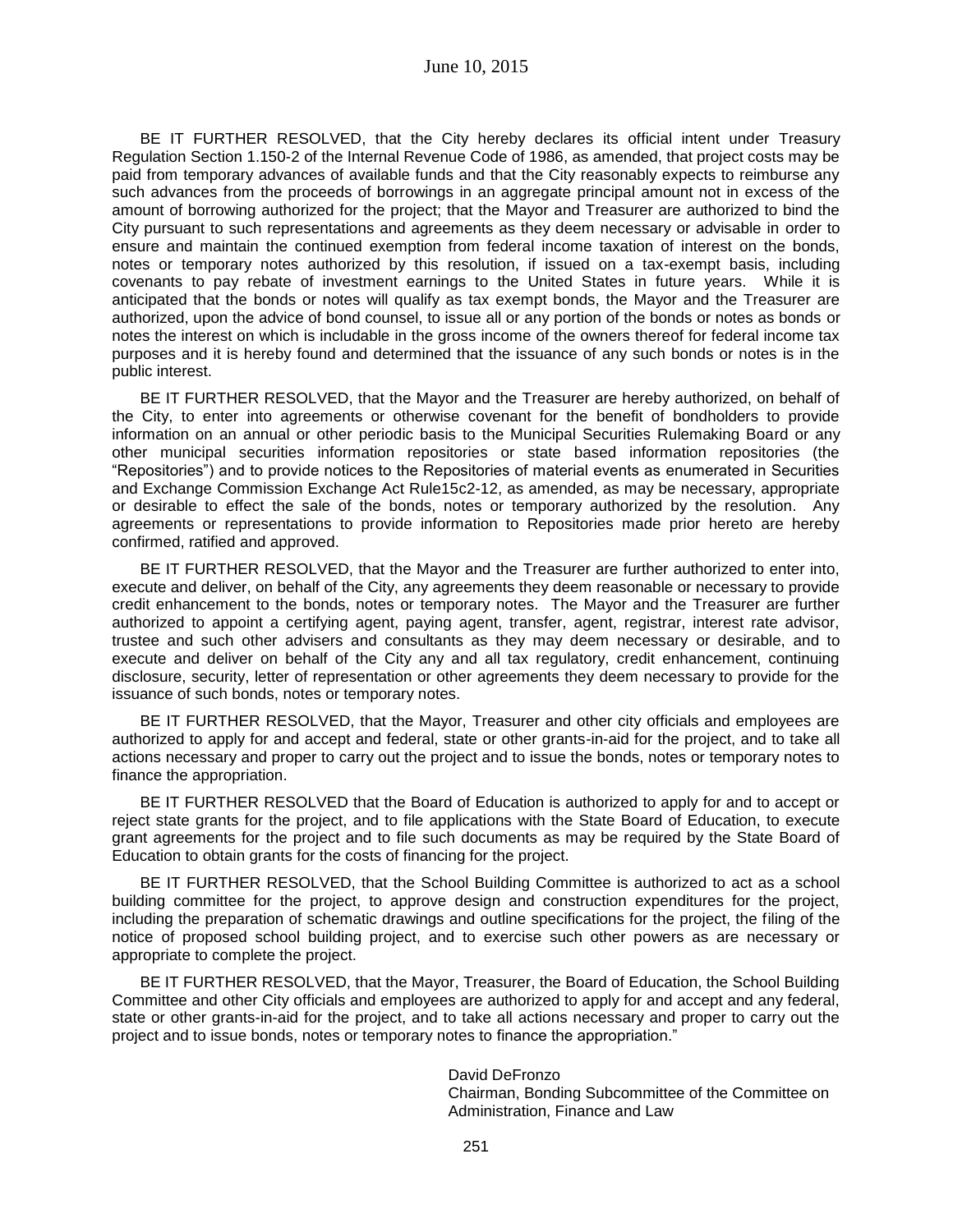# **32377-4 RE: AMENDMENT TO THE \$995,000 APPROPRIATION AND \$495,000 BOND AUTHORIZATION FOR THE BEEHIVE STADIUM IMPROVEMENT PROJECT TO INCREASE THE APPROPRIATION ONLY TO \$1,495,000**

To Her Honor, the Mayor, and the Common Council of the City of New Britain: the undersigned beg leave to report the following:

At a meeting of the Standing Bonding Subcommittee of the Committee on Administration, Finance and Law (the "Bonding Subcommittee") held on June 10, 2015 on a motion by Bonding Subcommittee member Giantonio and seconded by Bonding Subcommittee member Collins, the following resolution was adopted:

RESOLVED, that the Bonding Subcommittee recommends to the Common Council that the resolution entitled "\$940,000 Appropriation and Bond Authorization for the Beehive Stadium Improvement Project" adopted by the Common Council on June 27, 2013 under Item #32377-1, as amended by the Common Council on March 12, 2014 under Item #32377-3 to increase the appropriation to \$995,000 and decrease the bond authorization to \$495,000, be further amended to increase only the sum appropriated to \$1,495,000, and to read as follows:

"RESOLVED, by the Common Council of the City of New Britain (the "City") on the recommendation of the Standing Bonding Subcommittee of the Committee on Administration, Finance and Law adopted at its meetings held on June 25, 2013, March 12, 2014 and June 10, 2015, that the sum of \$1,495,000 be appropriated for the improvements to Beehive Stadium, including, but not limited to, bleacher repairs, field improvements, ADA renovations and building repairs (the "Project"). The Project includes planning, design, architectural and engineering services, construction, reconstruction and site work, materials, equipment and fixtures, temporary and permanent financing costs and other costs related to the Project. To meet said appropriation and in lieu of a tax therefor, bonds, notes or temporary notes of the City are authorized to be issued pursuant to Article XII of the City Charter and Chapter 109 of the Connecticut General Statutes, as amended, or any other provision of law thereto enabling, in an amount not to exceed \$495,000 or so much thereof as may be necessary after deducting grants or other sources of funds available for the Project.

BE IT FURTHER RESOLVED, that the bonds or notes may be sold in a single issue or may be consolidated with other authorized but unissued bonds or notes of the City. The bonds or notes shall be issued in fully registered form, be executed in the name and on behalf of the City by the facsimile or manual signatures of the Mayor and the Treasurer, bear the City seal or a facsimile thereof, be certified and payable at a bank or trust company designated by the Mayor and the Treasurer which bank or trust company may also be designated as the registrar and transfer agent, and be approved as to their legality by Bond Counsel to the City. The bonds or notes may be issued in one or more series, shall bear such rate or rates of interest, and be issued in book entry form. The bonds or notes shall be general obligations of the City and each of the bonds or notes shall recite that every requirement of law relating to its issue has been duly complied with, that such bonds or notes are within every debt and other limit prescribed by law, and that the full faith and credit of the City are pledged to the payment of the principal thereof and interest thereon. The aggregate principal amount of bonds or notes to be issued, the annual installments of principal, redemption provisions, if any, the date, interest rate or rates, form and manner of sale, time of issuance and sale, designation, price, maturities, and other terms, details and particulars of such bonds or notes shall be determined by the Mayor and the Treasurer.

BE IT FURTHER RESOLVED, that the Mayor and Treasurer are authorized to issue temporary notes in anticipation of the receipt of the proceeds of said bonds or notes and the receipt of any federal, state or other grant-in-aid for the project. The notes shall be executed in the name and on behalf of the City by the facsimile or manual signatures of the Mayor and the Treasurer, bear the City seal or a facsimile thereof, be certified and payable at a bank or trust company designated by the Mayor and the Treasurer which bank or trust company may also be designated as the registrar and transfer agent, and be approved as to their legality by Bond Counsel to the City. The notes shall be issued with maturity dates in accordance with the Connecticut General Statutes, as amended. The notes shall be general obligations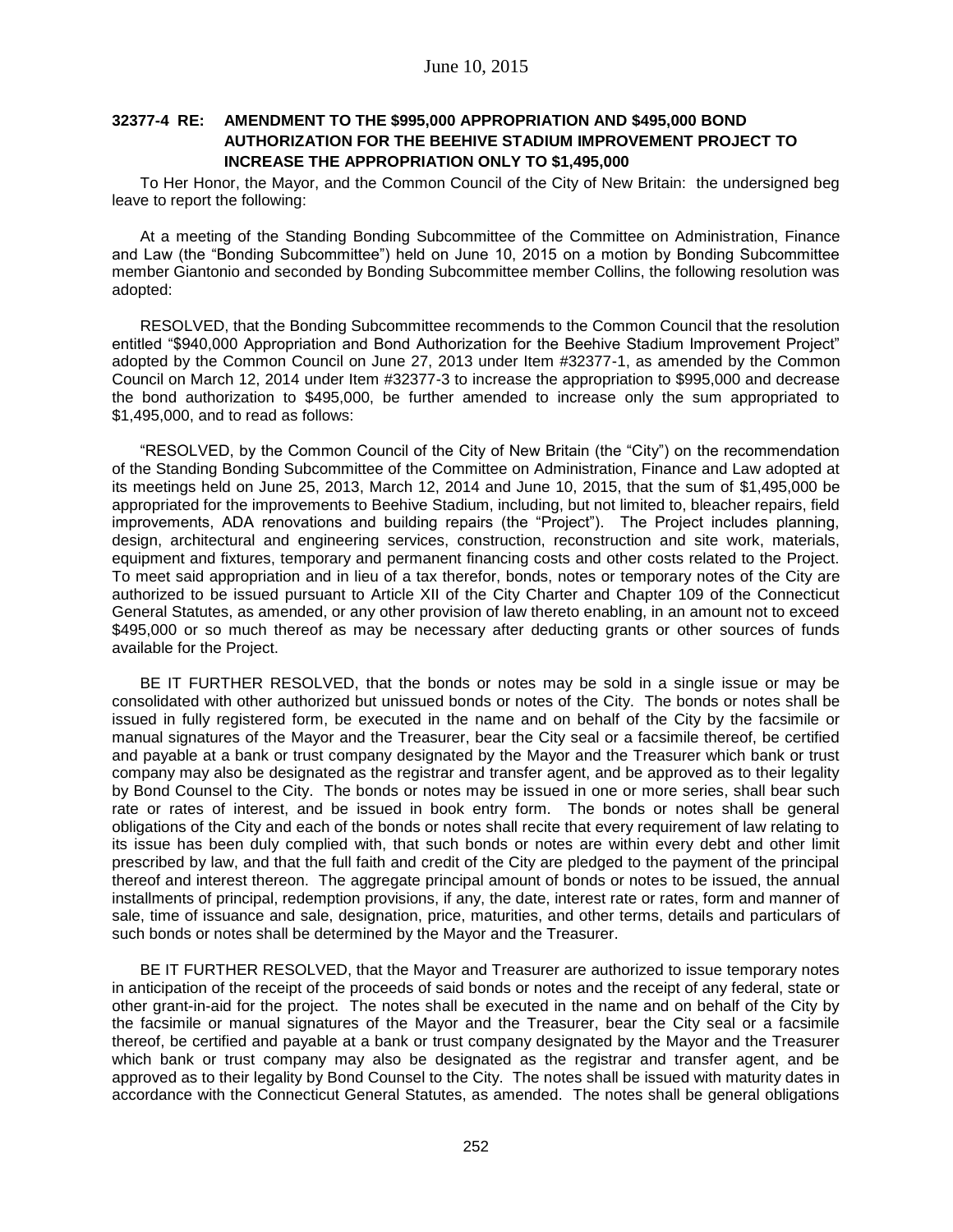of the City and each of the bonds shall recite that every requirement of law relating to its issue has been duly complied with, that such notes are within every debt and other limit prescribed by law, and that the full faith and credit of the City are pledged to the payment of the principal thereof and interest thereon. The net interest cost on such notes, including renewals thereof, and the expense of preparing, issuing, and marketing such notes, to the extent paid from the proceeds from the issuance of bonds or notes, shall be included as a cost of the project.

BE IT FURTHER RESOLVED, that the bonds, notes or temporary notes may be sold by the Mayor and Treasurer in a public sale, sealed proposal or a negotiated underwriting and the Mayor and the Treasurer are authorized to select the underwriter or underwriters and to enter into, execute and deliver on behalf of the City a contract of purchase for such bonds, notes or temporary notes on such terms and conditions as they shall determine.

BE IT FURTHER RESOLVED, that the City hereby declares its official intent under Treasury Regulation Section 1.150-2 of the Internal Revenue Code of 1986, as amended, that project costs may be paid from temporary advances of available funds and that the City reasonably expects to reimburse any such advances from the proceeds of borrowings in an aggregate principal amount not in excess of the amount of borrowing authorized for the project; that the Mayor and Treasurer are authorized to bind the City pursuant to such representations and agreements as they deem necessary or advisable in order to ensure and maintain the continued exemption from Federal income taxation of interest on the bonds, notes or temporary notes authorized by this resolution, if issued on a tax-exempt basis, including covenants to pay rebates of investment earnings to the United States in future years. While it is anticipated that the bonds or notes will qualify as tax exempt bonds, the Mayor and the Treasurer are authorized, upon the advice of bond counsel, to issue all or any portion of the bonds or notes as bonds or notes the interest on which is includable in the gross income of the owners thereof for federal income tax purposes and it is hereby found and determined that the issuance of any such bonds or notes is in the public interest.

BE IT FURTHER RESOLVED, that the Mayor and the Treasurer are hereby authorized, on behalf of the City, to enter into agreements or otherwise covenant for the benefit of bondholders to provide information on an annual or other periodic basis to the Municipal Securities Rulemaking Board or any other municipal securities information repositories or state based information repositories (the "Repositories") and to provide notices to the Repositories of material events as enumerated in Securities and Exchange Commission Exchange Act Rule 15c2-12, as amended, as may be necessary, appropriate or desirable to effect the sale of the bonds, notes or temporary authorized by this resolution. Any agreements or representations to provide information to Repositories made prior hereto are hereby confirmed, ratified and approved.

BE IT FURTHER RESOLVED, that the Mayor and the Treasurer are further authorized to enter into, execute and deliver, on behalf of the City, any agreements they deem reasonable or necessary to provide credit enhancement to the bonds, notes or temporary notes. The Mayor and the Treasurer are further authorized to appoint a certifying agent, paying agent, transfer agent, registrar, interest rate advisor, trustee and such other advisers and consultants as they may deem necessary or desirable, and to execute and deliver on behalf of the City any and all tax regulatory, credit enhancement, continuing disclosure, security, letter of representation or other agreements they deem necessary to provide for the issuance of such bonds, notes or temporary notes.

BE IT FURTHER RESOLVED, that the Mayor, Treasurer and other City officials and employees are authorized to apply for and accept or reject any federal, state or other grants-in-aid for the project, and to take all actions necessary and proper to carry out the project and to issue the bonds, notes or temporary notes to finance the appropriation."

> David DeFronzo Chairman, Bonding Subcommittee of the Committee on Administration, Finance and Law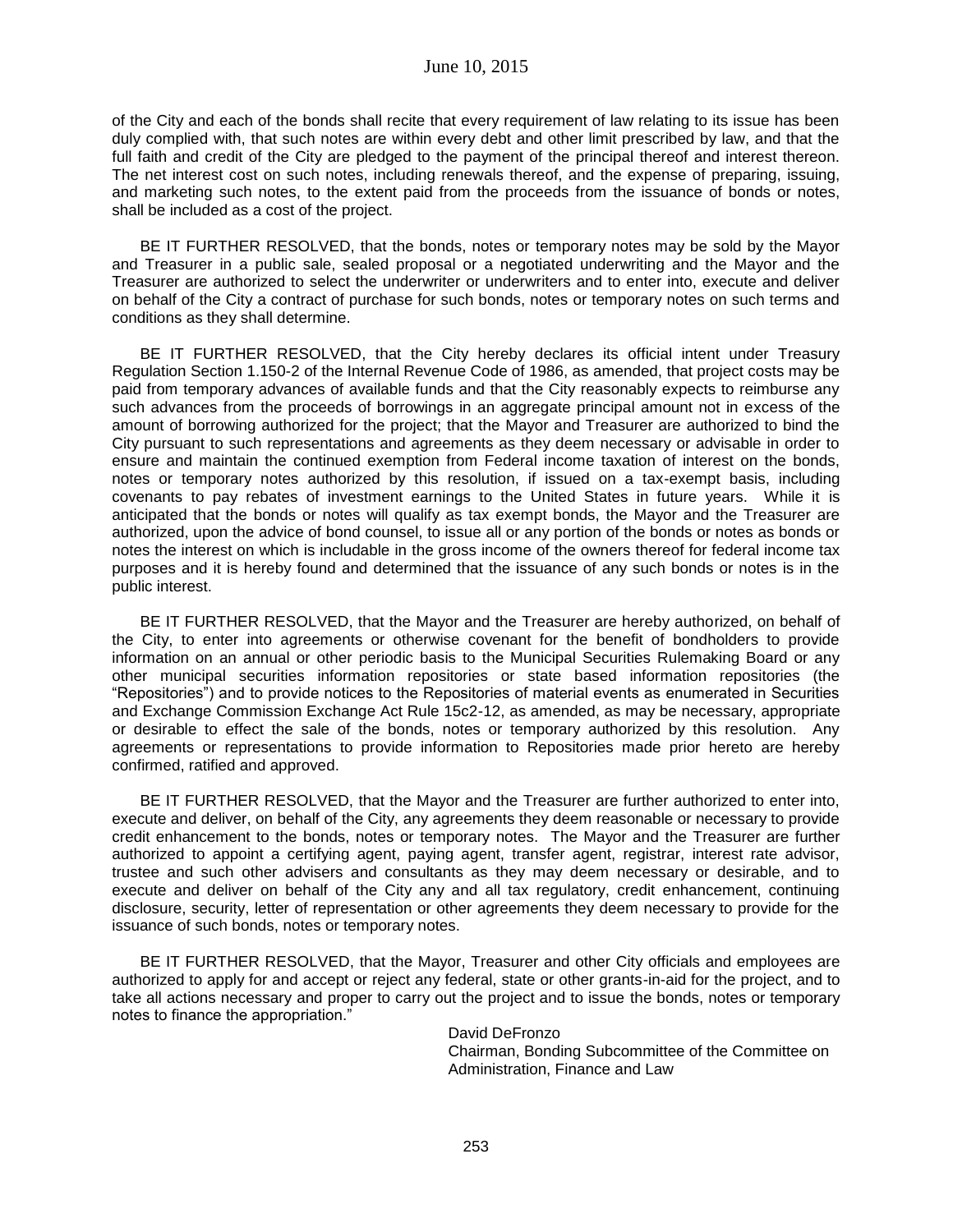# **RESOLUTIONS**

### **32381-5 RE: AMENDMENT TO THE \$2,000,000 APPROPRIATION AND BOND AUTHORIZATION FOR THE WASHINGTON PARK POOL PROJECT TO DECREASE THE APPROPRIATION AND BOND AUTHORIZATION TO \$100,000**

To Her Honor, the Mayor, and the Common Council of the City of New Britain: the undersigned beg leave to recommend the adoption of the following:

At a meeting of the Common Council held on June 10, 2015, on a motion by Council member Giantonio and seconded by Council member DeFronzo the following resolution was adopted:

RESOLVED, by the Common Council of the City of New Britain on the recommendation of the Standing Bonding Subcommittee of the Committee on Administration, Finance and Law (the "Bonding Subcommittee") adopted at its meeting held on June 10, 2015, that the resolution entitled "\$2,000,000 Appropriation and Bond Authorization for the Washington Park Pool Project" adopted by the Common Council on June 27, 2013 under Item #32381-1, be amended to decrease the sum appropriated and bonds authorized to \$100,000, and to read as follows:

"RESOLVED, by the Common Council of the City of New Britain (the "City") on the recommendation of the Standing Bonding Subcommittee of the Committee on Administration, Finance and Law adopted at its meetings held on June 25, 2013 and June 10, 2015, that the sum of \$100,000 be appropriated for costs related to the replacement of the pool and bath houses to comply with ADA Standards at Washington Park (the "Project"). The Project includes planning, design, architectural and engineering services, construction, reconstruction, site work, materials, furniture, equipment and fixtures, temporary and permanent financing costs and other costs related to the Project. To meet said appropriation and in lieu of a tax therefor, bonds, notes or temporary notes of the City are authorized to be issued pursuant to Article XII of the City Charter and Chapter 109 of the Connecticut General Statutes, as amended, or any other provision of law thereto enabling, in an amount not to exceed \$100,000 or so much thereof as may be necessary after deducting grants or other sources of funds available for the Project.

BE IT FURTHER RESOLVED, that the bonds or notes may be sold in a single issue or may be consolidated with other authorized but unissued bonds or notes of the City. The bonds or notes shall be issued in fully registered form, be executed in the name and on behalf of the City by the facsimile or manual signatures of the Mayor and the Treasurer, bear the City seal or a facsimile thereof, be certified and payable at a bank or trust company designated by the Mayor and the Treasurer which bank or trust company may also be designated as the registrar and transfer agent, and be approved as to their legality by Bond Counsel to the City. The bonds or notes may be issued in one or more series, shall bear such rate or rates of interest, and be issued in book entry form. The bonds or notes shall be general obligations of the City and each of the bonds or notes shall recite that every requirement of law relating to its issue has been duly complied with, that such bonds or notes are within every debt and other limit prescribed by law, and that the full faith and credit of the City are pledged to the payment of the principal thereof and interest thereon. The aggregate principal amount of bonds or notes to be issued, the annual installments of principal, redemption provisions, if any, the date, interest rate or rates, form and manner of sale, time of issuance and sale, designation, price, maturities, and other terms, details and particulars of such bonds or notes shall be determined by the Mayor and the Treasurer.

BE IT FURTHER RESOLVED, that the Mayor and Treasurer are authorized to issue temporary notes in anticipation of the receipt of the proceeds of said bonds or notes and the receipt of any federal, state or other grant-in-aid for the project. The notes shall be executed in the name and on behalf of the City by the facsimile or manual signatures of the Mayor and the Treasurer, bear the City seal or a facsimile thereof, be certified and payable at a bank or trust company designated by the Mayor and the Treasurer which bank or trust company may also be designated as the registrar and transfer agent, and be approved as to their legality by Bond Counsel to the City. The notes shall be issued with maturity dates in accordance with the Connecticut General Statutes, as amended. The notes shall be general obligations of the City and each of the bonds shall recite that every requirement of law relating to its issue has been duly complied with, that such notes are within every debt and other limit prescribed by law, and that the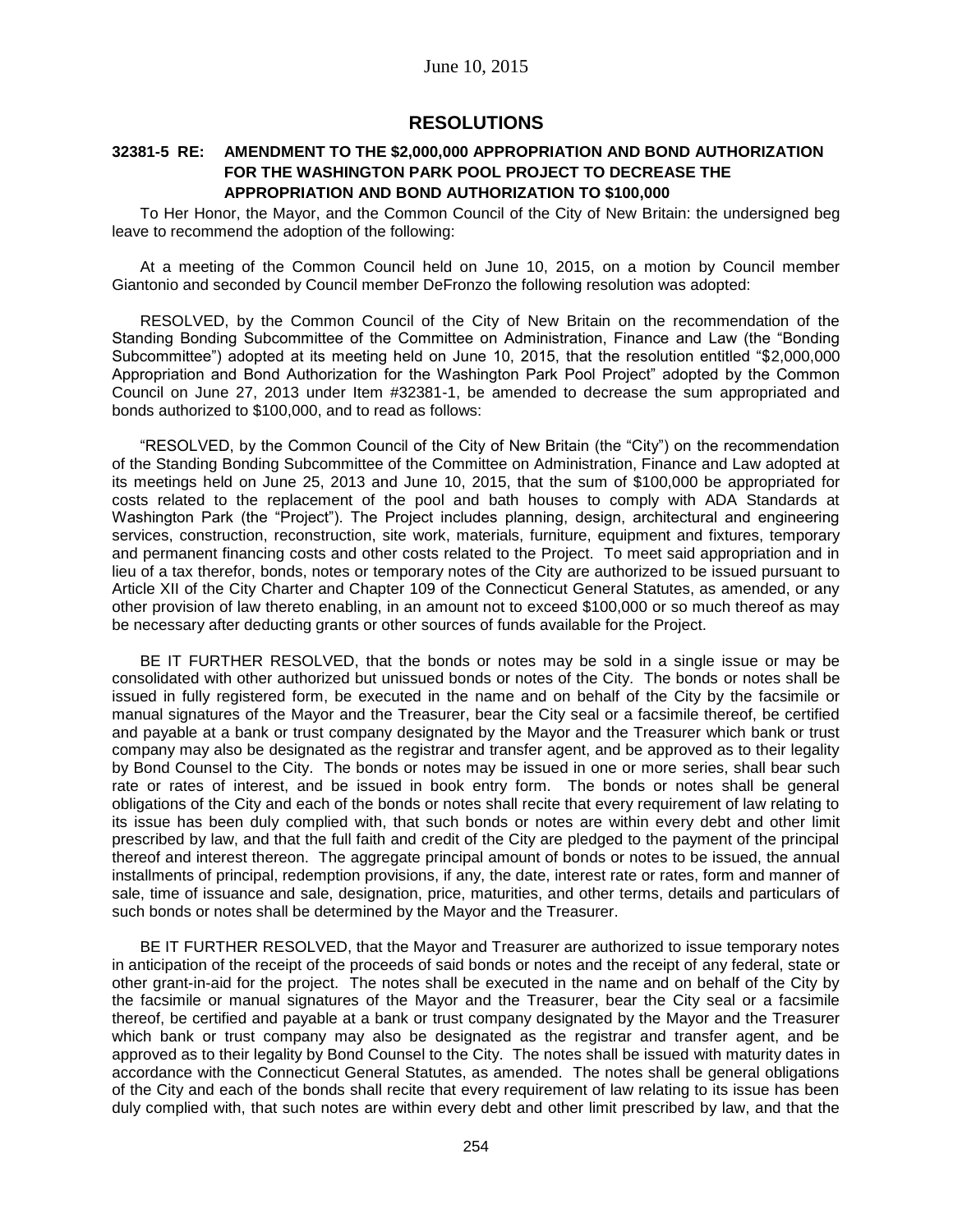full faith and credit of the City are pledged to the payment of the principal thereof and interest thereon. The net interest cost on such notes, including renewals thereof, and the expense of preparing, issuing, and marketing such notes, to the extent paid from the proceeds from the issuance of bonds or notes, shall be included as a cost of the project.

BE IT FURTHER RESOLVED, that the bonds, notes or temporary notes may be sold by the Mayor and Treasurer in a public sale, sealed proposal or a negotiated underwriting and the Mayor and the Treasurer are authorized to select the underwriter or underwriters and to enter into, execute and deliver on behalf of the City a contract of purchase for such bonds, notes or temporary notes on such terms and conditions as they shall determine.

BE IT FURTHER RESOLVED, that the City hereby declares its official intent under Treasury Regulation Section 1.150-2 of the Internal Revenue Code of 1986, as amended, that project costs may be paid from temporary advances of available funds and that the City reasonably expects to reimburse any such advances from the proceeds of borrowings in an aggregate principal amount not in excess of the amount of borrowing authorized for the project; that the Mayor and Treasurer are authorized to bind the City pursuant to such representations and agreements as they deem necessary or advisable in order to ensure and maintain the continued exemption from Federal income taxation of interest on the bonds, notes or temporary notes authorized by this resolution, if issued on a tax-exempt basis, including covenants to pay rebates of investment earnings to the United States in future years. While it is anticipated that the bonds or notes will qualify as tax exempt bonds, the Mayor and the Treasurer are authorized, upon the advice of bond counsel, to issue all or any portion of the bonds or notes as bonds or notes the interest on which is includable in the gross income of the owners thereof for federal income tax purposes and it is hereby found and determined that the issuance of any such bonds or notes is in the public interest.

BE IT FURTHER RESOLVED, that the Mayor and the Treasurer are hereby authorized, on behalf of the City, to enter into agreements or otherwise covenant for the benefit of bondholders to provide information on an annual or other periodic basis to the Municipal Securities Rulemaking Board or any other municipal securities information repositories or state based information repositories (the "Repositories") and to provide notices to the Repositories of material events as enumerated in Securities and Exchange Commission Exchange Act Rule 15c2-12, as amended, as may be necessary, appropriate or desirable to effect the sale of the bonds, notes or temporary authorized by this resolution. Any agreements or representations to provide information to Repositories made prior hereto are hereby confirmed, ratified and approved.

BE IT FURTHER RESOLVED, that the Mayor and the Treasurer are further authorized to enter into, execute and deliver, on behalf of the City, any agreements they deem reasonable or necessary to provide credit enhancement to the bonds, notes or temporary notes. The Mayor and the Treasurer are further authorized to appoint a certifying agent, paying agent, transfer agent, registrar, interest rate advisor, trustee and such other advisers and consultants as they may deem necessary or desirable, and to execute and deliver on behalf of the City any and all tax regulatory, credit enhancement, continuing disclosure, security, letter of representation or other agreements they deem necessary to provide for the issuance of such bonds, notes or temporary notes.

BE IT FURTHER RESOLVED, that the Mayor, Treasurer and other City officials and employees are authorized to apply for and accept or reject any federal, state or other grants-in-aid for the project, and to take all actions necessary and proper to carry out the project and to issue the bonds, notes or temporary notes to finance the appropriation."

### Alderman David DeFronzo

Ald. DeFronzo moved to accept and adopt, seconded by Ald. Giantonio. Roll call vote – all members voted in favor. Approved June 12, 2015 by Mayor Erin E. Stewart.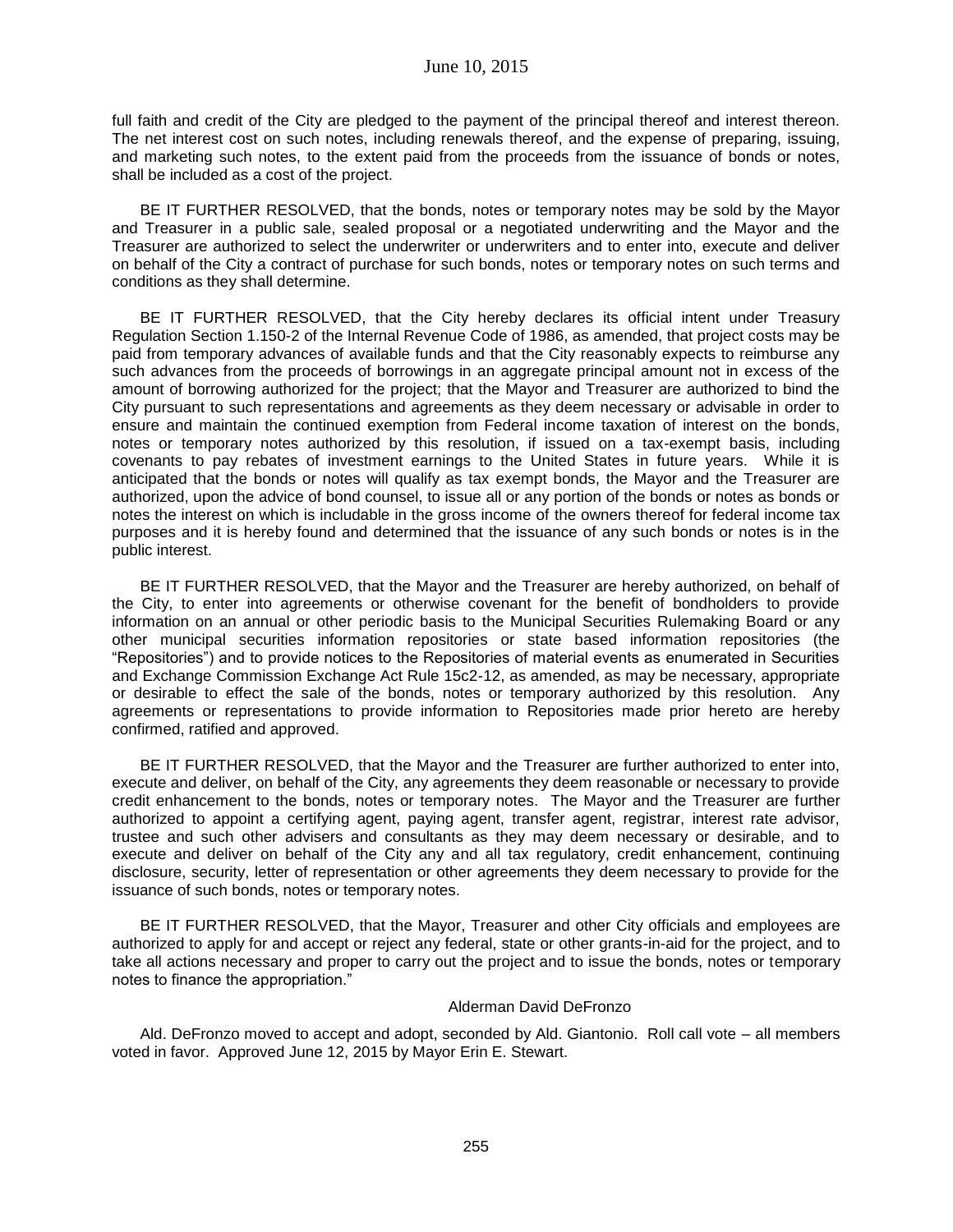## **32379-5 RE: AMENDMENT TO THE \$1,075,000 APPROPRIATION AND BOND AUTHORIZATION FOR THE CHESLEY PARK IMPROVEMENT PROJECT TO INCREASE THE APPROPRIATION AND BOND AUTHORIZATION TO \$2,075,000**

To Her Honor, the Mayor, and the Common Council of the City of New Britain: the undersigned beg leave to recommend the adoption of the following:

At a meeting of the Common Council held on June 10, 2015, on a motion by Council member DeFronzo and seconded by Council member Collins the following resolution was adopted:

RESOLVED, by the Common Council of the City of New Britain on the recommendation of the Standing Bonding Subcommittee of the Committee on Administration, Finance and Law (the "Bonding Subcommittee") adopted at its meeting held on June 10, 2015, that the resolution entitled "\$1,075,000 Appropriation and Bond Authorization for the Chesley Park Improvement Project" adopted by the Common Council on June 27, 2013 under Item #32379-1, be amended to increase the sum appropriated and bonds authorized to \$2,075,000, and to read as follows:

"RESOLVED, by the Common Council of the City of New Britain (the "City") on the recommendation of the Standing Bonding Subcommittee of the Committee on Administration, Finance and Law adopted at its meetings held on June 25, 2013 and June 10, 2015, that the sum of \$2,075,000 be appropriated for the improvements to Chesley Park, including, but not limited to, relamp field lights at the soft ball complex field 1, field restoration and installation of synthetic turf (the "Project"). The Project includes planning, design, architectural and engineering services, construction, reconstruction and site work, materials, equipment and fixtures, temporary and permanent financing costs and other costs related to the Project. To meet said appropriation and in lieu of a tax therefor, bonds, notes or temporary notes of the City are authorized to be issued pursuant to Article XII of the City Charter and Chapter 109 of the Connecticut General Statutes, as amended, or any other provision of law thereto enabling, in an amount not to exceed \$2,075,000 or so much thereof as may be necessary after deducting grants or other sources of funds available for the Project.

BE IT FURTHER RESOLVED, that the bonds or notes may be sold in a single issue or may be consolidated with other authorized but unissued bonds or notes of the City. The bonds or notes shall be issued in fully registered form, be executed in the name and on behalf of the City by the facsimile or manual signatures of the Mayor and the Treasurer, bear the City seal or a facsimile thereof, be certified and payable at a bank or trust company designated by the Mayor and the Treasurer which bank or trust company may also be designated as the registrar and transfer agent, and be approved as to their legality by Bond Counsel to the City. The bonds or notes may be issued in one or more series, shall bear such rate or rates of interest, and be issued in book entry form. The bonds or notes shall be general obligations of the City and each of the bonds or notes shall recite that every requirement of law relating to its issue has been duly complied with, that such bonds or notes are within every debt and other limit prescribed by law, and that the full faith and credit of the City are pledged to the payment of the principal thereof and interest thereon. The aggregate principal amount of bonds or notes to be issued, the annual installments of principal, redemption provisions, if any, the date, interest rate or rates, form and manner of sale, time of issuance and sale, designation, price, maturities, and other terms, details and particulars of such bonds or notes shall be determined by the Mayor and the Treasurer.

BE IT FURTHER RESOLVED, that the Mayor and Treasurer are authorized to issue temporary notes in anticipation of the receipt of the proceeds of said bonds or notes and the receipt of any federal, state or other grant-in-aid for the project. The notes shall be executed in the name and on behalf of the City by the facsimile or manual signatures of the Mayor and the Treasurer, bear the City seal or a facsimile thereof, be certified and payable at a bank or trust company designated by the Mayor and the Treasurer which bank or trust company may also be designated as the registrar and transfer agent, and be approved as to their legality by Bond Counsel to the City. The notes shall be issued with maturity dates in accordance with the Connecticut General Statutes, as amended. The notes shall be general obligations of the City and each of the bonds shall recite that every requirement of law relating to its issue has been duly complied with, that such notes are within every debt and other limit prescribed by law, and that the full faith and credit of the City are pledged to the payment of the principal thereof and interest thereon.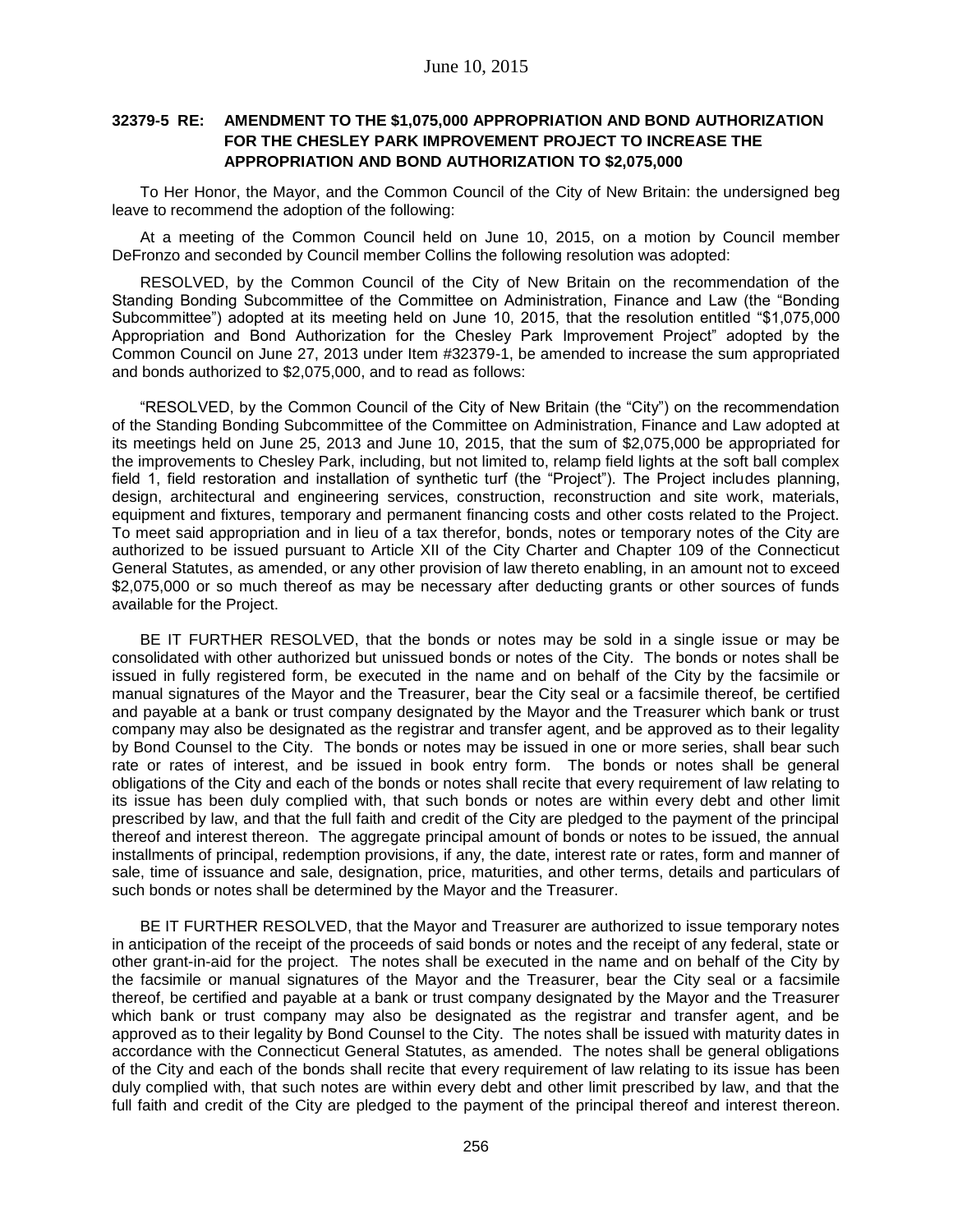The net interest cost on such notes, including renewals thereof, and the expense of preparing, issuing, and marketing such notes, to the extent paid from the proceeds from the issuance of bonds or notes, shall be included as a cost of the project.

BE IT FURTHER RESOLVED, that the bonds, notes or temporary notes may be sold by the Mayor and Treasurer in a public sale, sealed proposal or a negotiated underwriting and the Mayor and the Treasurer are authorized to select the underwriter or underwriters and to enter into, execute and deliver on behalf of the City a contract of purchase for such bonds, notes or temporary notes on such terms and conditions as they shall determine.

BE IT FURTHER RESOLVED, that the City hereby declares its official intent under Treasury Regulation Section 1.150-2 of the Internal Revenue Code of 1986, as amended, that project costs may be paid from temporary advances of available funds and that the City reasonably expects to reimburse any such advances from the proceeds of borrowings in an aggregate principal amount not in excess of the amount of borrowing authorized for the project; that the Mayor and Treasurer are authorized to bind the City pursuant to such representations and agreements as they deem necessary or advisable in order to ensure and maintain the continued exemption from Federal income taxation of interest on the bonds, notes or temporary notes authorized by this resolution, if issued on a tax-exempt basis, including covenants to pay rebates of investment earnings to the United States in future years. While it is anticipated that the bonds or notes will qualify as tax exempt bonds, the Mayor and the Treasurer are authorized, upon the advice of bond counsel, to issue all or any portion of the bonds or notes as bonds or notes the interest on which is includable in the gross income of the owners thereof for federal income tax purposes and it is hereby found and determined that the issuance of any such bonds or notes is in the public interest.

BE IT FURTHER RESOLVED, that the Mayor and the Treasurer are hereby authorized, on behalf of the City, to enter into agreements or otherwise covenant for the benefit of bondholders to provide information on an annual or other periodic basis to the Municipal Securities Rulemaking Board or any other municipal securities information repositories or state based information repositories (the "Repositories") and to provide notices to the Repositories of material events as enumerated in Securities and Exchange Commission Exchange Act Rule 15c2-12, as amended, as may be necessary, appropriate or desirable to effect the sale of the bonds, notes or temporary authorized by this resolution. Any agreements or representations to provide information to Repositories made prior hereto are hereby confirmed, ratified and approved.

BE IT FURTHER RESOLVED, that the Mayor and the Treasurer are further authorized to enter into, execute and deliver, on behalf of the City, any agreements they deem reasonable or necessary to provide credit enhancement to the bonds, notes or temporary notes. The Mayor and the Treasurer are further authorized to appoint a certifying agent, paying agent, transfer agent, registrar, interest rate advisor, trustee and such other advisers and consultants as they may deem necessary or desirable, and to execute and deliver on behalf of the City any and all tax regulatory, credit enhancement, continuing disclosure, security, letter of representation or other agreements they deem necessary to provide for the issuance of such bonds, notes or temporary notes.

BE IT FURTHER RESOLVED, that the Mayor, Treasurer and other City officials and employees are authorized to apply for and accept or reject any federal, state or other grants-in-aid for the project, and to take all actions necessary and proper to carry out the project and to issue the bonds, notes or temporary notes to finance the appropriation."

### Alderman David DeFronzo

Ald. DeFronzo moved to accept and adopt, seconded by Ald. Collins. Roll call vote – all members voted in favor. Approved June 12, 2015 by Mayor Erin E. Stewart.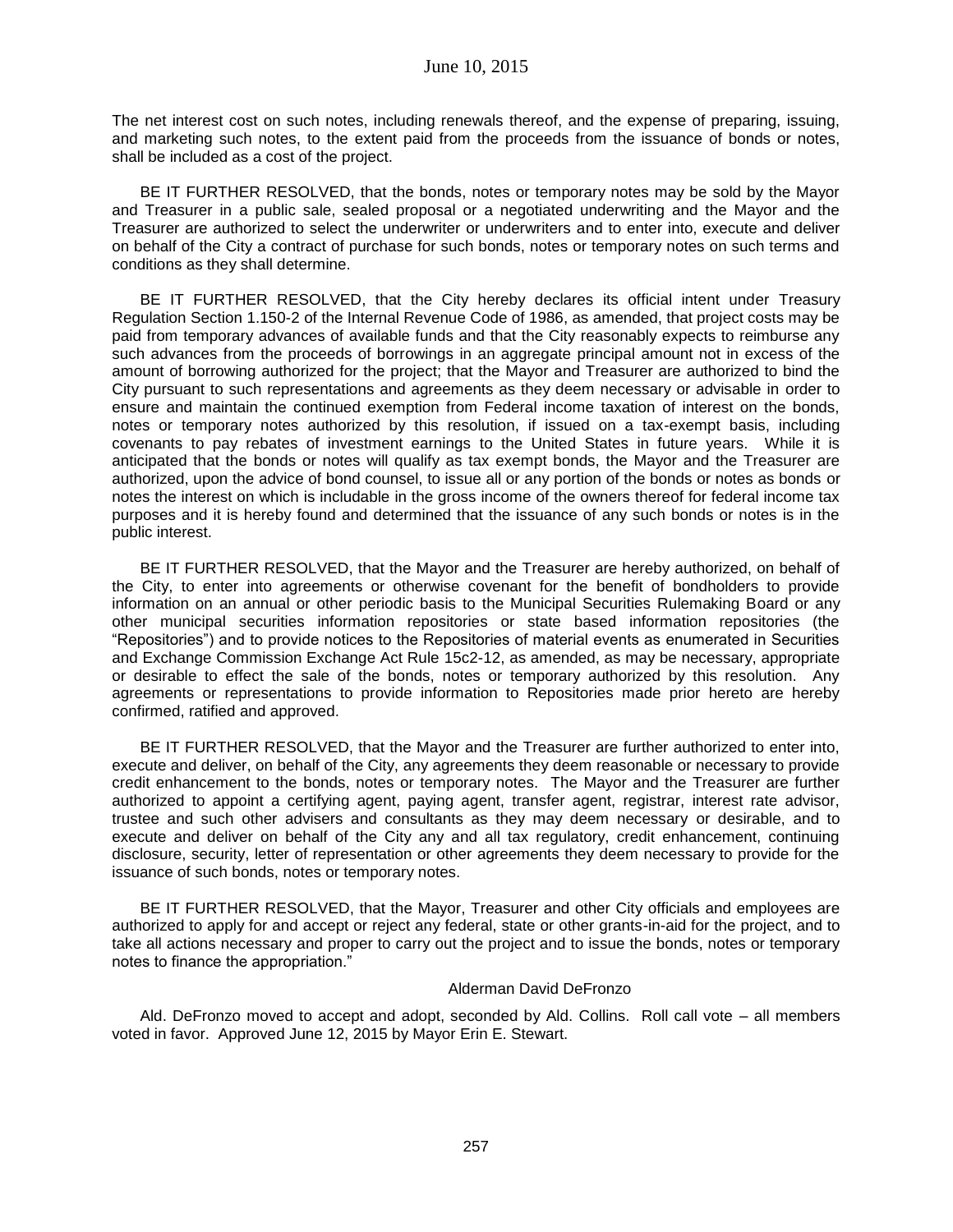## **32376-5 RE: AMENDMENT TO THE \$690,000 APPROPRIATION AND BOND AUTHORIZATION FOR THE CITY-WIDE PARK IMPROVEMENT PROJECT TO INCREASE THE APPROPRIATION AND BOND AUTHORIZATION TO \$990,000**

To Her Honor, the Mayor, and the Common Council of the City of New Britain: the undersigned beg leave to recommend the adoption of the following:

At a meeting of the Common Council held on June 10, 2015, on a motion by Council member DeFronzo and seconded by Council member Collins the following resolution was adopted:

RESOLVED, by the Common Council of the City of New Britain on the recommendation of the Standing Bonding Subcommittee of the Committee on Administration, Finance and Law (the "Bonding Subcommittee") adopted at its meeting held on June 10, 2015, that the resolution entitled "\$825,000 Appropriation and Bond Authorization for the City-Wide Park Improvement Project" adopted by the Common Council on June 27, 2013 under Item #32376-1, as amended by the Common Council on March 12, 2014 under Item #32376-3 to decrease the appropriation and bond authorization to \$690,000, be further amended to increase the sum appropriated and bonds authorized to \$990,000, and to read as follows:

"RESOLVED, by the Common Council of the City of New Britain (the "City") on the recommendation of the Standing Bonding Subcommittee of the Committee on Administration, Finance and Law adopted at its meetings held on June 25, 2013, March 12, 2014, and June 10, 2015, that the sum of \$990,000 be appropriated for the improvements to New Britain Stadium and Stanley Quarter Park (the "Project"). The Project includes planning, design, architectural and engineering services, construction, reconstruction, site work, materials, furniture, equipment and fixtures, temporary and permanent financing costs and other costs related to the Project. To meet said appropriation and in lieu of a tax therefor, bonds, notes or temporary notes of the City are authorized to be issued pursuant to Article XII of the City Charter and Chapter 109 of the Connecticut General Statutes, as amended, or any other provision of law thereto enabling, in an amount not to exceed \$990,000 or so much thereof as may be necessary after deducting grants or other sources of funds available for the Project.

BE IT FURTHER RESOLVED, that the bonds or notes may be sold in a single issue or may be consolidated with other authorized but unissued bonds or notes of the City. The bonds or notes shall be issued in fully registered form, be executed in the name and on behalf of the City by the facsimile or manual signatures of the Mayor and the Treasurer, bear the City seal or a facsimile thereof, be certified and payable at a bank or trust company designated by the Mayor and the Treasurer which bank or trust company may also be designated as the registrar and transfer agent, and be approved as to their legality by Bond Counsel to the City. The bonds or notes may be issued in one or more series, shall bear such rate or rates of interest, and be issued in book entry form. The bonds or notes shall be general obligations of the City and each of the bonds or notes shall recite that every requirement of law relating to its issue has been duly complied with, that such bonds or notes are within every debt and other limit prescribed by law, and that the full faith and credit of the City are pledged to the payment of the principal thereof and interest thereon. The aggregate principal amount of bonds or notes to be issued, the annual installments of principal, redemption provisions, if any, the date, interest rate or rates, form and manner of sale, time of issuance and sale, designation, price, maturities, and other terms, details and particulars of such bonds or notes shall be determined by the Mayor and the Treasurer.

BE IT FURTHER RESOLVED, that the Mayor and Treasurer are authorized to issue temporary notes in anticipation of the receipt of the proceeds of said bonds or notes and the receipt of any federal, state or other grant-in-aid for the project. The notes shall be executed in the name and on behalf of the City by the facsimile or manual signatures of the Mayor and the Treasurer, bear the City seal or a facsimile thereof, be certified and payable at a bank or trust company designated by the Mayor and the Treasurer which bank or trust company may also be designated as the registrar and transfer agent, and be approved as to their legality by Bond Counsel to the City. The notes shall be issued with maturity dates in accordance with the Connecticut General Statutes, as amended. The notes shall be general obligations of the City and each of the bonds shall recite that every requirement of law relating to its issue has been duly complied with, that such notes are within every debt and other limit prescribed by law, and that the full faith and credit of the City are pledged to the payment of the principal thereof and interest thereon.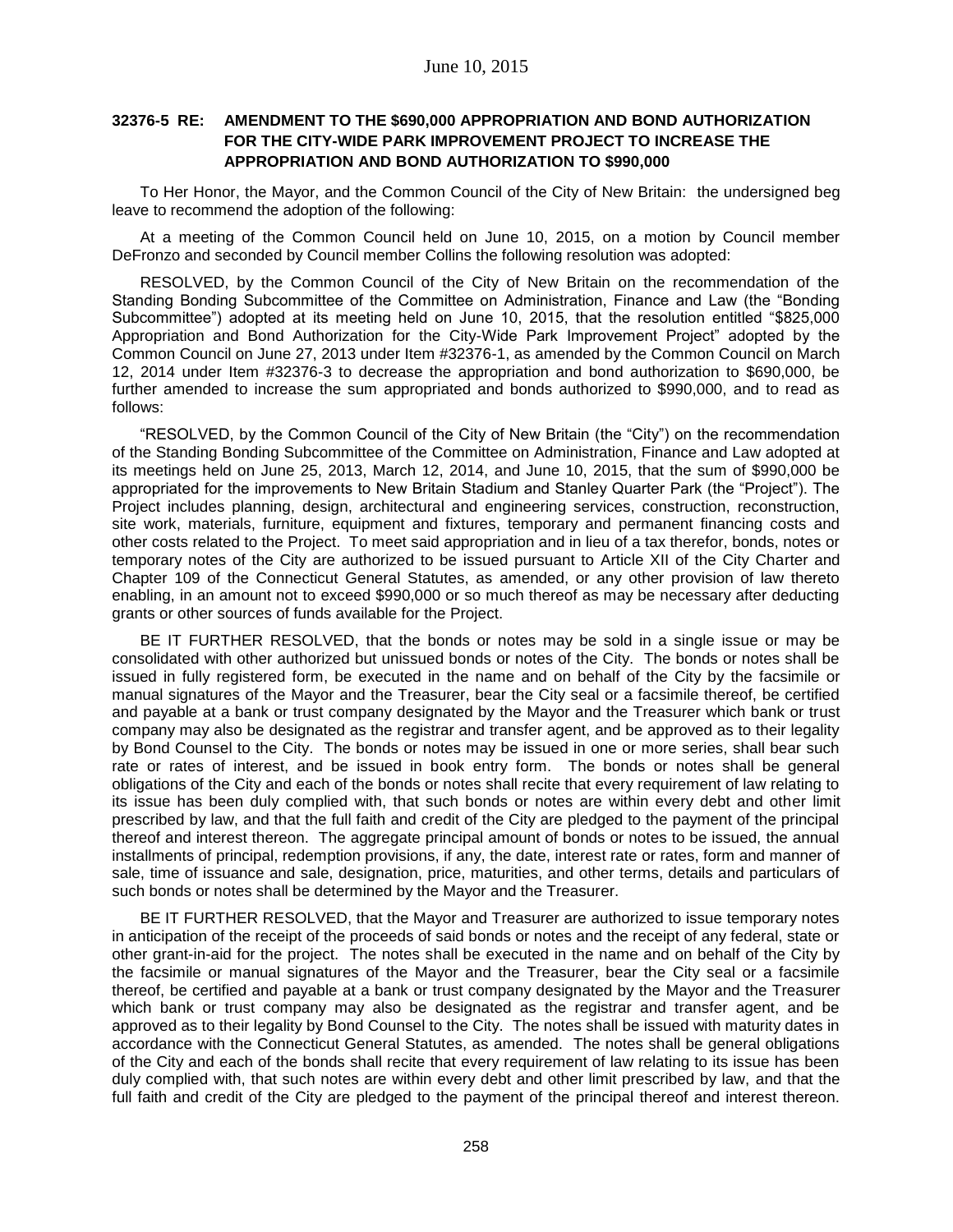The net interest cost on such notes, including renewals thereof, and the expense of preparing, issuing, and marketing such notes, to the extent paid from the proceeds from the issuance of bonds or notes, shall be included as a cost of the project.

BE IT FURTHER RESOLVED, that the bonds, notes or temporary notes may be sold by the Mayor and Treasurer in a public sale, sealed proposal or a negotiated underwriting and the Mayor and the Treasurer are authorized to select the underwriter or underwriters and to enter into, execute and deliver on behalf of the City a contract of purchase for such bonds, notes or temporary notes on such terms and conditions as they shall determine.

BE IT FURTHER RESOLVED, that the City hereby declares its official intent under Treasury Regulation Section 1.150-2 of the Internal Revenue Code of 1986, as amended, that project costs may be paid from temporary advances of available funds and that the City reasonably expects to reimburse any such advances from the proceeds of borrowings in an aggregate principal amount not in excess of the amount of borrowing authorized for the project; that the Mayor and Treasurer are authorized to bind the City pursuant to such representations and agreements as they deem necessary or advisable in order to ensure and maintain the continued exemption from Federal income taxation of interest on the bonds, notes or temporary notes authorized by this resolution, if issued on a tax-exempt basis, including covenants to pay rebates of investment earnings to the United States in future years. While it is anticipated that the bonds or notes will qualify as tax exempt bonds, the Mayor and the Treasurer are authorized, upon the advice of bond counsel, to issue all or any portion of the bonds or notes as bonds or notes the interest on which is includable in the gross income of the owners thereof for federal income tax purposes and it is hereby found and determined that the issuance of any such bonds or notes is in the public interest.

BE IT FURTHER RESOLVED, that the Mayor and the Treasurer are hereby authorized, on behalf of the City, to enter into agreements or otherwise covenant for the benefit of bondholders to provide information on an annual or other periodic basis to the Municipal Securities Rulemaking Board or any other municipal securities information repositories or state based information repositories (the "Repositories") and to provide notices to the Repositories of material events as enumerated in Securities and Exchange Commission Exchange Act Rule 15c2-12, as amended, as may be necessary, appropriate or desirable to effect the sale of the bonds, notes or temporary authorized by this resolution. Any agreements or representations to provide information to Repositories made prior hereto are hereby confirmed, ratified and approved.

BE IT FURTHER RESOLVED, that the Mayor and the Treasurer are further authorized to enter into, execute and deliver, on behalf of the City, any agreements they deem reasonable or necessary to provide credit enhancement to the bonds, notes or temporary notes. The Mayor and the Treasurer are further authorized to appoint a certifying agent, paying agent, transfer agent, registrar, interest rate advisor, trustee and such other advisers and consultants as they may deem necessary or desirable, and to execute and deliver on behalf of the City any and all tax regulatory, credit enhancement, continuing disclosure, security, letter of representation or other agreements they deem necessary to provide for the issuance of such bonds, notes or temporary notes.

BE IT FURTHER RESOLVED, that the Mayor, Treasurer and other City officials and employees are authorized to apply for and accept or reject any federal, state or other grants-in-aid for the project, and to take all actions necessary and proper to carry out the project and to issue the bonds, notes or temporary notes to finance the appropriation."

#### Alderman David DeFronzo

Ald. DeFronzo moved to accept and adopt, seconded by Ald. Collins. Roll call vote – all members voted in favor. Approved June 12, 2015 by Mayor Erin E. Stewart.

### **33146-1 RE: \$500,000 APPROPRIATION AND BOND AUTHORIZATION PER RENOVATIONS AND UPGRADES TO NEW BRITAIN STADIUM**

To Her Honor, the Mayor, and the Common Council of the City of New Britain: the undersigned beg leave to recommend the adoption of the following: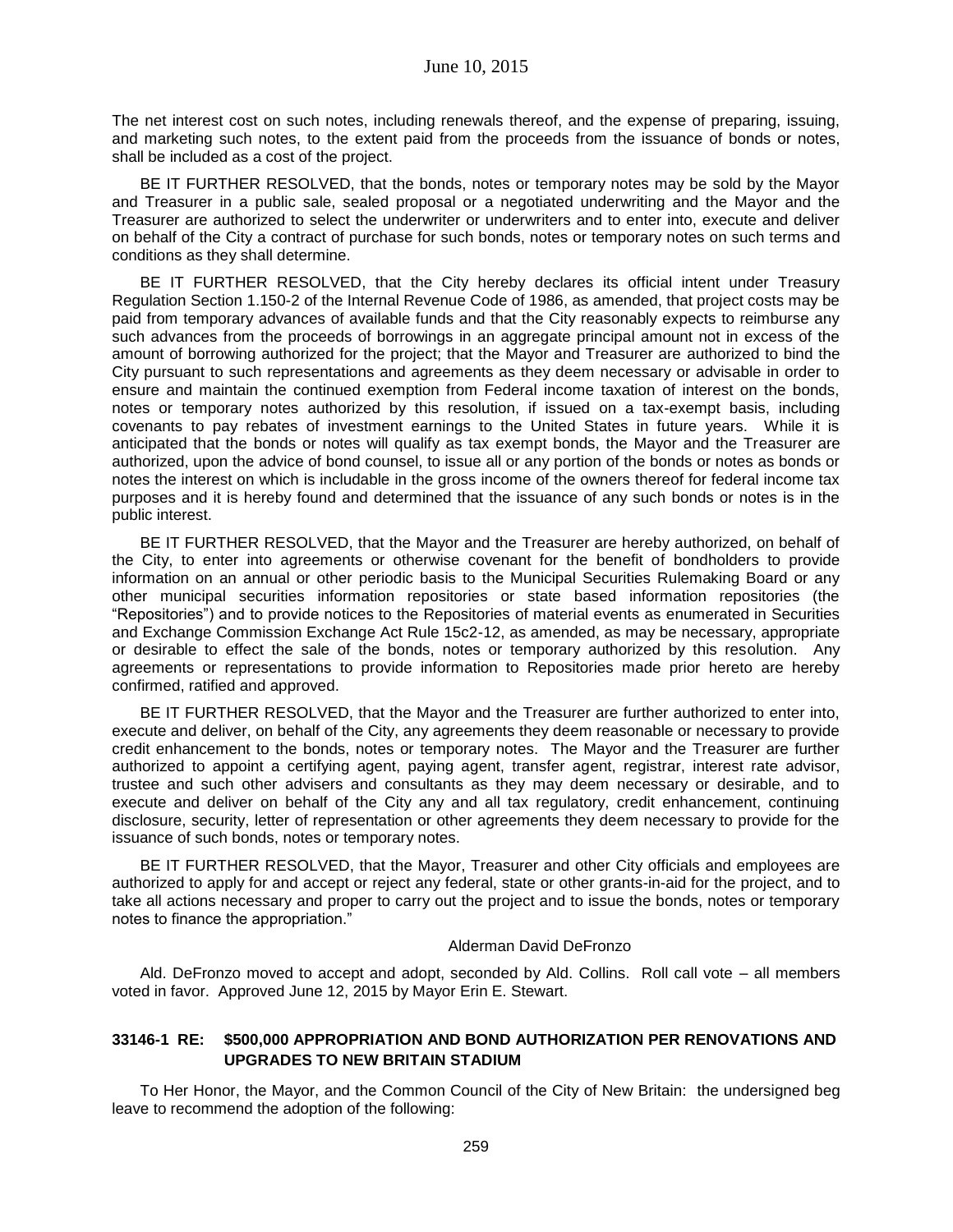At a meeting of the Common Council held on June 10, 2015, on a motion by Council member DeFronzo and seconded by Council member Giantonio the following resolution was adopted:

RESOLVED, by the Common Council of the City of New Britain (the "City") on the recommendation of the Standing Bonding Subcommittee of the Committee on Administration, Finance and Law adopted at its meeting held on June 10, 2015, that the sum of \$500,000 be appropriated for renovations, upgrades and improvements to New Britain Stadium, including, but not limited to, locker room improvements and repairs, field improvements, ADA renovations, paving of exterior areas, replacement of electrical systems and lighting, and building repairs (the "Project"). The Project includes planning, design, architectural and engineering services, construction, reconstruction, site work, materials, furniture, concession and office equipment and fixtures, temporary and permanent financing costs and other costs related to the Project. To meet said appropriation and in lieu of a tax therefor, bonds, notes or temporary notes of the City are authorized to be issued pursuant to Article XII of the City Charter and Chapter 109 of the Connecticut General Statutes, as amended, or any other provision of law thereto enabling, in an amount not to exceed \$500,000 or so much thereof as may be necessary after deducting grants or other sources of funds available for the Project.

BE IT FURTHER RESOLVED, that the bonds or notes may be sold in a single issue or may be consolidated with other authorized but unissued bonds or notes of the City. The bonds or notes shall be issued in fully registered form, be executed in the name and on behalf of the City by the facsimile or manual signatures of the Mayor and the Treasurer, bear the City seal or a facsimile thereof, be certified and payable at a bank or trust company designated by the Mayor and the Treasurer which bank or trust company may also be designated as the registrar and transfer agent, and be approved as to their legality by Bond Counsel to the City. The bonds or notes may be issued in one or more series, shall bear such rate or rates of interest, and be issued in book entry form. The bonds or notes shall be general obligations of the City and each of the bonds or notes shall recite that every requirement of law relating to its issue has been duly complied with, that such bonds or notes are within every debt and other limit prescribed by law, and that the full faith and credit of the City are pledged to the payment of the principal thereof and interest thereon. The aggregate principal amount of bonds or notes to be issued, the annual installments of principal, redemption provisions, if any, the date, interest rate or rates, form and manner of sale, time of issuance and sale, designation, price, maturities, and other terms, details and particulars of such bonds or notes shall be determined by the Mayor and the Treasurer.

BE IT FURTHER RESOLVED, that the Mayor and Treasurer are authorized to issue temporary notes in anticipation of the receipt of the proceeds of said bonds or notes and the receipt of any federal, state or other grant-in-aid for the project. The notes shall be executed in the name and on behalf of the City by the facsimile or manual signatures of the Mayor and the Treasurer, bear the City seal or a facsimile thereof, be certified and payable at a bank or trust company designated by the Mayor and the Treasurer which bank or trust company may also be designated as the registrar and transfer agent, and be approved as to their legality by Bond Counsel to the City. The notes shall be issued with maturity dates in accordance with the Connecticut General Statutes, as amended. The notes shall be general obligations of the City and each of the bonds shall recite that every requirement of law relating to its issue has been duly complied with, that such notes are within every debt and other limit prescribed by law, and that the full faith and credit of the City are pledged to the payment of the principal thereof and interest thereon. The net interest cost on such notes, including renewals thereof, and the expense of preparing, issuing, and marketing such notes, to the extent paid from the proceeds from the issuance of bonds or notes, shall be included as a cost of the project.

BE IT FURTHER RESOLVED, that the bonds, notes or temporary notes may be sold by the Mayor and Treasurer in a public sale, sealed proposal or a negotiated underwriting and the Mayor and the Treasurer are authorized to select the underwriter or underwriters and to enter into, execute and deliver on behalf of the City a contract of purchase for such bonds, notes or temporary notes on such terms and conditions as they shall determine.

BE IT FURTHER RESOLVED, that the City hereby declares its official intent under Treasury Regulation Section 1.150-2 of the Internal Revenue Code of 1986, as amended, that project costs may be paid from temporary advances of available funds and that the City reasonably expects to reimburse any such advances from the proceeds of borrowings in an aggregate principal amount not in excess of the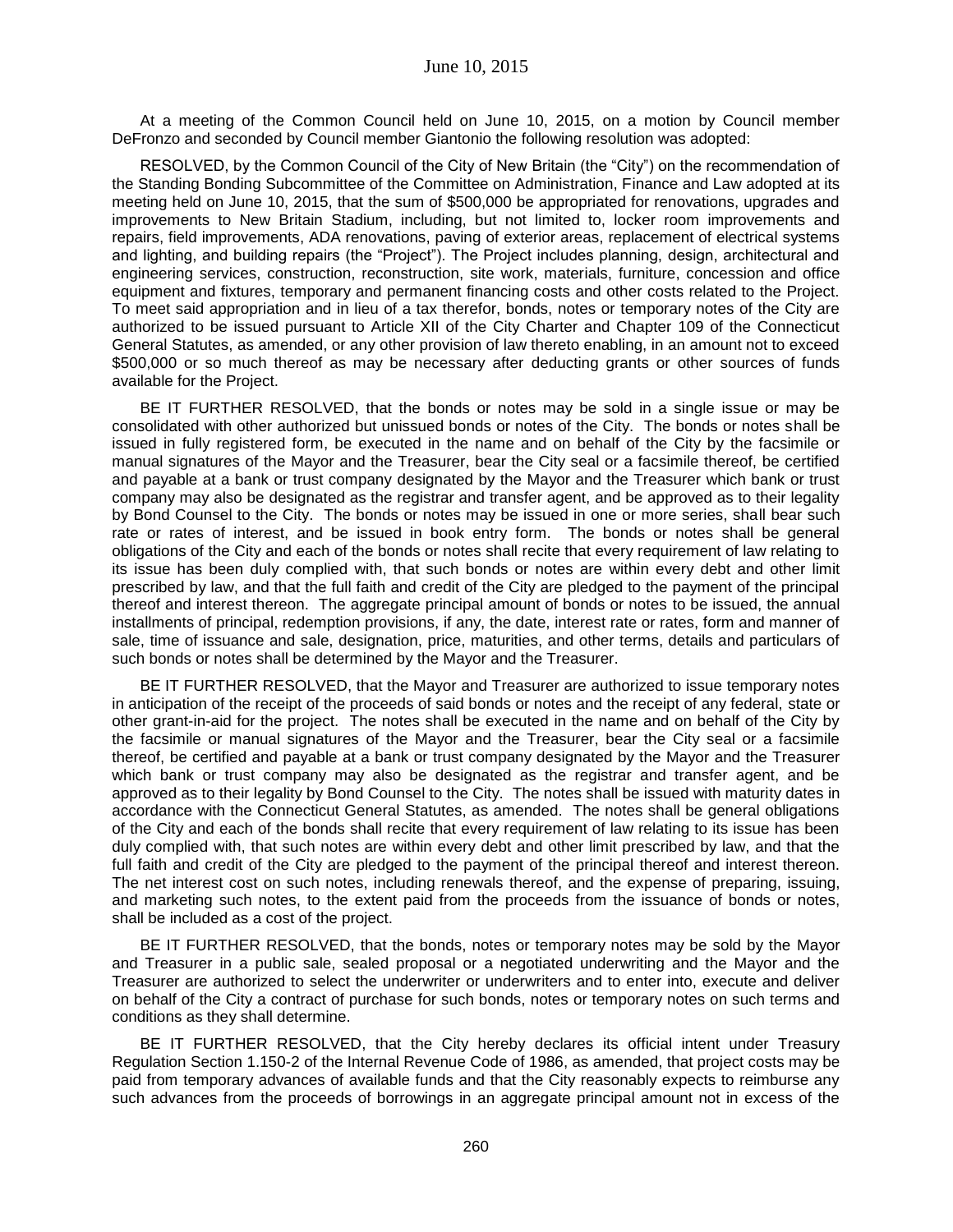amount of borrowing authorized for the project; that the Mayor and Treasurer are authorized to bind the City pursuant to such representations and agreements as they deem necessary or advisable in order to ensure and maintain the continued exemption from Federal income taxation of interest on the bonds, notes or temporary notes authorized by this resolution, if issued on a tax-exempt basis, including covenants to pay rebates of investment earnings to the United States in future years. While it is anticipated that the bonds or notes will qualify as tax exempt bonds, the Mayor and the Treasurer are authorized, upon the advice of bond counsel, to issue all or any portion of the bonds or notes as bonds or notes the interest on which is includable in the gross income of the owners thereof for federal income tax purposes and it is hereby found and determined that the issuance of any such bonds or notes is in the public interest.

BE IT FURTHER RESOLVED, that the Mayor and the Treasurer are hereby authorized, on behalf of the City, to enter into agreements or otherwise covenant for the benefit of bondholders to provide information on an annual or other periodic basis to the Municipal Securities Rulemaking Board or any other municipal securities information repositories or state based information repositories (the "Repositories") and to provide notices to the Repositories of material events as enumerated in Securities and Exchange Commission Exchange Act Rule 15c2-12, as amended, as may be necessary, appropriate or desirable to effect the sale of the bonds, notes or temporary authorized by this resolution. Any agreements or representations to provide information to Repositories made prior hereto are hereby confirmed, ratified and approved.

BE IT FURTHER RESOLVED, that the Mayor and the Treasurer are further authorized to enter into, execute and deliver, on behalf of the City, any agreements they deem reasonable or necessary to provide credit enhancement to the bonds, notes or temporary notes. The Mayor and the Treasurer are further authorized to appoint a certifying agent, paying agent, transfer agent, registrar, interest rate advisor, trustee and such other advisers and consultants as they may deem necessary or desirable, and to execute and deliver on behalf of the City any and all tax regulatory, credit enhancement, continuing disclosure, security, letter of representation or other agreements they deem necessary to provide for the issuance of such bonds, notes or temporary notes.

BE IT FURTHER RESOLVED, that the Mayor, Treasurer and other City officials and employees are authorized to apply for and accept or reject any federal, state or other grants-in-aid for the project, and to take all actions necessary and proper to carry out the project and to issue the bonds, notes or temporary notes to finance the appropriation.

### Alderman David DeFronzo

Ald. DeFronzo moved to accept and adopt, seconded by Ald. Giantonio. Roll call vote – all members voted in favor. Approved June 12, 2015 by Mayor Erin E. Stewart.

# **32053-3 RE: AMENDMENT TO THE \$500,000 APPROPRIATION AND BOND AUTHORIZATION FOR THE A.W. STANLEY PARK POOL PROJECT TO INCREASE THE APPROPRIATION AND BOND AUTHORIZATION TO \$648,000 AND TO EXPAND THE PROJECT SCOPE TO INCLUDE DESIGN FOR A NEW POOL FACILITY**

To Her Honor, the Mayor, and the Common Council of the City of New Britain: the undersigned beg leave to recommend the adoption of the following:

At a meeting of the Common Council held on June 10, 2015 on a motion by Council member DeFronzo and seconded by Council member Bielinski the following resolution was adopted:

RESOLVED, by the Common Council of the City of New Britain on the recommendation of the Standing Bonding Subcommittee of the Committee on Administration, Finance and Law adopted (the "Bonding Subcommittee") at its meeting held on June 10, 2015, that the resolution entitled "\$500,000 Appropriation and Bond Authorization for the A.W. Stanley Park Pool Project" adopted by the Common Council on October 10, 2012 under Item #32053-1, be amended to increase the sum appropriated and bonds authorized to \$648,000 and to expand the project scope to include the design of a new pool facility, and to read as follows: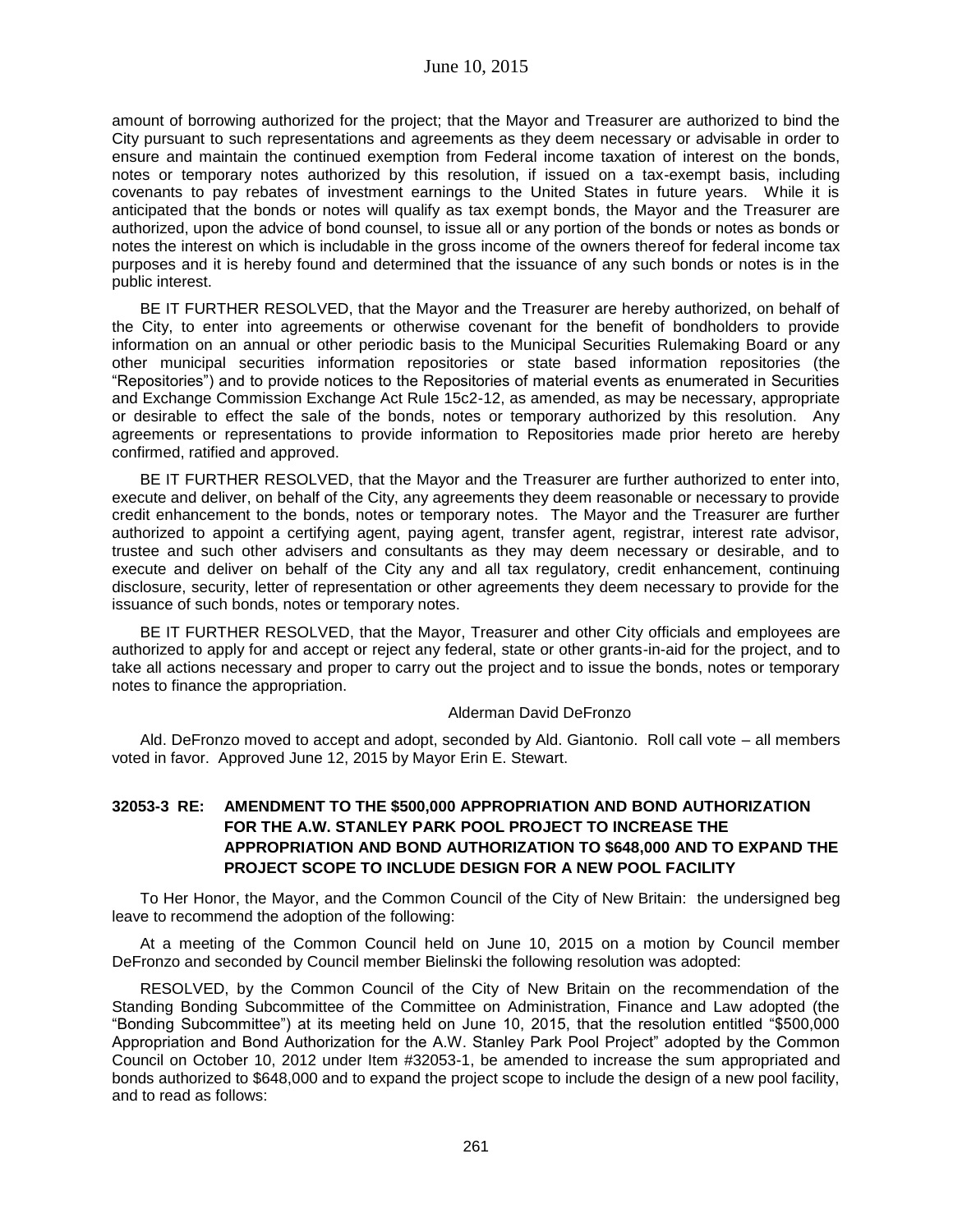"RESOLVED, by the Common Council of the City of New Britain (the "City) on the recommendation of the Standing Bonding Subcommittee of the Committee on Administration, Finance and Law adopted at its meetings held on October 10, 2012 and June 10, 2015, that the sum of \$648,000 be appropriated for the replacement of the wading and large pools' two filtration systems as well as repair of the large pool's concrete walls and floor, and for design and architectural services for the design of a new pool facility, including a bath house, at A.W. Stanley Park (the "Project"). The Project includes planning, design, architectural and engineering services, construction costs, materials, equipment and fixtures, temporary and permanent financing costs and other costs related to the Project. To meet said appropriation and in lieu of a tax therefor, bonds, notes or temporary notes of the City are authorized to be issued pursuant to Article XII of the City Charter and Chapter 109 of the Connecticut General Statutes, as amended, or any other provision of law thereto enabling, in an amount not to exceed \$648,000 or so much thereof as may be necessary after deducting grants or other sources of funds available for the project.

BE IT FURTHER RESOLVED, that the bonds or notes may be sold in a single issue or may be consolidated with other authorized but unissued bonds or notes of the City. The bonds or notes shall be issued in fully registered form, be executed in the name and on behalf of the City by the facsimile or manual signatures of the Mayor and the Treasurer, bear the City seal or a facsimile thereof, be certified and payable at a bank or trust company designated by the Mayor and the Treasurer which bank or trust company may also be designated as the registrar and transfer agent, and be approved as to their legality by Bond Counsel to the City. The bonds or notes may be issued in one or more series, shall bear such rate or rates of interest, and be issued in book entry form. The bonds or notes shall be general obligations of the City and each of the bonds or notes shall recite that every requirement of law relating to its issue has been duly complied with, that such bonds or notes are within every debt and other limit prescribed by law, and that the full faith and credit of the City are pledged to the payment of the principal thereof and interest thereon. The aggregate principal amount of bonds or notes to be issued, the annual installments of principal, redemption provisions, if any, the date, interest rate or rates, form and manner of sale, time of issuance and sale, designation, price, maturities, and other terms, details and particulars of such bonds or notes shall be determined by the Mayor and the Treasurer.

BE IT FURTHER RESOLVED, that the Mayor and Treasurer are authorized to issue temporary notes in anticipation of the receipt of the proceeds of said bonds or notes and the receipt of any federal, state or other grant-in-aid for the project. The notes shall be executed in the name and on behalf of the City by the facsimile or manual signatures of the Mayor and the Treasurer, bear the City seal or a facsimile thereof, be certified and payable at a bank or trust company designated by the Mayor and the Treasurer which bank or trust company may also be designated as the registrar and transfer agent, and be approved as to their legality by Bond Counsel to the City. The notes shall be issued with maturity dates in accordance with the Connecticut General Statutes, as amended. The notes shall be general obligations of the City and each of the bonds shall recite that every requirement of law relating to its issue has been duly complied with, that such notes are within every debt and other limit prescribed by law, and that the full faith and credit of the City are pledged to the payment of the principal thereof and interest thereon. The net interest cost on such notes, including renewals thereof, and the expense of preparing, issuing, and marketing such notes, to the extent paid from the proceeds from the issuance of bonds or notes, shall be included as a cost of the project.

BE IT FURTHER RESOLVED, that the bonds, notes or temporary notes may be sold by the Mayor and Treasurer in a public sale, sealed proposal or a negotiated underwriting and the Mayor and the Treasurer are authorized to select the underwriter or underwriters and to enter into, execute and deliver on behalf of the City a contract of purchase for such bonds, notes or temporary notes on such terms and conditions as they shall determine.

BE IT FURTHER RESOLVED, that the City hereby declares its official intent under Treasury Regulation Section 1.150-2 of the Internal Revenue Code of 1986, as amended, that project costs may be paid from temporary advances of available funds and that the City reasonably expects to reimburse any such advances from the proceeds of borrowings in an aggregate principal amount not in excess of the amount of borrowing authorized for the project; that the Mayor and Treasurer are authorized to bind the City pursuant to such representations and agreements as they deem necessary or advisable in order to ensure and maintain the continued exemption from Federal income taxation of interest on the bonds, notes or temporary notes authorized by this resolution, if issued on a tax-exempt basis, including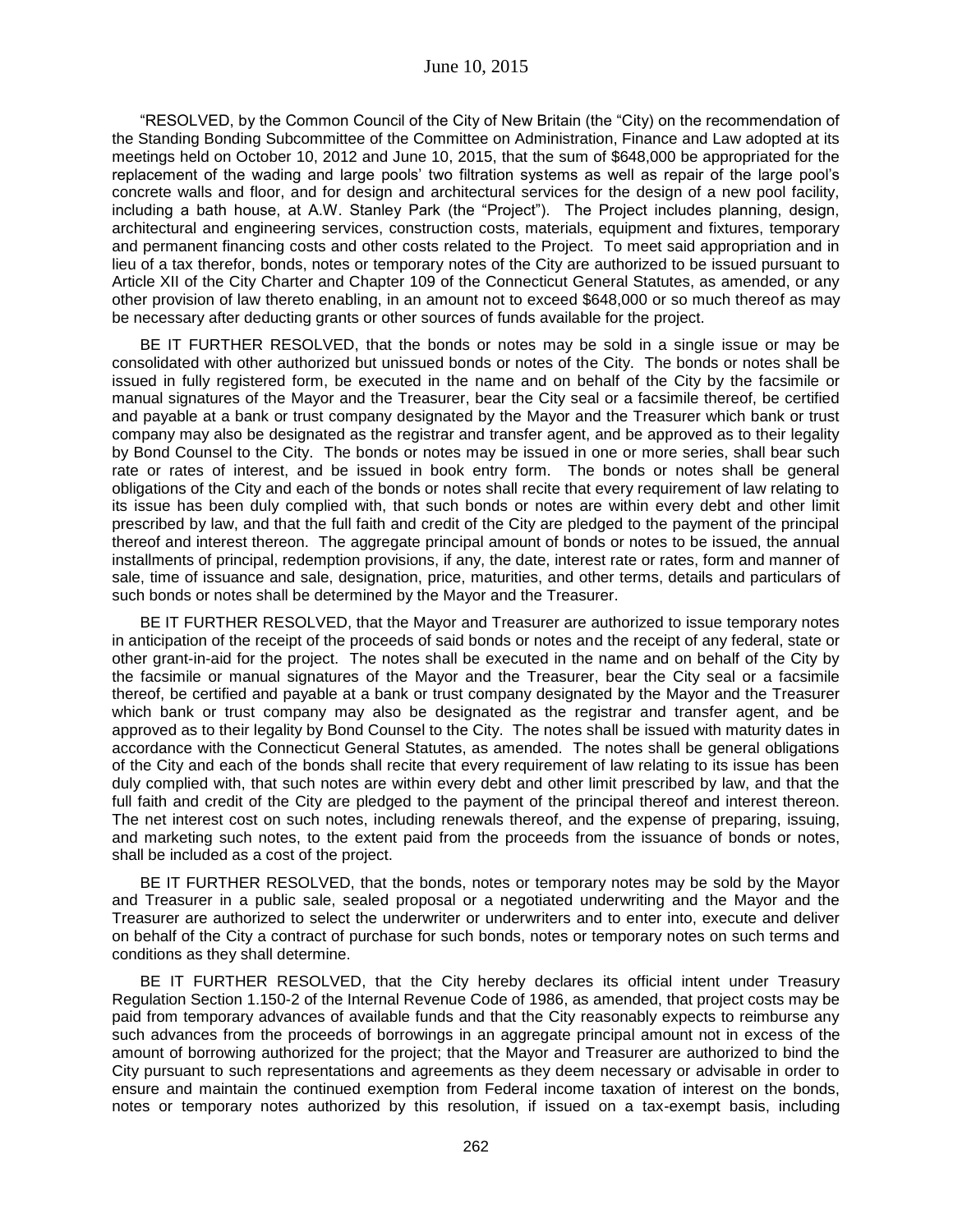covenants to pay rebates of investment earnings to the United States in future years. While it is anticipated that the bonds or notes will qualify as tax exempt bonds, the Mayor and the Treasurer are authorized, upon the advice of bond counsel, to issue all or any portion of the bonds or notes as bonds or notes the interest on which is includable in the gross income of the owners thereof for federal income tax purposes and it is hereby found and determined that the issuance of any such bonds or notes is in the public interest.

BE IT FURTHER RESOLVED, that the Mayor and the Treasurer are hereby authorized, on behalf of the City, to enter into agreements or otherwise covenant for the benefit of bondholders to provide information on an annual or other periodic basis to the Municipal Securities Rulemaking Board or any other municipal securities information repositories or state based information repositories (the "Repositories") and to provide notices to the Repositories of material events as enumerated in Securities and Exchange Commission Exchange Act Rule15c2-12, as amended, as may be necessary, appropriate or desirable to effect the sale of the bonds, notes or temporary authorized by the resolution. Any agreements or representations to provide information to Repositories made prior hereto are hereby confirmed, ratified and approved.

BE IT FURTHER RESOLVED, that the Mayor and the Treasurer are further authorized to enter into, execute and deliver, on behalf of the City, any agreements they deem reasonable or necessary to provide credit enhancement to the bonds, notes or temporary notes. The Mayor and the Treasurer are further authorized to appoint a certifying agent, paying agent, transfer, agent, registrar, interest rate advisor, trustee and such other advisers and consultants as they may deem necessary or desirable, and to execute and deliver on behalf of the City any and all tax regulatory, credit enhancement, continuing disclosure, security, letter of representation or other agreements they deem necessary to provide for the issuance of such bonds, notes or temporary notes.

BE IT FURTHER RESOLVED, that the Mayor, Treasurer and other City officials and employees are authorized to apply for and accept and federal, state or other grants-in-aid for the project, and to take all actions necessary and proper to carry out the project and to issue the bonds, notes or temporary notes to finance the appropriation."

#### Alderman David DeFronzo

Ald. DeFronzo moved to accept and adopt, seconded by Ald. Bielinski. Roll call vote – all members voted in favor. Approved June 12, 2015 by Mayor Erin E. Stewart.

### **32380-5 RE: AMENDMENT TO THE \$150,000 APPROPRIATION AND BOND AUTHORIZATION FOR THE CHESLEY PARK POOL PROJECT TO DECREASE THE APPROPRIATION AND BOND AUTHORIZATION TO \$102,000**

To Her Honor, the Mayor, and the Common Council of the City of New Britain: the undersigned beg leave to recommend the adoption of the following:

At a meeting of the Common Council held on June 10, 2015, on a motion by Council member DeFronzo and seconded by Council member Collins the following resolution was adopted:

RESOLVED, by the Common Council of the City of New Britain on the recommendation of the Standing Bonding Subcommittee of the Committee on Administration, Finance and Law (the "Bonding Subcommittee") adopted at its meeting held on June 10, 2015, that the resolution entitled "\$2,000,000 Appropriation and Bond Authorization for the Chesley Park Pool Project" adopted by the Common Council on June 27, 2013 under Item #32380-1, as amended by the Common Council on March 12, 2014 under Item #32380-3 to decrease the appropriation and bond authorization to \$150,000, be further amended to decrease the sum appropriated and bonds authorized to \$102,000, and to read as follows:

"RESOLVED, by the Common Council of the City of New Britain (the "City") on the recommendation of the Standing Bonding Subcommittee of the Committee on Administration, Finance and Law adopted at its meetings held on June 25, 2013, March 12, 2014 and June 10, 2015, that the sum of \$102,000 be appropriated for the replacement of the pool and bath houses to comply with ADA Standards at Chesley Park (the "Project"). The Project includes planning, design, architectural and engineering services,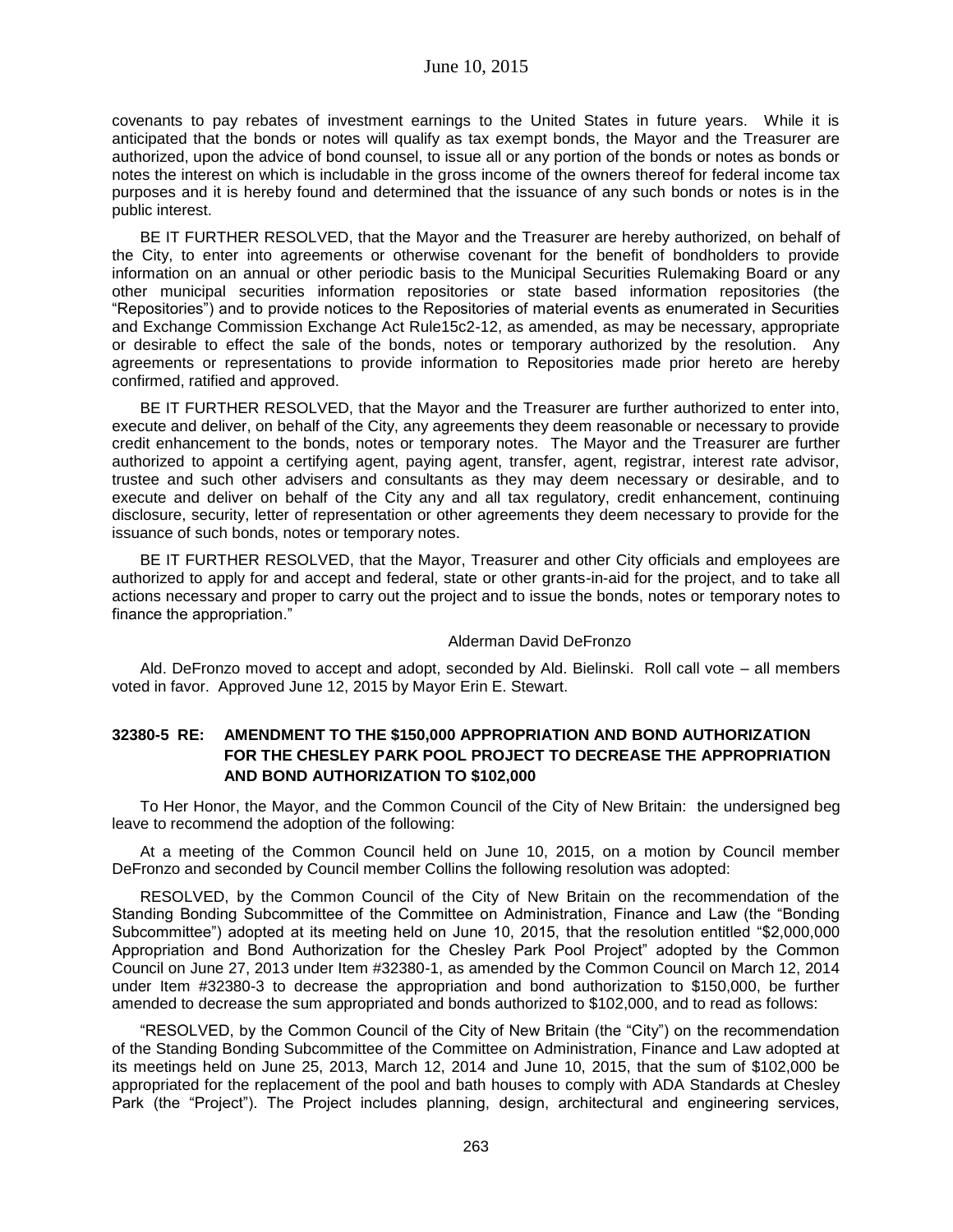construction, reconstruction, site work, materials, furniture, equipment and fixtures, temporary and permanent financing costs and other costs related to the Project. To meet said appropriation and in lieu of a tax therefor, bonds, notes or temporary notes of the City are authorized to be issued pursuant to Article XII of the City Charter and Chapter 109 of the Connecticut General Statutes, as amended, or any other provision of law thereto enabling, in an amount not to exceed \$102,000 or so much thereof as may be necessary after deducting grants or other sources of funds available for the Project.

BE IT FURTHER RESOLVED, that the bonds or notes may be sold in a single issue or may be consolidated with other authorized but unissued bonds or notes of the City. The bonds or notes shall be issued in fully registered form, be executed in the name and on behalf of the City by the facsimile or manual signatures of the Mayor and the Treasurer, bear the City seal or a facsimile thereof, be certified and payable at a bank or trust company designated by the Mayor and the Treasurer which bank or trust company may also be designated as the registrar and transfer agent, and be approved as to their legality by Bond Counsel to the City. The bonds or notes may be issued in one or more series, shall bear such rate or rates of interest, and be issued in book entry form. The bonds or notes shall be general obligations of the City and each of the bonds or notes shall recite that every requirement of law relating to its issue has been duly complied with, that such bonds or notes are within every debt and other limit prescribed by law, and that the full faith and credit of the City are pledged to the payment of the principal thereof and interest thereon. The aggregate principal amount of bonds or notes to be issued, the annual installments of principal, redemption provisions, if any, the date, interest rate or rates, form and manner of sale, time of issuance and sale, designation, price, maturities, and other terms, details and particulars of such bonds or notes shall be determined by the Mayor and the Treasurer.

BE IT FURTHER RESOLVED, that the Mayor and Treasurer are authorized to issue temporary notes in anticipation of the receipt of the proceeds of said bonds or notes and the receipt of any federal, state or other grant-in-aid for the project. The notes shall be executed in the name and on behalf of the City by the facsimile or manual signatures of the Mayor and the Treasurer, bear the City seal or a facsimile thereof, be certified and payable at a bank or trust company designated by the Mayor and the Treasurer which bank or trust company may also be designated as the registrar and transfer agent, and be approved as to their legality by Bond Counsel to the City. The notes shall be issued with maturity dates in accordance with the Connecticut General Statutes, as amended. The notes shall be general obligations of the City and each of the bonds shall recite that every requirement of law relating to its issue has been duly complied with, that such notes are within every debt and other limit prescribed by law, and that the full faith and credit of the City are pledged to the payment of the principal thereof and interest thereon. The net interest cost on such notes, including renewals thereof, and the expense of preparing, issuing, and marketing such notes, to the extent paid from the proceeds from the issuance of bonds or notes, shall be included as a cost of the project.

BE IT FURTHER RESOLVED, that the bonds, notes or temporary notes may be sold by the Mayor and Treasurer in a public sale, sealed proposal or a negotiated underwriting and the Mayor and the Treasurer are authorized to select the underwriter or underwriters and to enter into, execute and deliver on behalf of the City a contract of purchase for such bonds, notes or temporary notes on such terms and conditions as they shall determine.

BE IT FURTHER RESOLVED, that the City hereby declares its official intent under Treasury Regulation Section 1.150-2 of the Internal Revenue Code of 1986, as amended, that project costs may be paid from temporary advances of available funds and that the City reasonably expects to reimburse any such advances from the proceeds of borrowings in an aggregate principal amount not in excess of the amount of borrowing authorized for the project; that the Mayor and Treasurer are authorized to bind the City pursuant to such representations and agreements as they deem necessary or advisable in order to ensure and maintain the continued exemption from Federal income taxation of interest on the bonds, notes or temporary notes authorized by this resolution, if issued on a tax-exempt basis, including covenants to pay rebates of investment earnings to the United States in future years. While it is anticipated that the bonds or notes will qualify as tax exempt bonds, the Mayor and the Treasurer are authorized, upon the advice of bond counsel, to issue all or any portion of the bonds or notes as bonds or notes the interest on which is includable in the gross income of the owners thereof for federal income tax purposes and it is hereby found and determined that the issuance of any such bonds or notes is in the public interest.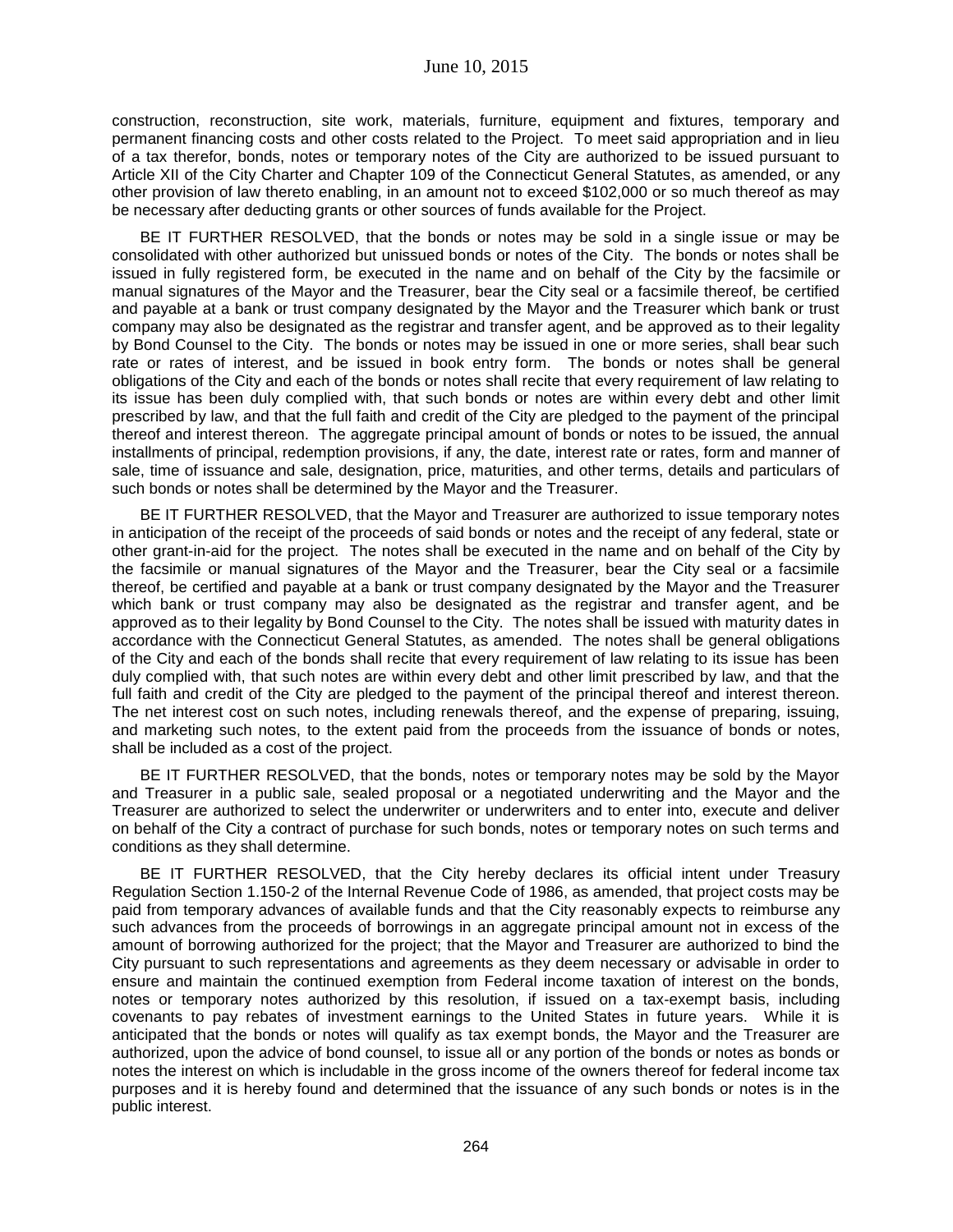### June 10, 2015

BE IT FURTHER RESOLVED, that the Mayor and the Treasurer are hereby authorized, on behalf of the City, to enter into agreements or otherwise covenant for the benefit of bondholders to provide information on an annual or other periodic basis to the Municipal Securities Rulemaking Board or any other municipal securities information repositories or state based information repositories (the "Repositories") and to provide notices to the Repositories of material events as enumerated in Securities and Exchange Commission Exchange Act Rule 15c2-12, as amended, as may be necessary, appropriate or desirable to effect the sale of the bonds, notes or temporary authorized by this resolution. Any agreements or representations to provide information to Repositories made prior hereto are hereby confirmed, ratified and approved.

BE IT FURTHER RESOLVED, that the Mayor and the Treasurer are further authorized to enter into, execute and deliver, on behalf of the City, any agreements they deem reasonable or necessary to provide credit enhancement to the bonds, notes or temporary notes. The Mayor and the Treasurer are further authorized to appoint a certifying agent, paying agent, transfer agent, registrar, interest rate advisor, trustee and such other advisers and consultants as they may deem necessary or desirable, and to execute and deliver on behalf of the City any and all tax regulatory, credit enhancement, continuing disclosure, security, letter of representation or other agreements they deem necessary to provide for the issuance of such bonds, notes or temporary notes.

BE IT FURTHER RESOLVED, that the Mayor, Treasurer and other City officials and employees are authorized to apply for and accept or reject any federal, state or other grants-in-aid for the project, and to take all actions necessary and proper to carry out the project and to issue the bonds, notes or temporary notes to finance the appropriation."

#### Alderman David DeFronzo

Ald. DeFronzo moved to accept and adopt, seconded by Ald. Collins. Roll call vote – all members voted in favor. Approved June 12, 2015 by Mayor Erin E. Stewart.

## **32403-5 RE: AMENDMENT TO THE \$5,000,000 APPROPRIATION AND BOND AUTHORIZATION FOR THE BROAD STREET RECONSTRUCTION PROJECT TO DECREASE THE APPROPRIATION AND BOND AUTHORIZATION TO \$4,350,000**

To Her Honor, the Mayor, and the Common Council of the City of New Britain: the undersigned beg leave to recommend the adoption of the following:

At a meeting of the Common Council held on June 10, 2015, on a motion by Council member DeFronzo and seconded by Council member Giantonio the following resolution was adopted:

RESOLVED, by the Common Council of the City of New Britain on the recommendation of the Standing Bonding Subcommittee of the Committee on Administration, Finance and Law (the "Bonding Subcommittee) adopted at its meeting held on June 10, 2015, that the resolution entitled "\$5,000,000 Appropriation and Bond Authorization for the Broad Street Reconstruction Project" adopted by the Common Council on July 10, 2013 under Item #32403-1, as amended by the Common Council on March 12, 2014 under Item #32403-3 to include water main upgrades and replacements, be further amended to decrease the sum appropriated and bonds authorized to \$4,350,000 and to read as follows:

"RESOLVED, by the Common Council of the City of New Britain (the "City") on the recommendation of the Standing Bonding Subcommittee of the Committee on Administration, Finance and Law adopted at its meetings held on July 10, 2013, March 12, 2014 and June 10, 2015, that the sum of \$4,350,000 be appropriated for the reconstruction of approximately 2200 feet of Broad Street from Horace Street westerly to and including and its intersection with Burritt Street including, but not limited to, new paving, curbing, sidewalks, pedestrian ramps, storm sewer upgrade and replacement, traffic signal replacement, streetscape improvements, and water main upgrades and replacements (the "Project"). The Project includes inspection, planning, design, architectural and engineering services, construction, reconstruction, excavation, site work, materials, furniture, equipment and fixtures, grant applications, temporary and permanent financing costs and other costs related to the Project. To meet said appropriation and in lieu of a tax therefor, bonds, notes or temporary notes of the City are authorized to be issued pursuant to Article XII of the City Charter and Chapter 109 of the Connecticut General Statutes, as amended, or any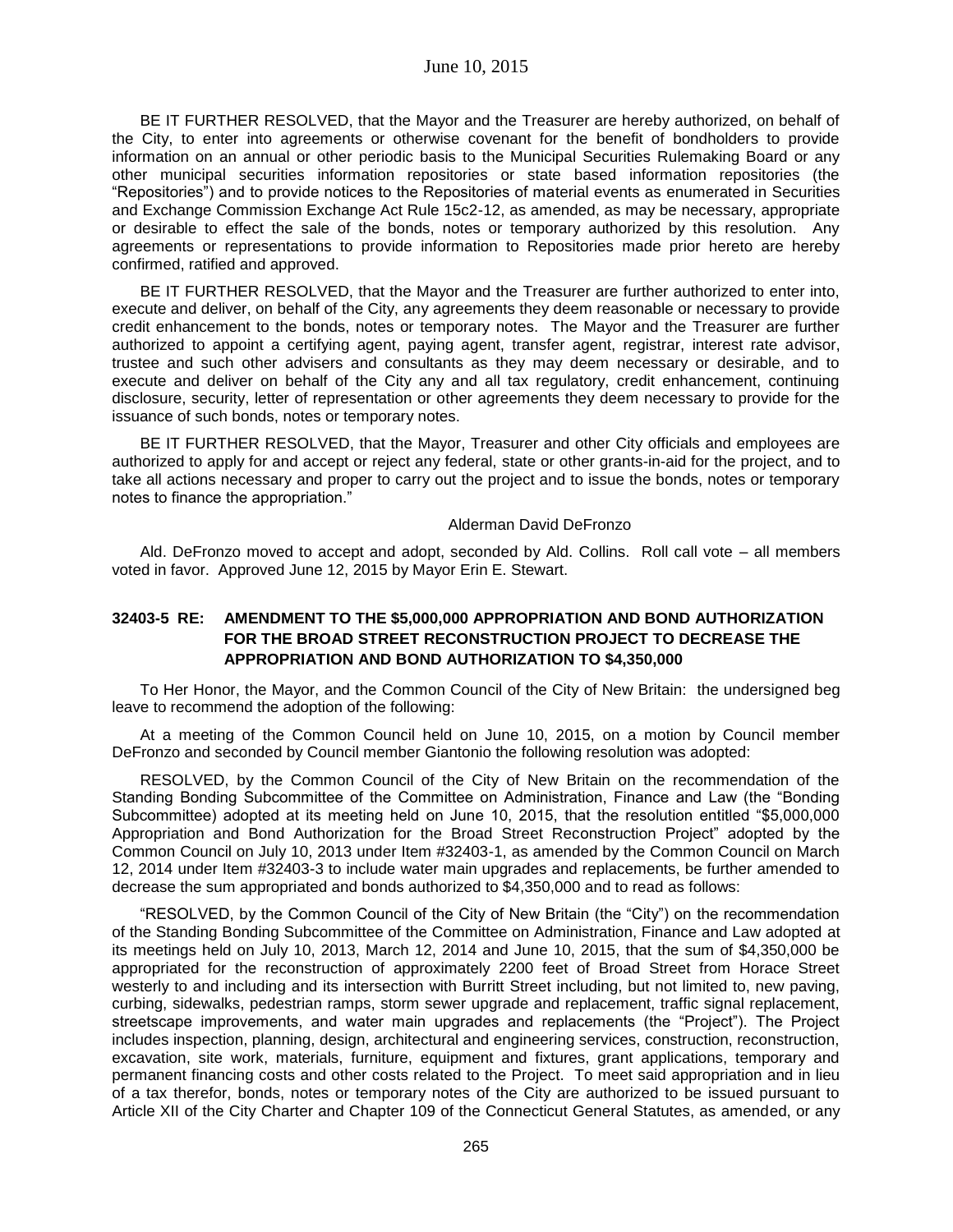other provision of law thereto enabling, in an amount not to exceed \$4,350,000 or so much thereof as may be necessary after deducting grants or other sources of funds available for the Project.

BE IT FURTHER RESOLVED, that the bonds or notes may be sold in a single issue or may be consolidated with other authorized but unissued bonds or notes of the City. The bonds or notes shall be issued in fully registered form, be executed in the name and on behalf of the City by the facsimile or manual signatures of the Mayor and the Treasurer, bear the City seal or a facsimile thereof, be certified and payable at a bank or trust company designated by the Mayor and the Treasurer which bank or trust company may also be designated as the registrar and transfer agent, and be approved as to their legality by Bond Counsel to the City. The bonds or notes may be issued in one or more series, shall bear such rate or rates of interest, and be issued in book entry form. The bonds or notes shall be general obligations of the City and each of the bonds or notes shall recite that every requirement of law relating to its issue has been duly complied with, that such bonds or notes are within every debt and other limit prescribed by law, and that the full faith and credit of the City are pledged to the payment of the principal thereof and interest thereon. The aggregate principal amount of bonds or notes to be issued, the annual installments of principal, redemption provisions, if any, the date, interest rate or rates, form and manner of sale, time of issuance and sale, designation, price, maturities, and other terms, details and particulars of such bonds or notes shall be determined by the Mayor and the Treasurer.

BE IT FURTHER RESOLVED, that the Mayor and Treasurer are authorized to issue temporary notes in anticipation of the receipt of the proceeds of said bonds or notes and the receipt of any federal, state or other grant-in-aid for the project. The notes shall be executed in the name and on behalf of the City by the facsimile or manual signatures of the Mayor and the Treasurer, bear the City seal or a facsimile thereof, be certified and payable at a bank or trust company designated by the Mayor and the Treasurer which bank or trust company may also be designated as the registrar and transfer agent, and be approved as to their legality by Bond Counsel to the City. The notes shall be issued with maturity dates in accordance with the Connecticut General Statutes, as amended. The notes shall be general obligations of the City and each of the bonds shall recite that every requirement of law relating to its issue has been duly complied with, that such notes are within every debt and other limit prescribed by law, and that the full faith and credit of the City are pledged to the payment of the principal thereof and interest thereon. The net interest cost on such notes, including renewals thereof, and the expense of preparing, issuing, and marketing such notes, to the extent paid from the proceeds from the issuance of bonds or notes, shall be included as a cost of the project.

BE IT FURTHER RESOLVED, that the bonds, notes or temporary notes may be sold by the Mayor and Treasurer in a public sale, sealed proposal or a negotiated underwriting and the Mayor and the Treasurer are authorized to select the underwriter or underwriters and to enter into, execute and deliver on behalf of the City a contract of purchase for such bonds, notes or temporary notes on such terms and conditions as they shall determine.

BE IT FURTHER RESOLVED, that the City hereby declares its official intent under Treasury Regulation Section 1.150-2 of the Internal Revenue Code of 1986, as amended, that project costs may be paid from temporary advances of available funds and that the City reasonably expects to reimburse any such advances from the proceeds of borrowings in an aggregate principal amount not in excess of the amount of borrowing authorized for the project; that the Mayor and Treasurer are authorized to bind the City pursuant to such representations and agreements as they deem necessary or advisable in order to ensure and maintain the continued exemption from Federal income taxation of interest on the bonds, notes or temporary notes authorized by this resolution, if issued on a tax-exempt basis, including covenants to pay rebates of investment earnings to the United States in future years. While it is anticipated that the bonds or notes will qualify as tax exempt bonds, the Mayor and the Treasurer are authorized, upon the advice of bond counsel, to issue all or any portion of the bonds or notes as bonds or notes the interest on which is includable in the gross income of the owners thereof for federal income tax purposes and it is hereby found and determined that the issuance of any such bonds or notes is in the public interest.

BE IT FURTHER RESOLVED, that the Mayor and the Treasurer are hereby authorized, on behalf of the City, to enter into agreements or otherwise covenant for the benefit of bondholders to provide information on an annual or other periodic basis to the Municipal Securities Rulemaking Board or any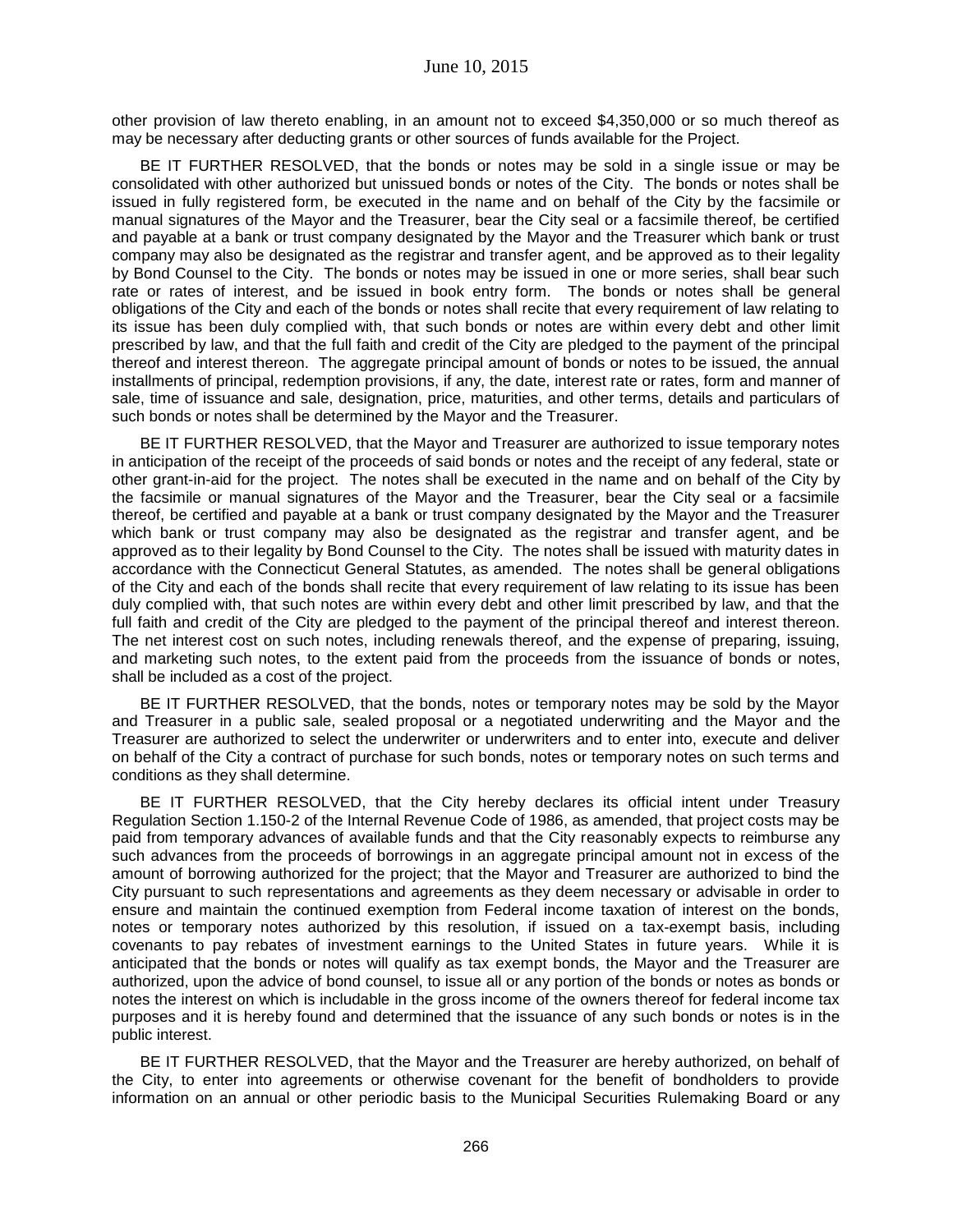other municipal securities information repositories or state based information repositories (the "Repositories") and to provide notices to the Repositories of material events as enumerated in Securities and Exchange Commission Exchange Act Rule 15c2-12, as amended, as may be necessary, appropriate or desirable to effect the sale of the bonds, notes or temporary authorized by this resolution. Any agreements or representations to provide information to Repositories made prior hereto are hereby confirmed, ratified and approved.

BE IT FURTHER RESOLVED, that the Mayor and the Treasurer are further authorized to enter into, execute and deliver, on behalf of the City, any agreements they deem reasonable or necessary to provide credit enhancement to the bonds, notes or temporary notes. The Mayor and the Treasurer are further authorized to appoint a certifying agent, paying agent, transfer agent, registrar, interest rate advisor, trustee and such other advisers and consultants as they may deem necessary or desirable, and to execute and deliver on behalf of the City any and all tax regulatory, credit enhancement, continuing disclosure, security, letter of representation or other agreements they deem necessary to provide for the issuance of such bonds, notes or temporary notes.

BE IT FURTHER RESOLVED, that the Mayor, Treasurer and other City officials and employees are authorized to apply for and accept or reject any federal, state or other grants-in-aid for the project, and to take all actions necessary and proper to carry out the project and to issue the bonds, notes or temporary notes to finance the appropriation."

### Alderman David DeFronzo

Ald. DeFronzo moved to accept and adopt, seconded by Ald. Giantonio. Roll call vote – all members voted in favor. Approved June 12, 2015 by Mayor Erin E. Stewart.

## **29503-9 RE: AMENDMENT TO THE \$29,408,000 APPROPRIATION AND \$27,808,000 BOND AUTHORIZATION FOR STREET INFRASTRUCTURE PROJECT TO INCREASE THE APPROPRIATION TO \$30,058,000 AND THE BOND AUTHORIZATION TO \$28,458,000**

To Her Honor, the Mayor, and the Common Council of the City of New Britain: the undersigned beg leave to recommend the adoption of the following:

At a meeting of the Common Council held on June 10, 2015 on a motion by Council member DeFronzo and seconded by Council member Bielinski the following resolution was adopted:

RESOLVED, by the Common Council of the City of New Britain on the recommendation of the Standing Bonding Subcommittee of the Committee on Administration, Finance and Law (the "Bonding Subcommittee") adopted at its meeting held on June 10, 2015, that the resolution entitled "Amendment to Increase the \$22,058,000 Appropriation and Bond Authorization for Street Infrastructure Rehabilitation to \$27,808,000" last revised by the Common Council on April 23, 2013 under Item #29503-7, which appropriation was increased by \$1,600,000 to \$29,408,000 by the Common Council on May 13, 2015 under Item #33112, be further amended to increase the sum appropriated to \$30,058,000 and bonds authorized to \$28,458,000, and to read as follows:

"RESOLVED, by the Common Council of the City of New Britain on the recommendations of the Standing Bonding Subcommittee of the Committee on Administration, Finance and Law adopted at its meetings held on February 21, 2007, April 4, 2007, January 28, 2009, April 24, 2013 and June 10, 2015, that the sum of \$30,058,000 be appropriated for costs related to street infrastructure rehabilitation, including without limitation, assessment and evaluation of the City's street infrastructure, design of a comprehensive program for maintenance and rehabilitation of the City's street infrastructure, implementation of mapping, data and technological resources, rehabilitation of the City's street infrastructure, design and reconstruction of street infrastructure locations where typical rehabilitation is not sufficient, signage, signalization on City intersections and sidewalk repairs, water main installation and rebuilding at Shuttle Meadow Avenue, temporary and permanent financing costs and other costs related to the project. To meet said appropriation and in lieu of a tax therefor, bonds, notes or temporary notes of the City are authorized to be issued pursuant to Article XII of the City Charter and Chapter 109 of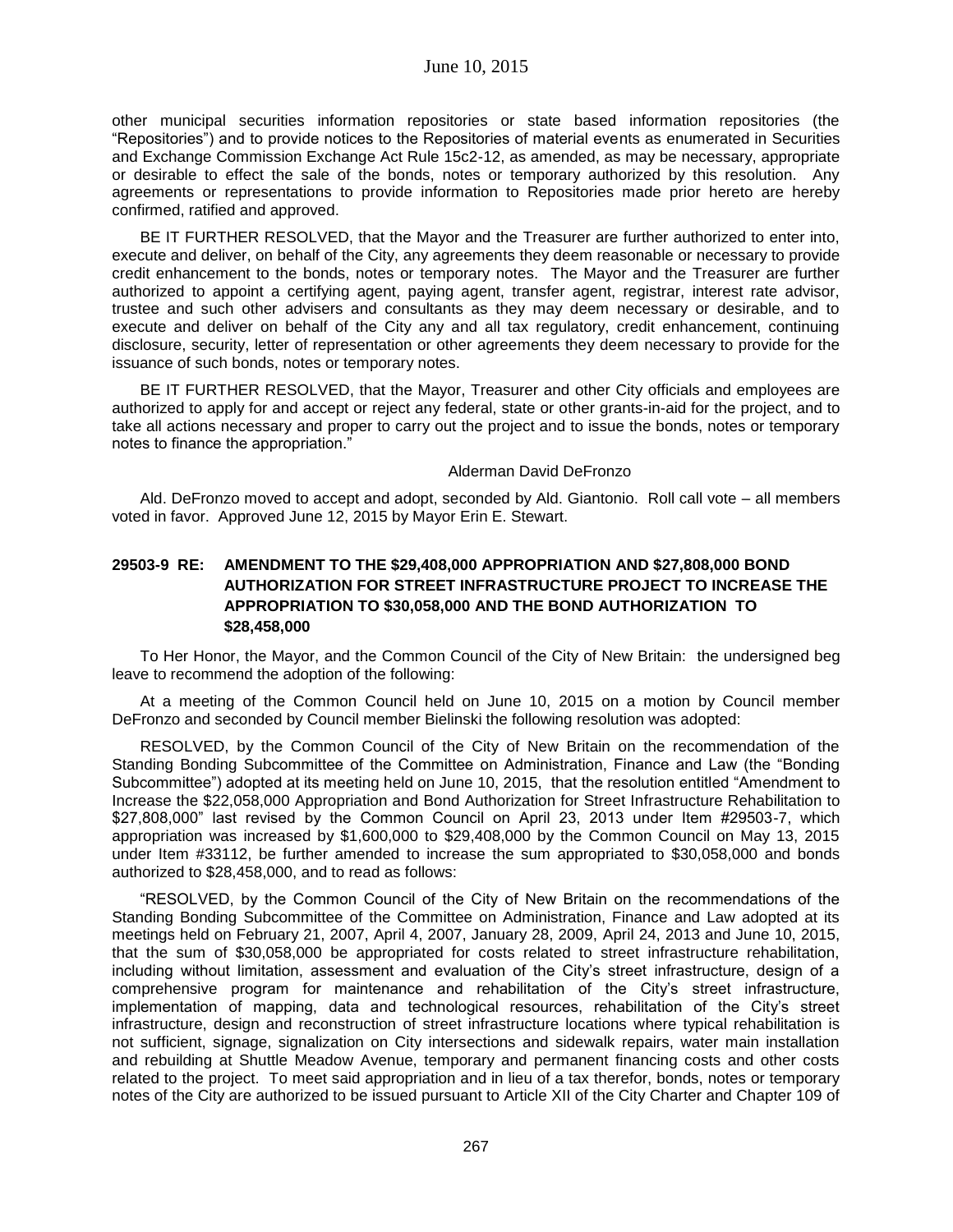the Connecticut General Statutes, as amended, or any other provision of law thereto enabling, in an amount not to exceed \$28,458,000 or so much thereof as may be necessary after deducting grants or other sources of funds available for the project.

BE IT FURTHER RESOLVED, that the bonds or notes may be sold in a single issue or may be consolidated with other authorized but unissued bonds or notes of the City. The bonds or notes shall be issued in fully registered form, be executed in the name and on behalf of the City by the facsimile or manual signatures of the Mayor and the Treasurer, bear the City seal or a facsimile thereof, be certified and payable at a bank or trust company designated by the Mayor and the Treasurer which bank or trust company may also be designated as the registrar and transfer agent, and be approved as to their legality by Bond Counsel to the City. The bonds or notes may be issued in one or more series, shall bear such rate or rates of interest, and be issued in book entry form. The bonds or notes shall be general obligations of the City and each of the bonds or notes shall recite that every requirement of law relating to its issue has been duly complied with, that such bonds or notes are within every debt and other limit prescribed by law, and that the full faith and credit of the City are pledged to the payment of the principal thereof and interest thereon. The aggregate principal amount of bonds or notes to be issued, the annual installments of principal, redemption provisions, if any, the date, interest rate or rates, form and manner of sale, time of issuance and sale, designation, price, maturities, and other terms, details and particulars of such bonds or notes shall be determined by the Mayor and the Treasurer.

BE IT FURTHER RESOLVED, that the Mayor and Treasurer are authorized to issue temporary notes in anticipation of the receipt of the proceeds of said bonds or notes and the receipt of any federal, state or other grant-in-aid for the project. The notes shall be executed in the name and on behalf of the City by the facsimile or manual signatures of the Mayor and the Treasurer, bear the City seal or a facsimile thereof, be certified and payable at a bank or trust company designated by the Mayor and the Treasurer which bank or trust company may also be designated as the registrar and transfer agent, and be approved as to their legality by Bond Counsel to the City. The notes shall be issued with maturity dates in accordance with the Connecticut General Statutes, as amended. The notes shall be general obligations of the City and each of the bonds shall recite that every requirement of law relating to its issue has been duly complied with, that such notes are within every debt and other limit prescribed by law, and that the full faith and credit of the City are pledged to the payment of the principal thereof and interest thereon. The net interest cost on such notes, including renewals thereof, and the expense of preparing, issuing, and marketing such notes, to the extent paid from the proceeds from the issuance of bonds or notes, shall be included as a cost of the project.

BE IT FURTHER RESOLVED, that the bonds, notes or temporary notes may be sold by the Mayor and Treasurer in a public sale, sealed proposal or a negotiated underwriting and the Mayor and the Treasurer are authorized to select the underwriter or underwriters and to enter into, execute and deliver on behalf of the City a contract of purchase for such bonds, notes or temporary notes on such terms and conditions as they shall determine.

BE IT FURTHER RESOLVED, that the City hereby declares its official intent under Treasury Regulation Section 1.150-2 of the Internal Revenue Code of 1986, as amended, that project costs may be paid from temporary advances of available funds and that the City reasonably expects to reimburse any such advances from the proceeds of borrowings in an aggregate principal amount not in excess of the amount of borrowing authorized for the project; that the Mayor and Treasurer are authorized to bind the City pursuant to such representations and agreements as they deem necessary or advisable in order to ensure and maintain the continued exemption from Federal income taxation of interest on the bonds, notes or temporary notes authorized by this resolution, if issued on a tax-exempt basis, including covenants to pay rebates of investment earnings to the United States in future years. While it is anticipated that the bonds or notes will qualify as tax exempt bonds, the Mayor and the Treasurer are authorized, upon the advice of bond counsel, to issue all or any portion of the bonds or notes as bonds or notes the interest on which is includable in the gross income of the owners thereof for federal income tax purposes and it is hereby found and determined that the issuance of any such bonds or notes is in the public interest.

BE IT FURTHER RESOLVED, that the Mayor and the Treasurer are hereby authorized, on behalf of the City, to enter into agreements or otherwise covenant for the benefit of bondholders to provide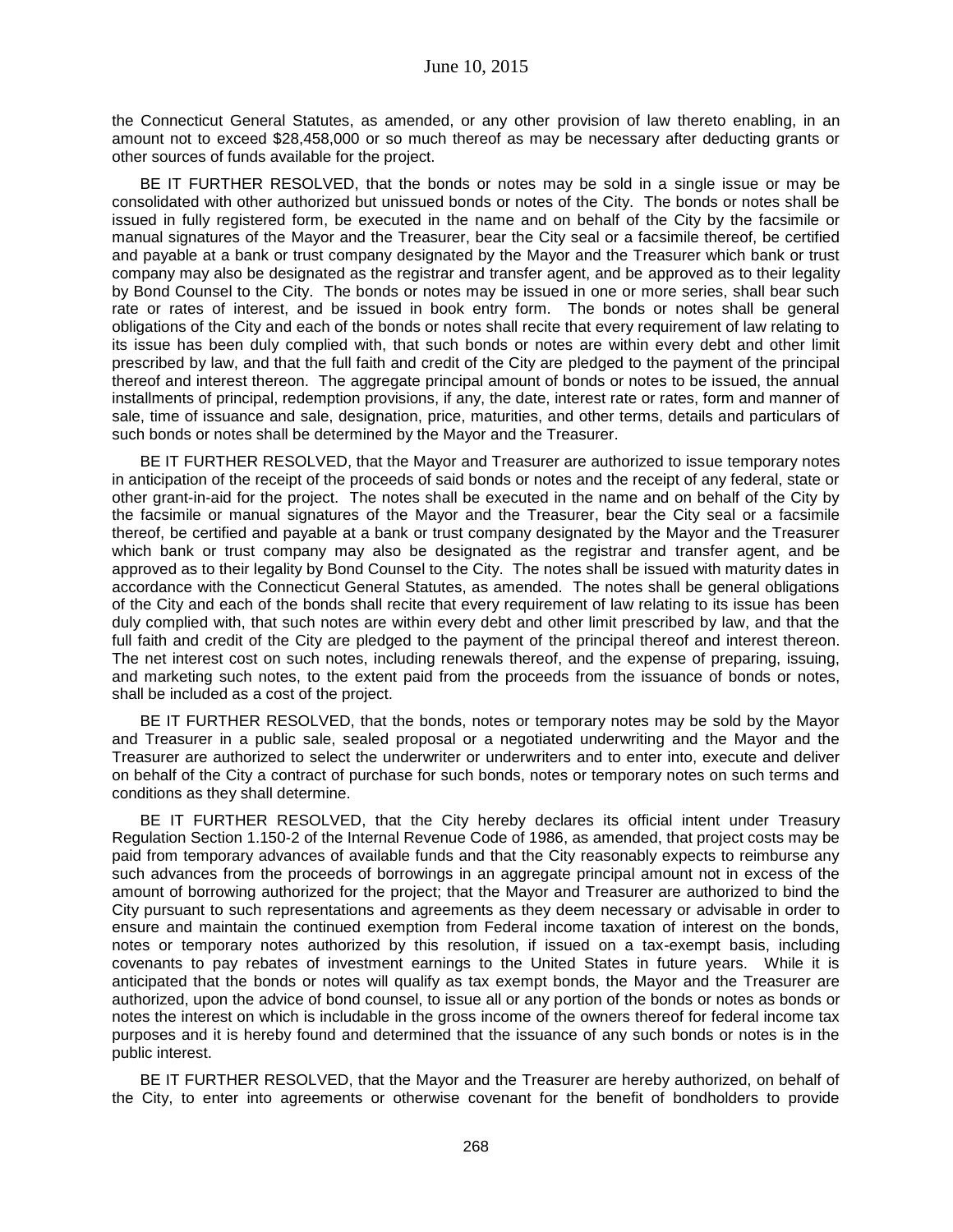information on an annual or other periodic basis to the Municipal Securities Rulemaking Board or any other municipal securities information repositories or state based information repositories (the "Repositories") and to provide notices to the Repositories of material events as enumerated in Securities and Exchange Commission Exchange Act Rule15c2-12, as amended, as may be necessary, appropriate or desirable to effect the sale of the bonds, notes or temporary authorized by the resolution. Any agreements or representations to provide information to Repositories made prior hereto are hereby confirmed, ratified and approved.

BE IT FURTHER RESOLVED, that the Mayor and the Treasurer are further authorized to enter into, execute and deliver, on behalf of the City, any agreements they deem reasonable or necessary to provide credit enhancement to the bonds, notes or temporary notes. The Mayor and the Treasurer are further authorized to appoint a certifying agent, paying agent, transfer, agent, registrar, interest rate advisor, trustee and such other advisers and consultants as they may deem necessary or desirable, and to execute and deliver on behalf of the City any and all tax regulatory, credit enhancement, continuing disclosure, security, letter of representation or other agreements they deem necessary to provide for the issuance of such bonds, notes or temporary notes.

BE IT FURTHER RESOLVED, that the Mayor, Treasurer and other City officials and employees are authorized to apply for and accept and federal, state or other grants-in-aid for the project, and to take all actions necessary and proper to carry out the project and to issue the bonds, notes or temporary notes to finance the appropriation."

#### Alderman David DeFronzo

Ald. DeFronzo moved to accept and adopt, seconded by Ald. Bielinski. Roll call vote – all members voted in favor. Approved June 12, 2015 by Mayor Erin E. Stewart.

### **30944-3 RE: AMENDMENT TO THE \$10,000,000 APPROPRIATION AND BOND AUTHORIZATION FOR AN ADDITION AT THE DILORETO MAGNET SCHOOL TO EXPAND THE PROJECT SCOPE TO INCLUDE THE CONSTRUCTION OF A GREENHOUSE**

To Her Honor, the Mayor, and the Common Council of the City of New Britain: the undersigned beg leave to recommend the adoption of the following:

At a meeting of the Common Council held on June 10, 2015 on a motion by Council member DeFronzo and seconded by Council member Giantonio the following resolution was adopted:

RESOLVED, by the Common Council of the City of New Britain on the recommendation of the Standing Bonding Subcommittee of the Committee on Administration, Finance and Law (the "Bonding Subcommittee") adopted at its meeting held on June 10, 2015, that the resolution entitled "\$10,000,000 Appropriation and Bond Authorization for an Addition at the DiLoreto Magnet School" adopted by the Common Council on April 14, 2010 under Item #30944-1, be amended to expand the scope of the project to include the construction of a greenhouse, and to read as follows:

"RESOLVED, by the Common Council of the City of New Britain on the recommendation of the Standing Bonding Subcommittee of the Committee on Administration, Finance and Law adopted at its meetings held on April 7, 2010 and June 10, 2015, that the sum of \$10,000,000 be appropriated for the planning, design, construction and equipping of an addition to the DiLoreto Magnet School, consisting of six general classrooms, rooms for art, music, physical science, technology/computer lab, gymnasium/multipurpose room, a greenhouse, cafeteria expansion, support services/administrative space, and building services support space, and including without limitation equipment, consulting, architectural and engineering services, temporary and permanent financing costs and other costs related to the project. To meet said appropriation and in lieu of a tax therefor, bonds, notes or temporary notes of the City are authorized to be issued pursuant to Article XII of the City Charter and Chapter 109 of the Connecticut General Statutes, as amended, or any other provision of law thereto enabling, in an amount not to exceed \$10,000,000 or so much thereof as may be necessary after deducting grants or other sources of funds available for the project.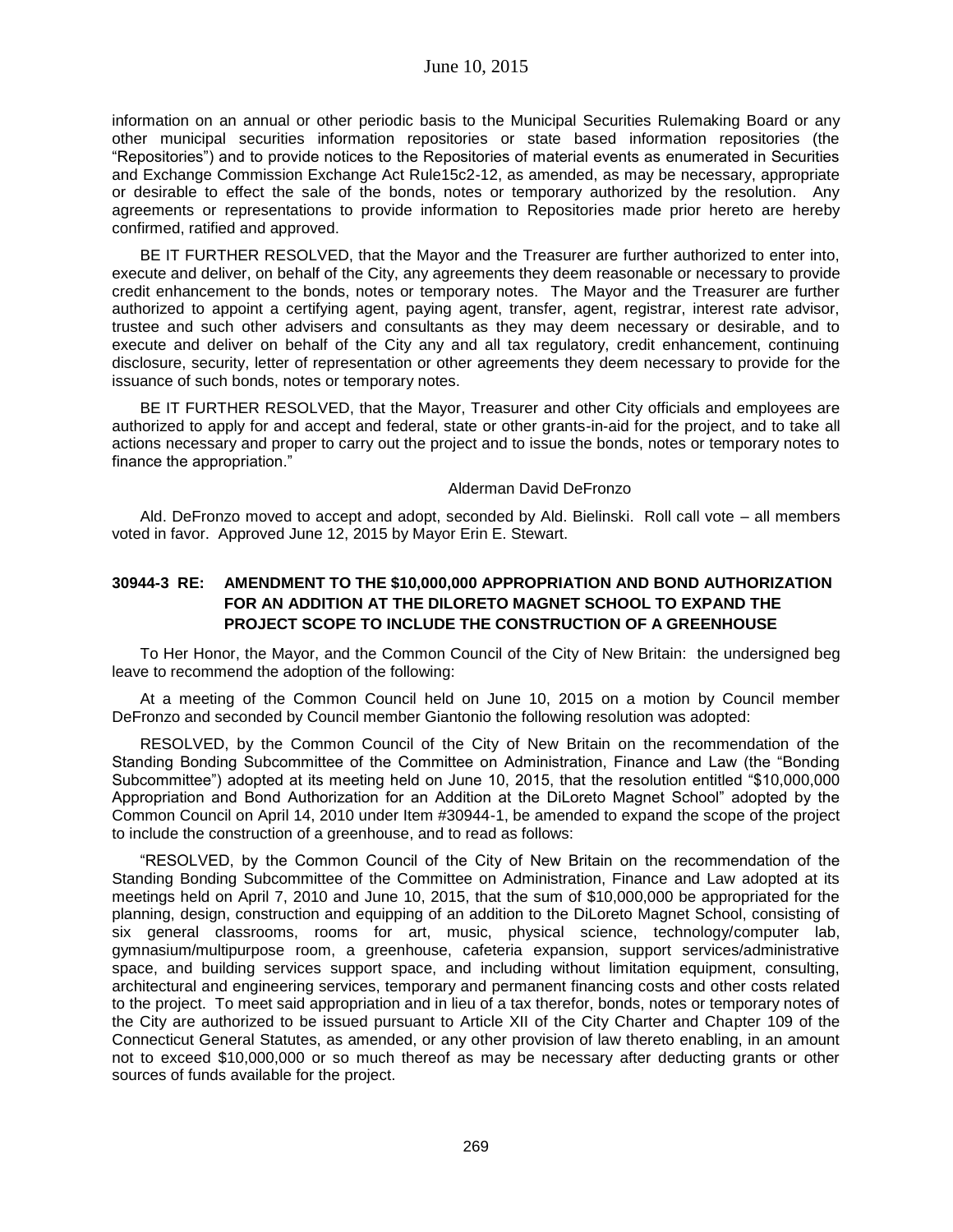BE IT FURTHER RESOLVED, that the bonds or notes may be sold in a single issue or may be consolidated with other authorized but unissued bonds or notes of the City. The bonds or notes shall be issued in fully registered form, be executed in the name and on behalf of the City by the facsimile or manual signatures of the Mayor and the Treasurer, bear the City seal or a facsimile thereof, be certified and payable at a bank or trust company designated by the Mayor and the Treasurer which bank or trust company may also be designated as the registrar and transfer agent, and be approved as to their legality by Bond Counsel to the City. The bonds or notes may be issued in one or more series, shall bear such rate or rates of interest, and be issued in book entry form. The bonds or notes shall be general obligations of the City and each of the bonds or notes shall recite that every requirement of law relating to its issue has been duly complied with, that such bonds or notes are within every debt and other limit prescribed by law, and that the full faith and credit of the City are pledged to the payment of the principal thereof and interest thereon. The aggregate principal amount of bonds or notes to be issued, the annual installments of principal, redemption provisions, if any, the date, interest rate or rates, form and manner of sale, time of issuance and sale, designation, price, maturities, and other terms, details and particulars of such bonds or notes shall be determined by the Mayor and the Treasurer.

BE IT FURTHER RESOLVED, that the Mayor and Treasurer are authorized to issue temporary notes in anticipation of the receipt of the proceeds of said bonds or notes and the receipt of any federal, state or other grant-in-aid for the project. The notes shall be executed in the name and on behalf of the City by the facsimile or manual signatures of the Mayor and the Treasurer, bear the City seal or a facsimile thereof, be certified and payable at a bank or trust company designated by the Mayor and the Treasurer which bank or trust company may also be designated as the registrar and transfer agent, and be approved as to their legality by Bond Counsel to the City. The notes shall be issued with maturity dates in accordance with the Connecticut General Statutes, as amended. The notes shall be general obligations of the City and each of the bonds shall recite that every requirement of law relating to its issue has been duly complied with, that such notes are within every debt and other limit prescribed by law, and that the full faith and credit of the City are pledged to the payment of the principal thereof and interest thereon. The net interest cost on such notes, including renewals thereof, and the expense of preparing, issuing, and marketing such notes, to the extent paid from the proceeds from the issuance of bonds or notes, shall be included as a cost of the project.

BE IT FURTHER RESOLVED, that the bonds, notes or temporary notes may be sold by the Mayor and Treasurer in a public sale, sealed proposal or a negotiated underwriting and the Mayor and the Treasurer are authorized to select the underwriter or underwriters and to enter into, execute and deliver on behalf of the City a contract of purchase for such bonds, notes or temporary notes on such terms and conditions as they shall determine.

BE IT FURTHER RESOLVED, that the City hereby declares its official intent under Treasury Regulation Section 1.150-2 of the Internal Revenue Code of 1986, as amended, that project costs may be paid from temporary advances of available funds and that the City reasonably expects to reimburse any such advances from the proceeds of borrowings in an aggregate principal amount not in excess of the amount of borrowing authorized for the project; that the Mayor and Treasurer are authorized to bind the City pursuant to such representations and agreements as they deem necessary or advisable in order to ensure and maintain the continued exemption from Federal income taxation of interest on the bonds, notes or temporary notes authorized by this resolution, if issued on a tax-exempt basis, including covenants to pay rebates of investment earnings to the United States in future years. While it is anticipated that the bonds or notes will qualify as tax exempt bonds, the Mayor and the Treasurer are authorized, upon the advice of bond counsel, to issue all or any portion of the bonds or notes as bonds or notes the interest on which is includable in the gross income of the owners thereof for federal income tax purposes and it is hereby found and determined that the issuance of any such bonds or notes is in the public interest.

BE IT FURTHER RESOLVED, that the Mayor and the Treasurer are hereby authorized, on behalf of the City, to enter into agreements or otherwise covenant for the benefit of bondholders to provide information on an annual or other periodic basis to nationally recognized municipal securities information repositories or state based information repositories (the "Repositories") and to provide notices to the Repositories of material events as enumerated in Securities and Exchange Commission Exchange Act Rule 15c2-12, as amended, as may be necessary, appropriate or desirable to effect the sale of the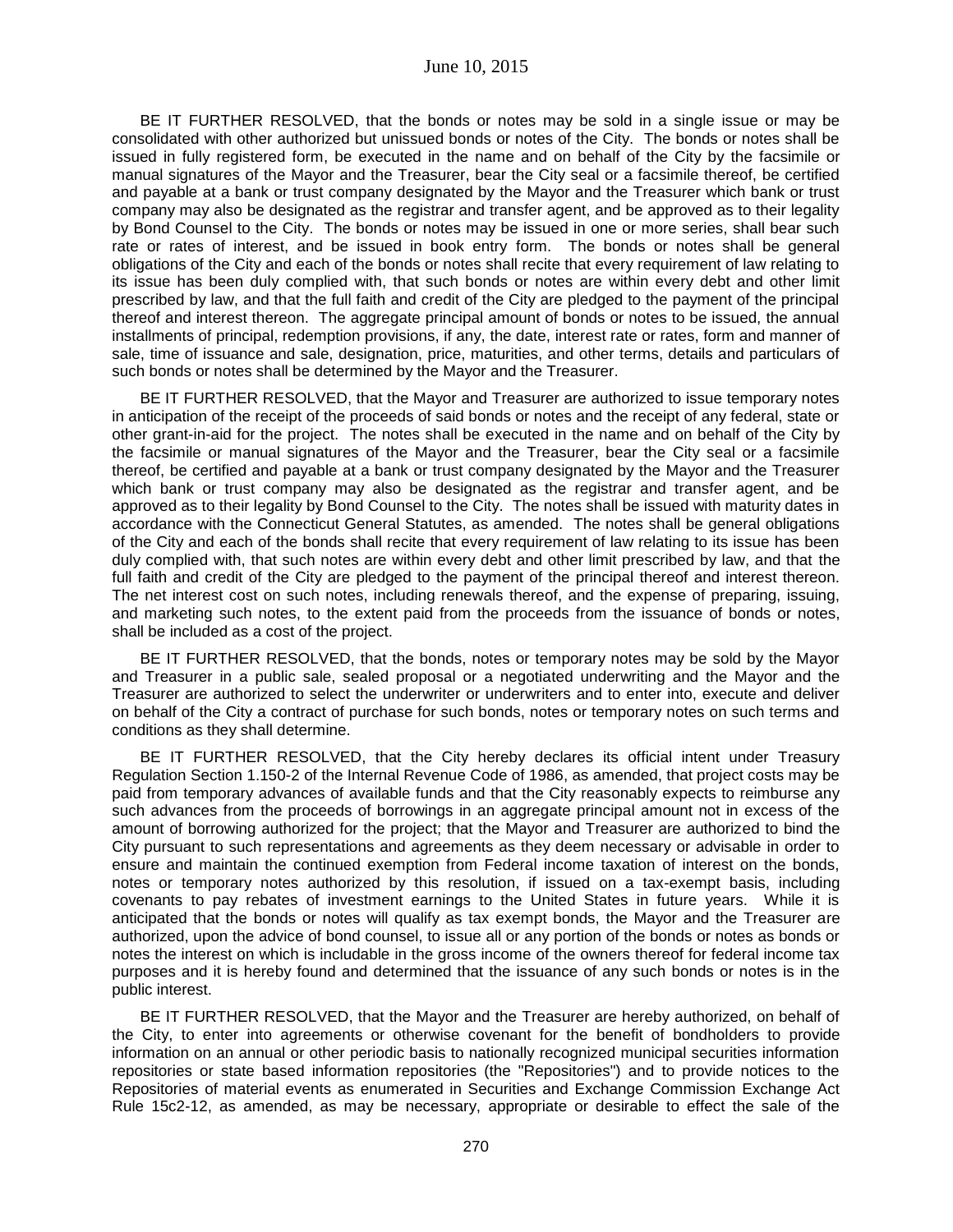bonds, notes or temporary authorized by this resolution. Any agreements or representations to provide information to Repositories made prior hereto are hereby confirmed, ratified and approved.

BE IT FURTHER RESOLVED, that the Mayor and the Treasurer are further authorized to enter into, execute and deliver, on behalf of the City, any agreements they deem reasonable or necessary to provide credit enhancement to the bonds, notes or temporary notes. The Mayor and the Treasurer are further authorized to appoint a certifying agent, paying agent, transfer agent, registrar, interest rate advisor, trustee and such other advisers and consultants as they may deem necessary or desirable, and to execute and deliver on behalf of the City any and all tax regulatory, credit enhancement, continuing disclosure, security, letter of representation or other agreements they deem necessary to provide for the issuance of such bonds, notes or temporary notes.

BE IT FURTHER RESOLVED, that the Board of Education is authorized to apply for and to accept or reject state grants for the project, and to file applications with the State Board of Education, to execute grant agreements for the project and to file such documents as may be required by the State Board of Education to obtain grants for the costs of financing the project.

BE IT FURTHER RESOLVED, that the School Building Committee is authorized to act as a school building committee for the project, to approve design and construction expenditures for the project, including the preparation of schematic drawings and outline specifications for the project, the filing of the notice of proposed school building project, and to exercise such other powers as are necessary or appropriate to complete the project.

BE IT FURTHER RESOLVED, that the Mayor, Treasurer, the Board of Education, the School Building Committee and other City officials and employees are authorized to apply for and accept and federal, state or other grants-in-aid for the project, and to take all actions necessary and proper to carry out the project and to issue the bonds, notes or temporary notes to finance the appropriation."

#### Alderman David DeFronzo

Ald. DeFronzo moved to accept and adopt, seconded by Ald. Giantonio. Roll call vote – all members voted in favor. Approved June 12, 2015 by Mayor Erin E. Stewart.

## **32372-3 RE: AMENDMENT TO THE \$30,000,000 APPROPRIATION AND BOND AUTHORIZATION FOR THE GAFFNEY ELEMENTARY SCHOOL PROJECT TO EXPAND THE PROJECT SCOPE TO INCLUDE THE CONSTRUCTION OF A STORAGE FACILITY**

To Her Honor, the Mayor, and the Common Council of the City of New Britain: the undersigned beg leave to recommend the adoption of the following:

At a meeting of the Common Council held on June 10, 2015 on a motion by Council member DeFronzo and seconded by Council member Bielinski the following resolution was adopted:

RESOLVED, by the Common Council of the City of New Britain on the recommendation of the Standing Bonding Subcommittee of the Committee on Administration, Finance and Law (the "Bonding Subcommittee") adopted at its meeting held on June 10, 2015, that the resolution entitled "\$30,000,000 Appropriation and Bond Authorization for the Gaffney Elementary School Project" adopted by the Common Council on June 27, 2013 under Item #32372-1, be amended to expand the scope of the project to include the construction of a storage facility, and to read as follows:

"RESOLVED, by the Common Council of the City of New Britain (the "City") on the recommendation of the Standing Bonding Subcommittee of the Committee on Administration, Finance and Law adopted at its meetings held on June 25, 2013 and June 10, 2015, that the sum of \$30,000,000 be appropriated for the major renovation of Gaffney Elementary School to bring it to the status of a new school, including the construction of a storage facility and an addition to service special needs students, such project to include, but not be limited to, site improvements, building construction, reconstruction and demolition, the purchase and installation of information technology and furnishings and all alterations, repairs and improvements in connection therewith, as well as planning, design, architectural and engineering services, construction costs, materials, equipment and fixtures, and temporary and permanent financing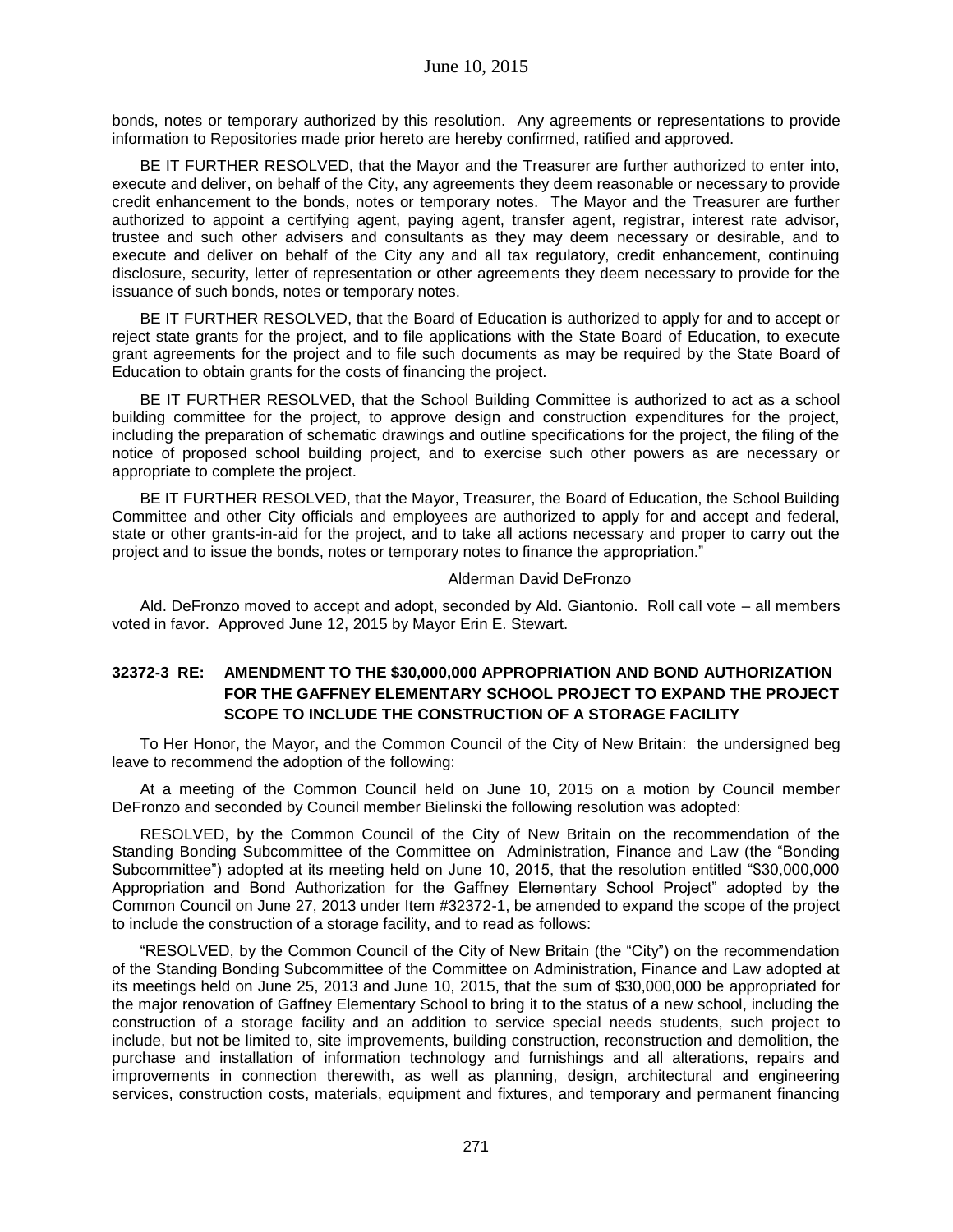costs and other costs related to the project (the "Project"). To meet said appropriation and in lieu of a tax therefor, bonds, notes or temporary notes of the City are authorized to be issued pursuant to Article XII of the City Charter and Chapter 109 of the Connecticut General Statutes, as amended, or any other provision of law thereto enabling, in an amount not to exceed \$30,000,000 or so much thereof as may be necessary after deducting grants or other sources of funds available for the Project.

BE IT FURTHER RESOLVED, that the bonds or notes may be sold in a single issue or may be consolidated with other authorized but unissued bonds or notes of the City. The bonds or notes shall be issued in fully registered form, be executed in the name and on behalf of the City by the facsimile or manual signatures of the Mayor and the Treasurer, bear the City seal or a facsimile thereof, be certified and payable at a bank or trust company designated by the Mayor and the Treasurer which bank or trust company may also be designated as the registrar and transfer agent, and be approved as to their legality by Bond Counsel to the City. The bonds or notes may be issued in one or more series, shall bear such rate or rates of interest, and be issued in book entry form. The bonds or notes shall be general obligations of the City and each of the bonds or notes shall recite that every requirement of law relating to its issue has been duly complied with, that such bonds or notes are within every debt and other limit prescribed by law, and that the full faith and credit of the City are pledged to the payment of the principal thereof and interest thereon. The aggregate principal amount of bonds or notes to be issued, the annual installments of principal, redemption provisions, if any, the date, interest rate or rates, form and manner of sale, time of issuance and sale, designation, price, maturities, and other terms, details and particulars of such bonds or notes shall be determined by the Mayor and the Treasurer.

BE IT FURTHER RESOLVED, that the Mayor and Treasurer are authorized to issue temporary notes in anticipation of the receipt of the proceeds of said bonds or notes and the receipt of any federal, state or other grant-in-aid for the project. The notes shall be executed in the name and on behalf of the City by the facsimile or manual signatures of the Mayor and the Treasurer, bear the City seal or a facsimile thereof, be certified and payable at a bank or trust company designated by the Mayor and the Treasurer which bank or trust company may also be designated as the registrar and transfer agent, and be approved as to their legality by Bond Counsel to the City. The notes shall be issued with maturity dates in accordance with the Connecticut General Statutes, as amended. The notes shall be general obligations of the City and each of the bonds shall recite that every requirement of law relating to its issue has been duly complied with, that such notes are within every debt and other limit prescribed by law, and that the full faith and credit of the City are pledged to the payment of the principal thereof and interest thereon. The net interest cost on such notes, including renewals thereof, and the expense of preparing, issuing, and marketing such notes, to the extent paid from the proceeds from the issuance of bonds or notes, shall be included as a cost of the project.

BE IT FURTHER RESOLVED, that the bonds, notes or temporary notes may be sold by the Mayor and Treasurer in a public sale, sealed proposal or a negotiated underwriting and the Mayor and the Treasurer are authorized to select the underwriter or underwriters and to enter into, execute and deliver on behalf of the City a contract of purchase for such bonds, notes or temporary notes on such terms and conditions as they shall determine.

BE IT FURTHER RESOLVED, that the City hereby declares its official intent under Treasury Regulation Section 1.150-2 of the Internal Revenue Code of 1986, as amended, that project costs may be paid from temporary advances of available funds and that the City reasonably expects to reimburse any such advances from the proceeds of borrowings in an aggregate principal amount not in excess of the amount of borrowing authorized for the project; that the Mayor and Treasurer are authorized to bind the City pursuant to such representations and agreements as they deem necessary or advisable in order to ensure and maintain the continued exemption from federal income taxation of interest on the bonds, notes or temporary notes authorized by this resolution, if issued on a tax-exempt basis, including covenants to pay rebate of investment earnings to the United States in future years. While it is anticipated that the bonds or notes will qualify as tax exempt bonds, the Mayor and the Treasurer are authorized, upon the advice of bond counsel, to issue all or any portion of the bonds or notes as bonds or notes the interest on which is includable in the gross income of the owners thereof for federal income tax purposes and it is hereby found and determined that the issuance of any such bonds or notes is in the public interest.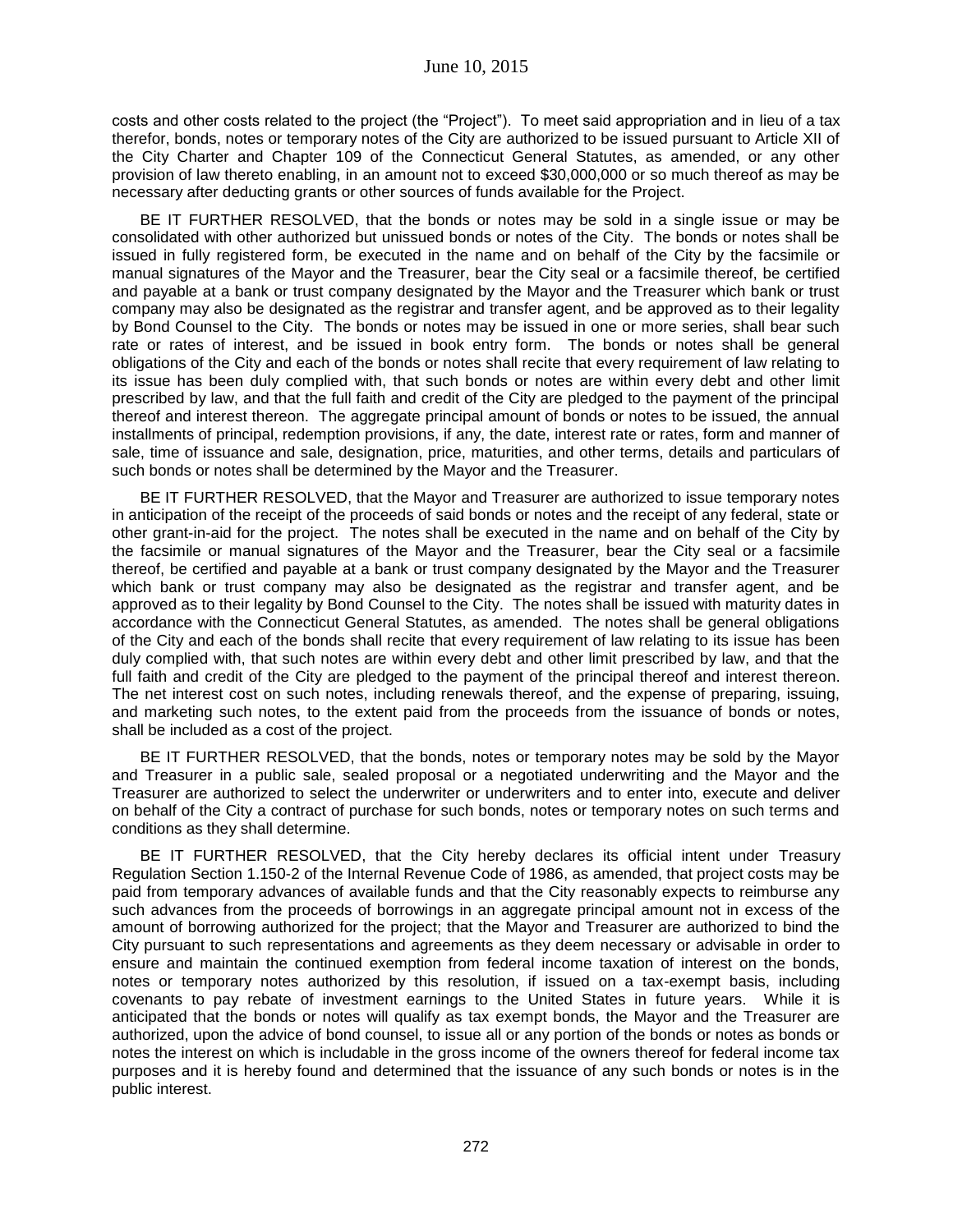BE IT FURTHER RESOLVED, that the Mayor and the Treasurer are hereby authorized, on behalf of the City, to enter into agreements or otherwise covenant for the benefit of bondholders to provide information on an annual or other periodic basis to the Municipal Securities Rulemaking Board or any other municipal securities information repositories or state based information repositories (the "Repositories") and to provide notices to the Repositories of material events as enumerated in Securities and Exchange Commission Exchange Act Rule15c2-12, as amended, as may be necessary, appropriate or desirable to effect the sale of the bonds, notes or temporary authorized by the resolution. Any agreements or representations to provide information to Repositories made prior hereto are hereby confirmed, ratified and approved.

BE IT FURTHER RESOLVED, that the Mayor and the Treasurer are further authorized to enter into, execute and deliver, on behalf of the City, any agreements they deem reasonable or necessary to provide credit enhancement to the bonds, notes or temporary notes. The Mayor and the Treasurer are further authorized to appoint a certifying agent, paying agent, transfer, agent, registrar, interest rate advisor, trustee and such other advisers and consultants as they may deem necessary or desirable, and to execute and deliver on behalf of the City any and all tax regulatory, credit enhancement, continuing disclosure, security, letter of representation or other agreements they deem necessary to provide for the issuance of such bonds, notes or temporary notes.

BE IT FURTHER RESOLVED, that the Mayor, Treasurer and other city officials and employees are authorized to apply for and accept and federal, state or other grants-in-aid for the project, and to take all actions necessary and proper to carry out the project and to issue the bonds, notes or temporary notes to finance the appropriation.

BE IT FURTHER RESOLVED that the Board of Education is authorized to apply for and to accept or reject state grants for the project, and to file applications with the State Board of Education, to execute grant agreements for the project and to file such documents as may be required by the State Board of Education to obtain grants for the costs of financing for the project.

BE IT FURTHER RESOLVED, that the School Building Committee is authorized to act as a school building committee for the project, to approve design and construction expenditures for the project, including the preparation of schematic drawings and outline specifications for the project, the filing of the notice of proposed school building project, and to exercise such other powers as are necessary or appropriate to complete the project.

BE IT FURTHER RESOLVED, that the Mayor, Treasurer, the Board of Education, the School Building Committee and other City officials and employees are authorized to apply for and accept and any federal, state or other grants-in-aid for the project, and to take all actions necessary and proper to carry out the project and to issue bonds, notes or temporary notes to finance the appropriation."

### Alderman David DeFronzo

Ald. DeFronzo moved to accept and adopt, seconded by Ald. Bielinski. Roll call vote – all members voted in favor. Approved June 12, 2015 by Mayor Erin E. Stewart.

### **32377-5 RE: AMENDMENT TO THE \$995,000 APPROPRIATION AND \$495,000 BOND AUTHORIZATION FOR THE BEEHIVE STADIUM IMPROVEMENT PROJECT TO INCREASE THE APPROPRIATION ONLY TO \$1,495,000**

To Her Honor, the Mayor, and the Common Council of the City of New Britain: the undersigned beg leave to recommend the adoption of the following:

At a meeting of the Common Council held on June 10, 2015, on a motion by Council member DeFronzo and seconded by Council member Smedley the following resolution was adopted:

RESOLVED, by the Common Council of the City of New Britain on the recommendation of the Standing Bonding Subcommittee of the Committee on Administration, Finance and Law (the "Bonding Subcommittee") adopted at its meeting held on June 10, 2015, that the resolution entitled "\$940,000 Appropriation and Bond Authorization for the Beehive Stadium Improvement Project" adopted by the Common Council on June 27, 2013 under Item #32377-1, as amended by the Common Council on March 12, 2014 under Item #32377-1 to increase the appropriation to \$995,000 and decrease the bond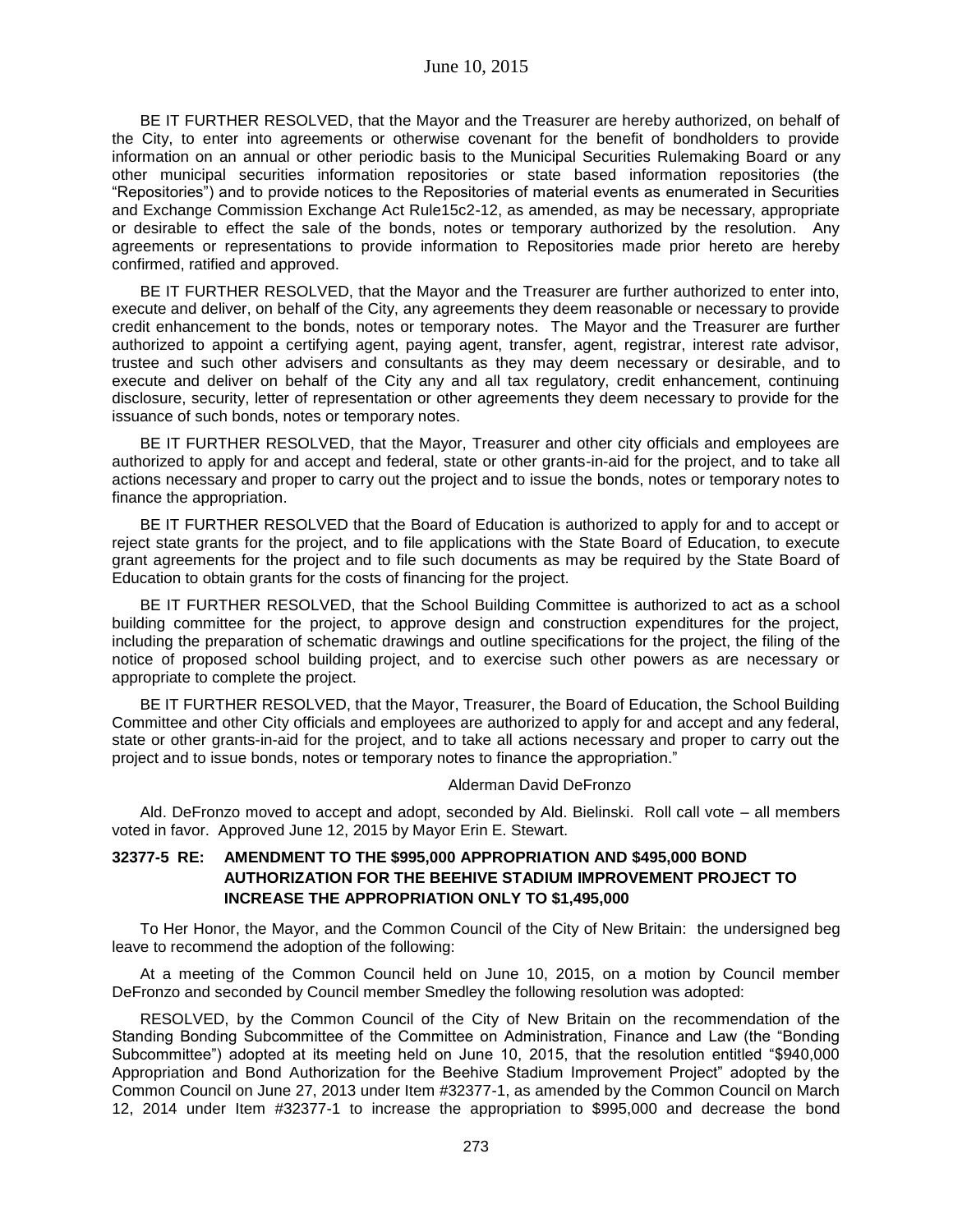authorization to \$495,000, be further amended to increase only the sum appropriated to \$1,495,000, and to read as follows:

"RESOLVED, by the Common Council of the City of New Britain (the "City") on the recommendation of the Standing Bonding Subcommittee of the Committee on Administration, Finance and Law adopted at its meetings held on June 25, 2013, March 12, 2014 and June 10, 2015, that the sum of \$1,495,000 be appropriated for the improvements to Beehive Stadium, including, but not limited to, bleacher repairs, field improvements, ADA renovations and building repairs (the "Project"). The Project includes planning, design, architectural and engineering services, construction, reconstruction, site work, materials, furniture, equipment and fixtures, temporary and permanent financing costs and other costs related to the Project. To meet said appropriation and in lieu of a tax therefor, bonds, notes or temporary notes of the City are authorized to be issued pursuant to Article XII of the City Charter and Chapter 109 of the Connecticut General Statutes, as amended, or any other provision of law thereto enabling, in an amount not to exceed \$495,000 or so much thereof as may be necessary after deducting grants or other sources of funds available for the Project.

BE IT FURTHER RESOLVED, that the bonds or notes may be sold in a single issue or may be consolidated with other authorized but unissued bonds or notes of the City. The bonds or notes shall be issued in fully registered form, be executed in the name and on behalf of the City by the facsimile or manual signatures of the Mayor and the Treasurer, bear the City seal or a facsimile thereof, be certified and payable at a bank or trust company designated by the Mayor and the Treasurer which bank or trust company may also be designated as the registrar and transfer agent, and be approved as to their legality by Bond Counsel to the City. The bonds or notes may be issued in one or more series, shall bear such rate or rates of interest, and be issued in book entry form. The bonds or notes shall be general obligations of the City and each of the bonds or notes shall recite that every requirement of law relating to its issue has been duly complied with, that such bonds or notes are within every debt and other limit prescribed by law, and that the full faith and credit of the City are pledged to the payment of the principal thereof and interest thereon. The aggregate principal amount of bonds or notes to be issued, the annual installments of principal, redemption provisions, if any, the date, interest rate or rates, form and manner of sale, time of issuance and sale, designation, price, maturities, and other terms, details and particulars of such bonds or notes shall be determined by the Mayor and the Treasurer.

BE IT FURTHER RESOLVED, that the Mayor and Treasurer are authorized to issue temporary notes in anticipation of the receipt of the proceeds of said bonds or notes and the receipt of any federal, state or other grant-in-aid for the project. The notes shall be executed in the name and on behalf of the City by the facsimile or manual signatures of the Mayor and the Treasurer, bear the City seal or a facsimile thereof, be certified and payable at a bank or trust company designated by the Mayor and the Treasurer which bank or trust company may also be designated as the registrar and transfer agent, and be approved as to their legality by Bond Counsel to the City. The notes shall be issued with maturity dates in accordance with the Connecticut General Statutes, as amended. The notes shall be general obligations of the City and each of the bonds shall recite that every requirement of law relating to its issue has been duly complied with, that such notes are within every debt and other limit prescribed by law, and that the full faith and credit of the City are pledged to the payment of the principal thereof and interest thereon. The net interest cost on such notes, including renewals thereof, and the expense of preparing, issuing, and marketing such notes, to the extent paid from the proceeds from the issuance of bonds or notes, shall be included as a cost of the project.

BE IT FURTHER RESOLVED, that the bonds, notes or temporary notes may be sold by the Mayor and Treasurer in a public sale, sealed proposal or a negotiated underwriting and the Mayor and the Treasurer are authorized to select the underwriter or underwriters and to enter into, execute and deliver on behalf of the City a contract of purchase for such bonds, notes or temporary notes on such terms and conditions as they shall determine.

BE IT FURTHER RESOLVED, that the City hereby declares its official intent under Treasury Regulation Section 1.150-2 of the Internal Revenue Code of 1986, as amended, that project costs may be paid from temporary advances of available funds and that the City reasonably expects to reimburse any such advances from the proceeds of borrowings in an aggregate principal amount not in excess of the amount of borrowing authorized for the project; that the Mayor and Treasurer are authorized to bind the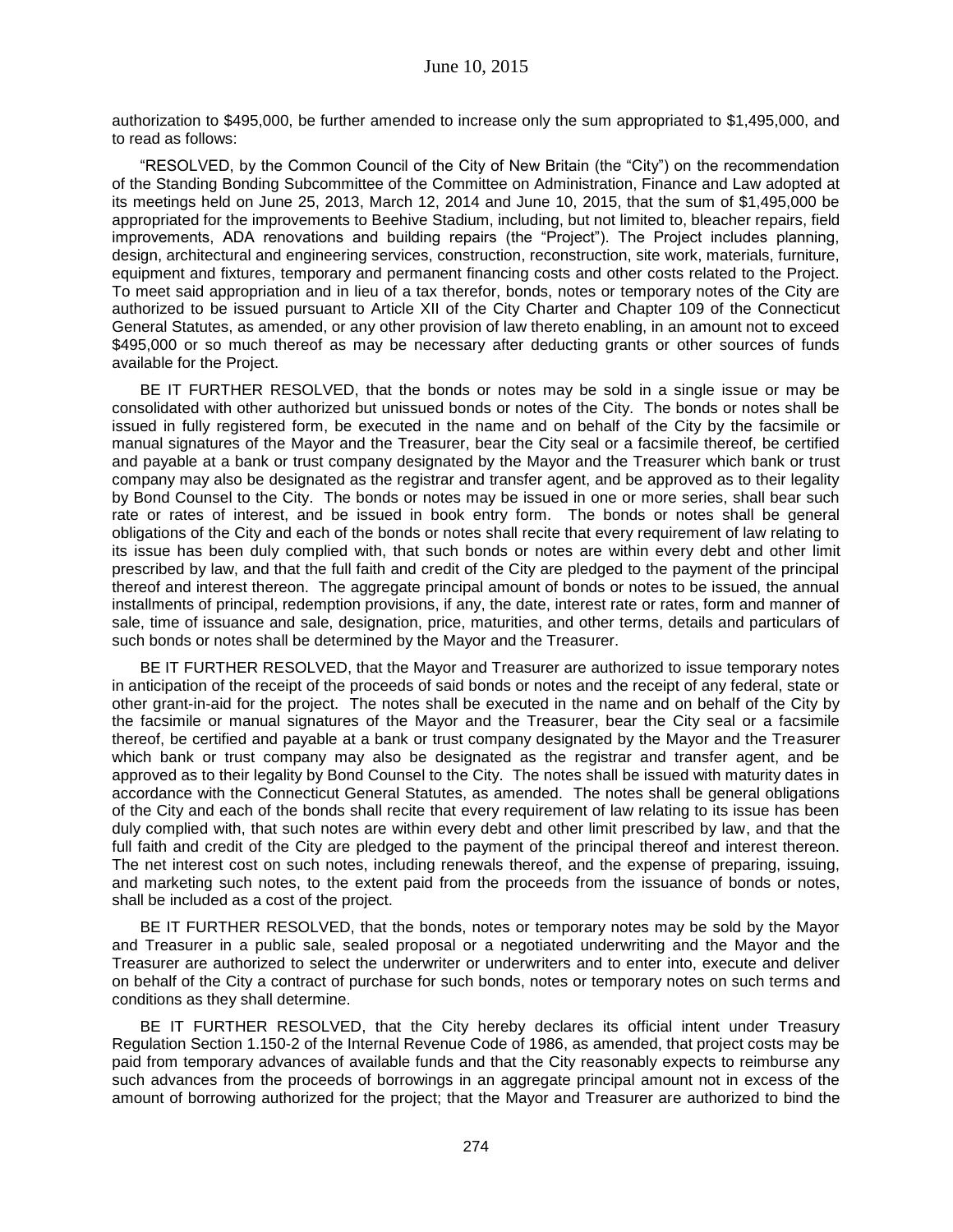### June 10, 2015

City pursuant to such representations and agreements as they deem necessary or advisable in order to ensure and maintain the continued exemption from Federal income taxation of interest on the bonds, notes or temporary notes authorized by this resolution, if issued on a tax-exempt basis, including covenants to pay rebates of investment earnings to the United States in future years. While it is anticipated that the bonds or notes will qualify as tax exempt bonds, the Mayor and the Treasurer are authorized, upon the advice of bond counsel, to issue all or any portion of the bonds or notes as bonds or notes the interest on which is includable in the gross income of the owners thereof for federal income tax purposes and it is hereby found and determined that the issuance of any such bonds or notes is in the public interest.

BE IT FURTHER RESOLVED, that the Mayor and the Treasurer are hereby authorized, on behalf of the City, to enter into agreements or otherwise covenant for the benefit of bondholders to provide information on an annual or other periodic basis to the Municipal Securities Rulemaking Board or any other municipal securities information repositories or state based information repositories (the "Repositories") and to provide notices to the Repositories of material events as enumerated in Securities and Exchange Commission Exchange Act Rule 15c2-12, as amended, as may be necessary, appropriate or desirable to effect the sale of the bonds, notes or temporary authorized by this resolution. Any agreements or representations to provide information to Repositories made prior hereto are hereby confirmed, ratified and approved.

BE IT FURTHER RESOLVED, that the Mayor and the Treasurer are further authorized to enter into, execute and deliver, on behalf of the City, any agreements they deem reasonable or necessary to provide credit enhancement to the bonds, notes or temporary notes. The Mayor and the Treasurer are further authorized to appoint a certifying agent, paying agent, transfer agent, registrar, interest rate advisor, trustee and such other advisers and consultants as they may deem necessary or desirable, and to execute and deliver on behalf of the City any and all tax regulatory, credit enhancement, continuing disclosure, security, letter of representation or other agreements they deem necessary to provide for the issuance of such bonds, notes or temporary notes.

BE IT FURTHER RESOLVED, that the Mayor, Treasurer and other City officials and employees are authorized to apply for and accept or reject any federal, state or other grants-in-aid for the project, and to take all actions necessary and proper to carry out the project and to issue the bonds, notes or temporary notes to finance the appropriation."

#### Ald. David DeFronzo

Ald. DeFronzo moved to accept and adopt, seconded by Ald. Smedley. Roll call vote – all members voted in favor. Approved June 12, 2015 by Mayor Erin E. Stewart.

There being no further business to come before the Council, Ald. Bielinski moved to adjourn, seconded by Ald. Giantonio. So voted. Meeting adjourned at 7:16 p.m.

ATTEST: Mark H. Bernacki, City Clerk